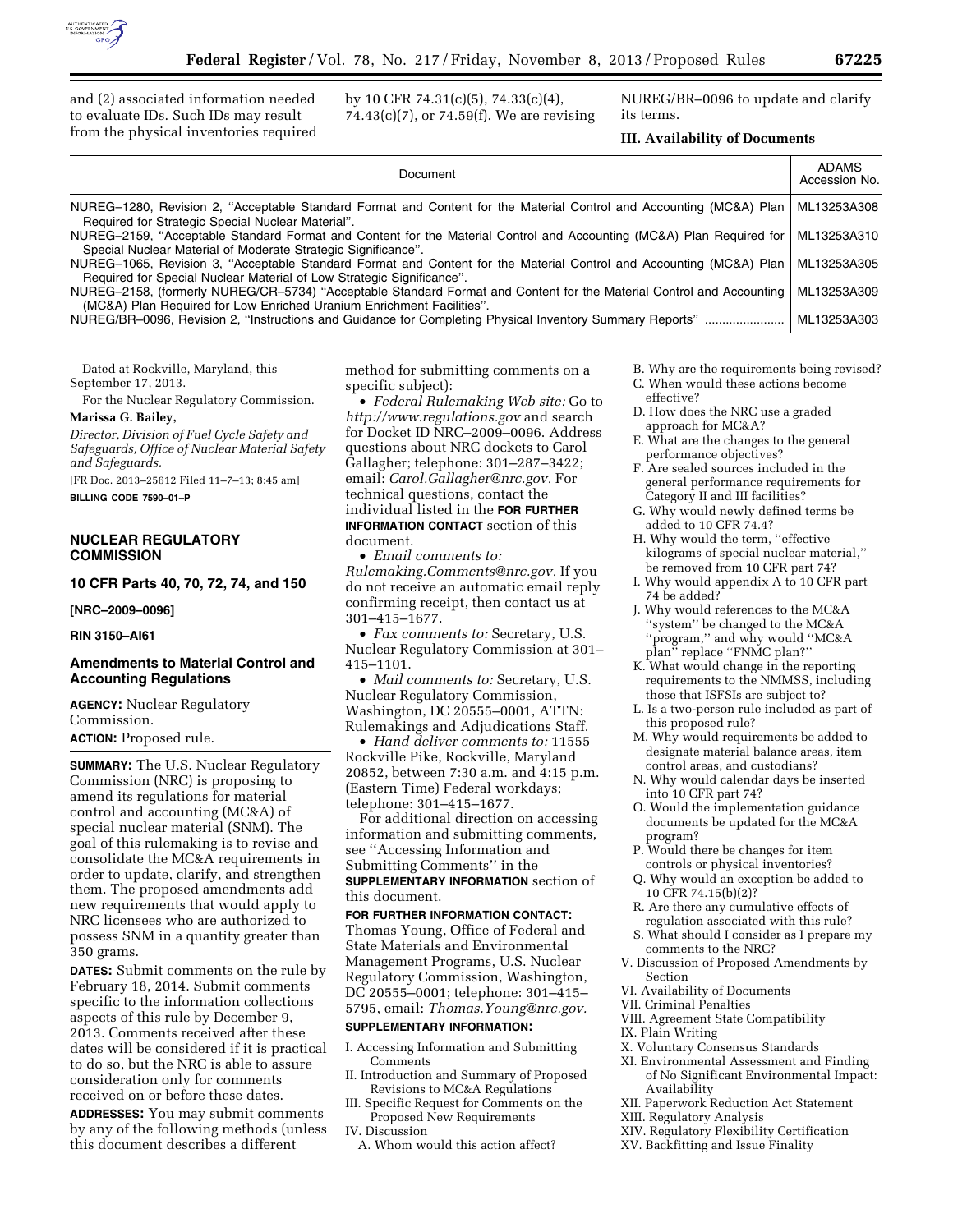# **I. Accessing Information and Submitting Comments**

#### *A. Accessing Information*

Please refer to Docket ID NRC–2009– 0096 when contacting the NRC about the availability of information for this proposed rule. You may access publicly available information related to this proposed rule by any of the following methods:

• *Federal Rulemaking Web site:* Go to *<http://www.regulations.gov>* and search for Docket ID NRC–2009–0096.

• *NRC's Agencywide Documents Access and Management System (ADAMS):* You may access publicly available documents online in the NRC Library at *[http://www.nrc.gov/reading](http://www.nrc.gov/reading-rm/adams.html)[rm/adams.html.](http://www.nrc.gov/reading-rm/adams.html)* To begin the search, select ''ADAMS Public Documents'' and then select ''*Begin Web-based ADAMS Search.*'' For problems with ADAMS, please contact the NRC's Public Document Room (PDR) reference staff at 1–800–397–4209, 301–415–4737, or by email to *[pdr.resource@nrc.gov.](mailto:pdr.resource@nrc.gov)* The ADAMS accession number for each document referenced in this document (if that document is available in ADAMS) is provided the first time that a document is referenced. In addition, for the convenience of the reader, the ADAMS accession numbers are provided in a table in the section of this document entitled, ''Availability of Documents.''

• *NRC's PDR:* You may examine and purchase copies of public documents at the NRC's PDR, Room O1–F21, One White Flint North, 11555 Rockville Pike, Rockville, Maryland 20852.

#### *B. Submitting Comments*

Please include Docket ID NRC–2009– 0096 in the subject line of your comment submission, in order to ensure that the NRC is able to make your comment submission available to the public in this docket.

The NRC cautions you not to include identifying or contact information that you do not want to be publicly disclosed in your comment submission. The NRC will post all comment submissions at *[http://](http://www.regulations.gov) [www.regulations.gov](http://www.regulations.gov)* as well as enter the comment submissions into ADAMS. The NRC does not routinely edit comment submissions to remove identifying or contact information.

If you are requesting or aggregating comments from other persons for submission to the NRC, then you should inform those persons not to include identifying or contact information that they do not want to be publicly disclosed in their comment submission. Your request should state that the NRC

does not routinely edit comment submissions to remove such information before making the comment submissions available to the public or entering the comment submissions into ADAMS.

# **II. Introduction and Summary of Proposed Revisions to MC&A Regulations**

The NRC's regulations specify requirements for control and accounting of SNM that is held by a licensee. The MC&A regulations ensure that the information about SNM is accurate, authentic, and sufficiently detailed to enable a licensee to maintain current knowledge of its SNM and manage its program for securing and protecting SNM. The MC&A, together with physical protection of facilities and information security requirements, make up the primary elements of the NRC's SNM safeguards program. The MC&A component of the larger safeguards program helps ensure that SNM within a fuel cycle facility is not stolen or otherwise diverted from the facility and promotes the NRC's strategic goal of maintaining adequate protection over the use and management of radioactive materials.

The MC&A requirements for an independent spent fuel storage installation (ISFSI) would be consolidated with MC&A regulations applicable to other types of facilities authorized to possess SNM. General performance objectives (GPOs) would be made applicable to an additional set of NRC licensees who are authorized to possess more than 350 grams of SNM. Some current exemptions in the MC&A regulations would be removed or modified to strengthen the requirements, and defined terms would be added to clarify the regulations. Plain language revisions would also be made. Guidance documents would be updated as necessary to reflect these proposed changes. Concurrently with this proposed rule, in this issue of the **Federal Register,** the NRC published a document (NRC–2013–0195) requesting comment on the following draft NUREGs: NUREG–1280, Revision 2, ''Acceptable Standard Format and Content for the Material Control and Accounting (MC&A) Plan Required for Strategic Special Nuclear Material;'' NUREG–2159, ''Acceptable Standard Format and Content for the Material Control and Accounting (MC&A) Plan Required for Special Nuclear Material of Moderate Strategic Significance;'' NUREG–1065, Revision 3, ''Acceptable Standard Format and Content for the Material Control and Accounting (MC&A) Plan Required for Special

Nuclear Material of Low Strategic Significance;'' NUREG–2158 (formerly NUREG/CR–5734), ''Acceptable Standard Format and Content for the Material Control and Accounting (MC&A) Plan Required for Low Enriched Uranium Enrichment Facilities;'' and NUREG/BR–0096, Revision 2, ''Instructions and Guidance for Completing Physical Inventory Summary Reports.''

The NRC seeks input on several specific aspects of the proposed rule, including the appropriate threshold amount of SNM on which item control requirements should be imposed. With respect to these and other proposed requirements that go beyond consolidation and clarification of existing requirements, the NRC seeks input on the need for the requirements in relation to the proportionate levels of risk represented by the processes and material quantities and forms that are used at different types of licensee facilities. The NRC also seeks input on whether there are less burdensome alternatives to the proposed requirements that would still ensure the adequate control and accurate accounting of SNM.

In a future rulemaking, the NRC will consider a two-person rule to verify the accuracy of MC&A information within a fuel cycle facility. Interested stakeholders will then have the opportunity to comment regarding a two-person rule.

The NRC plans to amend Title 10 of the *Code of Federal Regulations* (10 CFR) to consolidate the MC&A provisions in 10 CFR part 74. Conforming changes would be made to 10 CFR parts 40, 70, 72 and 150. The changes are intended to update, clarify, and strengthen MC&A requirements.

The existing 10 CFR part 74 regulations contain subparts A through F, and the MC&A requirements are organized in a graded fashion with subpart E containing the most rigorous set of MC&A requirements. General MC&A reporting and recordkeeping requirements in subpart B apply to all materials licensees authorized to possess SNM under 10 CFR part 70, reactor licensees under 10 CFR parts 50 or 52, and ISFSI licensees under 10 CFR part 72. Licensees authorized to possess SNM of ''low strategic significance'' (defined in 10 CFR 74.4) are subject to the more rigorous MC&A requirements in subpart C. Such licensees operate what are known as Category III facilities, which include licensed uranium enrichment facilities and the three fuel fabrication facilities supplying fresh fuel assemblies (containing low enriched uranium) to commercial power reactors.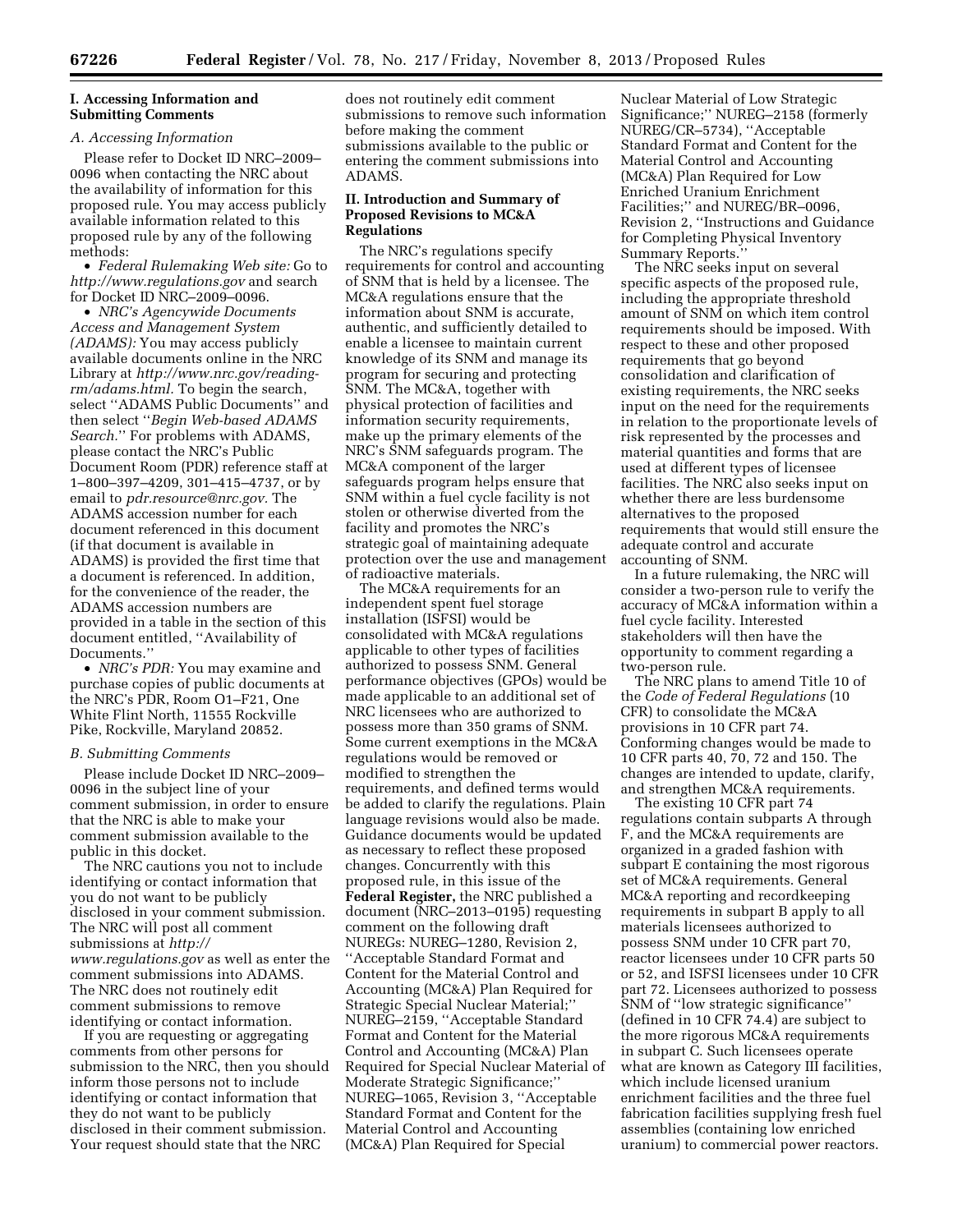Licensees authorized to possess SNM of ''moderate strategic significance'' (defined in 10 CFR 74.4) are subject to the MC&A requirements in subpart D, and are authorized to operate Category II facilities (no such facilities currently operate). The most rigorous MC&A requirements are in subpart E, and apply to licensees authorized to possess

a ''formula quantity'' (defined in 10 CFR 74.4) of strategic special nuclear material (SSNM). Such 10 CFR part 70 licensees operate what are known as Category I facilities. Only two such facilities now operate, and they fabricate fuel (containing high enriched uranium) for use by the U.S. Navy and in research and test reactors. One potential Category

I facility may operate in the future as a mixed oxide fuel fabrication facility.

Table 1 shows the location of the proposed MC&A requirements within 10 CFR part 74 and the types of facilities that are licensed to possess SNM. A list of specific questions about the proposed requirements is provided in Section III of this document.

# TABLE 1—LOCATION OF PROPOSED MC&A REQUIREMENTS FOR CERTAIN TYPES OF FACILITIES

|                                           | Location in proposed 10 CFR part 74 by type of facility |                                      |                                                                                                                                                                                                |                                                                                                                      |                                                                                                                                           |                                                                            |
|-------------------------------------------|---------------------------------------------------------|--------------------------------------|------------------------------------------------------------------------------------------------------------------------------------------------------------------------------------------------|----------------------------------------------------------------------------------------------------------------------|-------------------------------------------------------------------------------------------------------------------------------------------|----------------------------------------------------------------------------|
| New requirement                           | Subparts A and B                                        |                                      |                                                                                                                                                                                                |                                                                                                                      |                                                                                                                                           |                                                                            |
|                                           | Part 70 li-<br>cense au-<br>thorizing $>$<br>350 grams  | Part 50 or<br>52 reactor<br>facility | Part 72<br><b>ISFSI</b>                                                                                                                                                                        | Subpart C                                                                                                            | Subpart D                                                                                                                                 | Subpart E                                                                  |
|                                           | 74.3                                                    |                                      | Part 70 Fuel Cycle Facility                                                                                                                                                                    |                                                                                                                      |                                                                                                                                           |                                                                            |
|                                           |                                                         |                                      | Category III                                                                                                                                                                                   | Category II                                                                                                          | Category I                                                                                                                                |                                                                            |
| General performance<br>objectives.        |                                                         |                                      | modified the existing<br>requirements in<br>74.31(a) and<br>$74.33(a)$ to refer to<br>74.3: retained the<br>unique perform-<br>ance objectives in<br>74.33(a) for an en-<br>richment facility. | modified the existing<br>requirement in<br>74.41(a) to refer to<br>74.3.                                             | modified the existing re-<br>quirement in 74.51(a)<br>to refer to 74.3 and re-<br>tain unique perform-<br>ance objectives<br>$74.51(a)$ . |                                                                            |
| Item control system                       | no require-<br>ment.                                    | 74.19(d)                             |                                                                                                                                                                                                | modified the existing<br>requirements in<br>$74.31(c)(6)$ and<br>74.33 $(c)(6)$ to re-<br>move some ex-<br>emptions. | modified the existing<br>requirement in<br>74.43(b)(5) to re-<br>move some ex-<br>emptions.                                               | no modification would be<br>needed for existing<br>74.55, Item Monitoring. |
| Tamper-safing of<br>containers or vaults. | no requirement                                          |                                      | $74.31(c)(9)$<br>74.33(c)(9)                                                                                                                                                                   | clarified the existing<br>requirement in<br>74.43(c)(3).                                                             | clarified the existing re-<br>quirement in<br>74.59(f)(2)(i).                                                                             |                                                                            |
| MBA/ICA and<br>custodians.                | no requirement                                          |                                      | $74.31(c)(10)$<br>74.33(c)(10)                                                                                                                                                                 | $74.43(c)(9)$                                                                                                        | 74.59(h)(5).                                                                                                                              |                                                                            |

In 2008, the NRC developed an MC&A rulemaking plan (SECY–08–0059, Rulemaking Plan: Part 74—Material Control and Accounting of Special Nuclear Material, ADAMS Accession No. ML080580307) and submitted it to the Commission for its consideration. In accordance with the Commission's approval of the rulemaking plan's Option 4 in the Staff Requirements Memorandum (SRM) for SECY–08–0059 (ADAMS Accession No. ML090360473), various changes would be made to 10 CFR part 74. The considerations on which this rulemaking action are based, and the proposed substantive changes to the MC&A requirements, may be summarized as follows:

# General Performance Objectives

The existing GPO requirements are set forth for each type of facility in 10 CFR 74.31(a), 74.33(a), 74.41(a), and 74.51(a). Building on these existing GPOs, the NRC proposes to list five GPOs in a new 10 CFR 74.3 that would apply to all licensees authorized to possess more than 350 grams of SNM—a set of licensees that includes power reactors and ISFSIs. The 10 CFR 74.3 GPOs would largely replace the existing GPOs for Category I, II, and III facilities. Some GPOs that are unique to the Category III enrichment facilities, and to the Category I fuel fabrication facilities, would remain in revised 10 CFR 74.33(a) and 74.51(a), respectively. The NRC does not expect that Category I, II, and III licensees would need to alter their MC&A programs in response to the 10 CFR 74.3 GPOs, because these GPOs are similar to the existing GPOs.

Proposed 10 CFR 74.3(e) would require that information related to MC&A be stored in a locked file cabinet or office.

Licensees authorized to possess 350 grams of SNM or less would not be made subject to the GPO requirements, because such licensees are not required to implement a formal MC&A program. These licensees are subject to the existing reporting requirements in 10 CFR 74.11, 74.13, and 74.15, which are applicable to licensees authorized to possess 1 gram or more of SNM. Agreement State licensees are similarly subject to the corresponding reporting requirements in 10 CFR 150.16 and 150.17.

# Item Control System

Existing subparts C and D of 10 CFR part 74 contain item control provisions applicable to Category III and II facilities, respectively, that would be modified. The NRC additionally proposes to add clarifying definitions of two related terms to 10 CFR 74.4. *Item*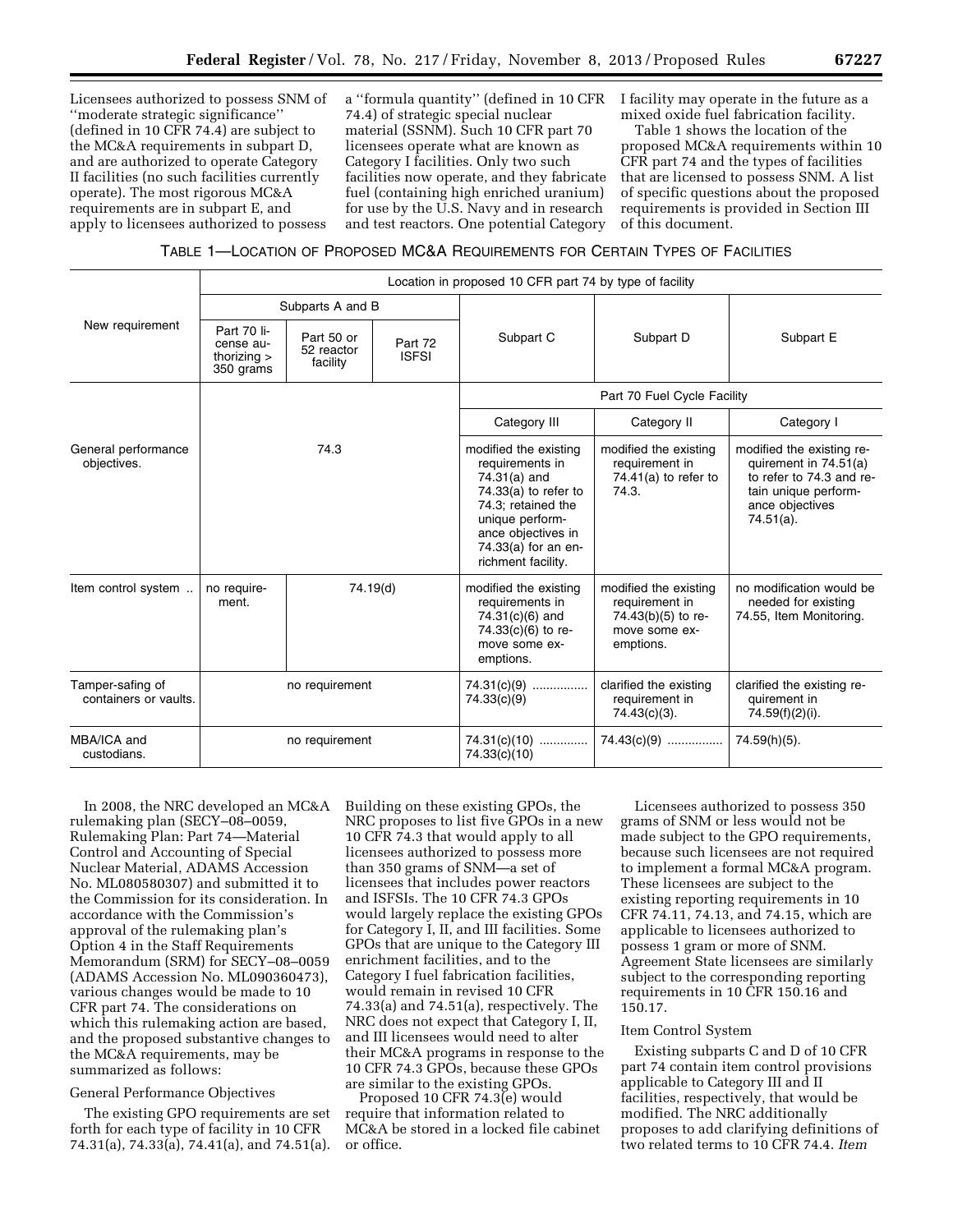*control system* would be defined as a system for tracking the creation, identity, element and isotopic content, location, and disposition of all items, which would enable the licensee to maintain current knowledge of each item in its possession. *Item control area*  (ICA) would be defined as a designated administrative area within the controlled access area, in which SNM would be maintained in such a way that, at any time, a count of the items and the related material quantities can be obtained using the accounting system. Control of items moving into, out of, and within an ICA would be indicated by the identity of an item and its assigned material quantity.

As is the case for the GPO requirements previously discussed, licensees authorized to possess 350 grams of SNM or less would not be subject to item control requirements. Starting in 2009, such licensees were required to submit material balance and physical inventory reports on an annual basis under 10 CFR 74.13 (or 10 CFR 150.17 for Agreement State licensees). As there have been no reports of lost SNM items from these licensees, the NRC's view is that imposing item control requirements on them is not necessary.

In a new 10 CFR 74.19(d), the NRC is proposing to expand the requirement to establish an item control system to include reactor facilities licensed under 10 CFR part 50 or 52, and ISFSIs licensed under 10 CFR part 72. This requirement is consistent with guidance developed for the reactor industry by the American National Standards Institute (ANSI) in ANSI N15.8 (''Methods of Nuclear Material Control—Material Control Systems— Special Nuclear Material Control and Accounting Systems for Nuclear Power Plants''), dated February 18, 2009. In June 2013, the NRC published Regulatory Guide (RG) 5.29, ''Nuclear Material Control Systems for Nuclear Power Plants'' (Revision 2), which endorses use of the ANSI N15.8 guidance. Requiring item control systems at reactors and ISFSIs would ensure that SNM is adequately accounted for at these sites.

Licensed Category III fuel fabrication and uranium enrichment facilities are already subject to item control requirements under 10 CFR 74.31(c)(6) and 74.33(c)(6), respectively. Similarly, licensees of Category II facilities are subject to item control requirements under 10 CFR 74.43(b)(6). These requirements are being modified, in part, by removing the exemption provisions for items existing for less than 14 days. These exemptions date

from when most facilities did not have, as part of their MC&A programs, automated tracking systems and computer-based accounting systems to help track SNM items. Today, licensees have the ability to track items immediately upon creation instead of waiting for hand-written ledgers to be updated. Removing these exemptions will require tracking of items that could contain large quantities of SNM but are not now subject to a facility's item control system.

The 10 CFR 74.31(c)(6) and 74.33(c)(6) requirements would further be modified by removing the exemptions for individual items containing less than 500 grams of uranium-235, which may contain up to a cumulative total of 50 kilograms of uranium-235. Similarly, for a Category II facility, the exemption (in 10 CFR 74.43(b)(6)) for individual items containing less than 200 grams of plutonium or uranium-233; or 300 grams or more of uranium-235 up to a cumulative total of one formula kilogram of strategic SNM; or 17 kilograms of uranium-235 contained in uranium enriched to 10 percent or more but less than 20 percent in the uranium-235 isotope, would be removed. By not allowing large quantities of SNM to be exempt from a Category II or Category III facility's item control system, a more complete and comprehensive inventory would be achieved. Further, since all licensees are required by existing 10 CFR 74.11 to report the loss of 1 gram or more of SNM, removing these item control exemptions increases the internal consistency of the MC&A requirements.

Category I facilities are subject to the item monitoring requirements in 10 CFR 74.55, which are not being changed in this rulemaking. Consistent with the present graded approach, these subpart E item monitoring requirements are part of the more stringent MC&A program that applies to Category I facilities. Item monitoring differs significantly from item control. As compared to the item control requirements applicable to Category II and III facilities, the item monitoring requirements in 10 CFR 74.55 are more stringent and rigorous with respect to the scope of item test frequencies, statistical sampling plans, and detection limits. The NRC has found no problems with the item monitoring programs used by Category I licensees, and therefore no changes to 10 CFR 74.55 are proposed.

#### Tamper-Safing

The NRC proposes to strengthen the existing MC&A requirements related to tamper-safing containers and vaults that contain SNM. The term *tamper-safing*  would be defined as the use of devices on containers or vaults in a manner and at a time that ensures a clear indication of any violation of the integrity of previously made measurements of SNM within the container or vault.

Category I and II facilities are required to follow tamper-safing requirements by existing 10 CFR 74.59(f)(2)(i) and 10 CFR 74.43(c)(3), respectively. By adding 10 CFR 74.31(c)(9) and 74.33(c)(9), the NRC proposes to make tamper-safing requirements applicable to licensed Category III fuel fabrication and uranium enrichment facilities as well. Such licensees would be required to develop tamper-safing procedures and use tamper-safing devices on containers or vaults holding SNM. These procedures must ''include control of access to, and distribution of, unused seals and records.'' The quoted language is part of existing 10 CFR 74.43(c)(3), and would be added to existing 10 CFR 74.59(f)(2)(i) so that the tamper-safing requirements in subparts C, D, and E of 10 CFR part 74 would be similarly worded. As the intent of the tampersafing requirement remains the same, the changes in wording are not expected to affect the MC&A programs at Category I and II facilities.

The proposed 10 CFR 74.31(c)(9) and 74.33(c)(9) would incorporate as requirements common practices and procedures already used at Category III facilities, and would supplement and strengthen their existing SNM item control and inventory programs that help to protect against the unauthorized and unrecorded removal of SNM. All Category III facilities routinely tampersafe containers of SNM, so this regulatory change is not expected to be a burden for the affected licensees.

The use of tamper-safing procedures would not be required at other types of NRC-licensed facilities, since SNM at such facilities is generally not in forms where tamper-safing seals can be applied. At reactors, for example, fuel assemblies are not amenable to tampersafing because the fuel assemblies are not stored in containers where unauthorized opening of a container could be detected with a tamper-safing device. Containers for spent fuel at ISFSIs are welded shut and are sufficiently difficult to open that tamper-safing is not required. At facilities where only sealed sources are used (e.g., at industrial, academic, and research facilities authorized to possess 350 grams or less of SNM), tampersafing is not required because the manner in which the sealed sources are manufactured and sealed adequately prevents removal of the SNM.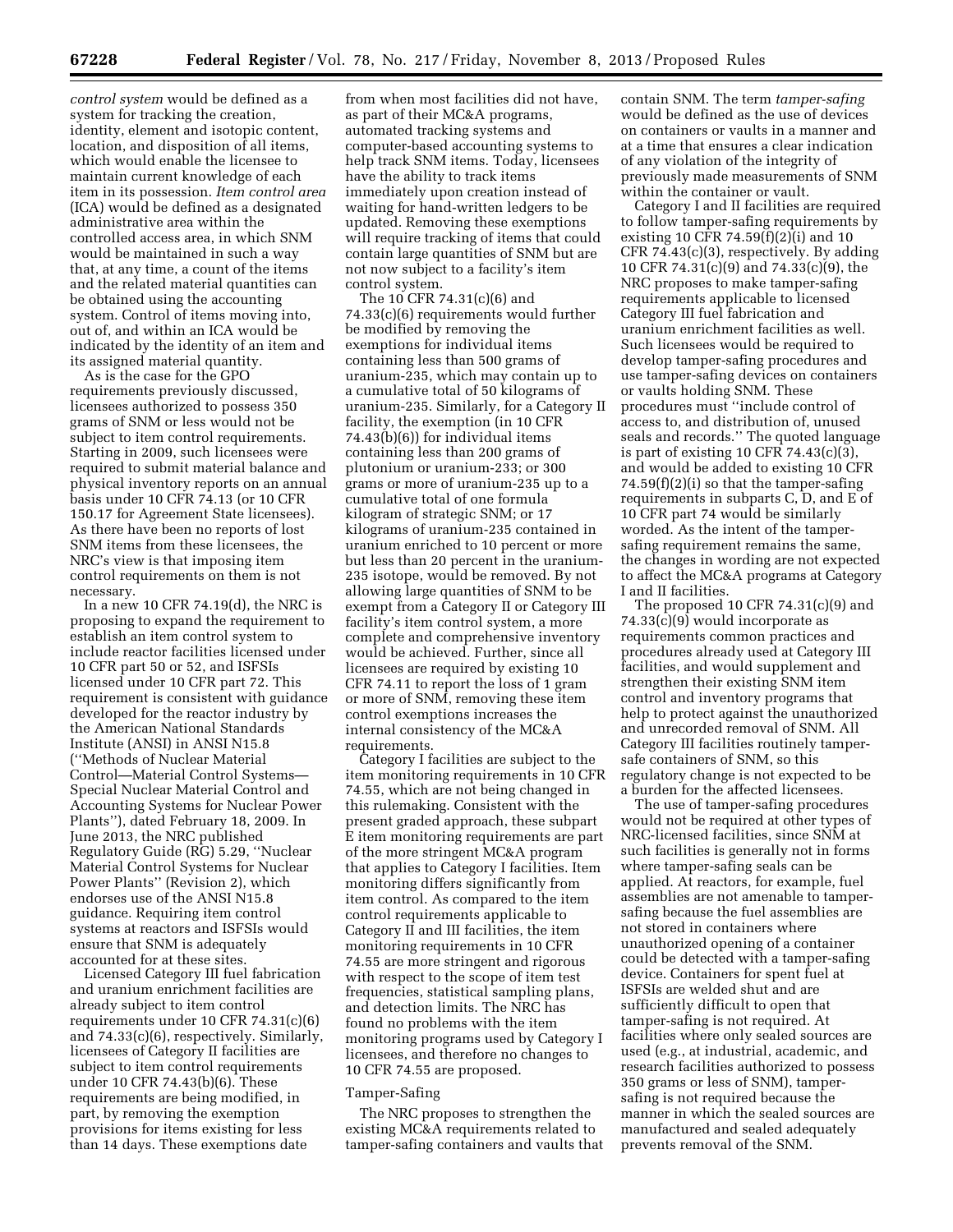Material Balance Areas, Item Control Areas, and Custodians

As previously discussed, the NRC proposes to add a definition of an ICA to 10 CFR 74.4. Similarly, the NRC proposes to add a definition of an MBA to 10 CFR 74.4. The term *material balance area* would be defined as a designated contiguous area in which the control of SNM is such that the quantity of material being moved into, out of, and within the MBA is an assigned value based on measurements of both the element content and the isotopic content, if known.

The proposed rule adds requirements that all Category I, II, and III licensees must designate ICAs and MBAs at their facilities, and identify custodians who would be responsible for monitoring these areas. The proposed requirements are set forth in 10 CFR 74.59(h)(5), 74.43(c)(9), 74.31(c)(10), and 74.33(c)(10). These required areas form the basis for nuclear material accounting and control of all SNM within a Category I, II, or III facility's boundaries, and these new requirements are expected to enhance the capability of licensees to detect the unauthorized removal of SNM. In general, smaller accounting areas make control of SNM easier, and reduce the size of the area in which detected losses of SNM can be attributed.

All Category I and III facilities (there are no operating Category II facilities) are voluntarily using MBAs and ICAs and have designated custodians assigned to them, so these proposed regulations are not expected to result in significant operating changes.

The rule change would require future facilities to follow this best practice for ensuring that timely and accurate information is kept within a designated area to adequately account for and control SNM.

Licensees at other types of NRClicensed facilities do not use complex processing operations involving large quantities of SNM in multiple forms and their operations do not involve moving SNM frequently throughout the facility. Accordingly, the NRC is proposing to make these MBA, ICA, and custodian requirements applicable only to licensed Category I, II, and III facilities.

Other Proposed Changes to the Material Control and Accounting Requirements

Other proposed changes to the MC&A requirements are considered to be nonsubstantive (in that they are either plain language revisions to improve clarity, conforming changes, or are otherwise organizational or administrative in nature) are summarized as follows:

• The MC&A requirements for ISFSIs that are currently located in 10 CFR part 72 would be relocated to 10 CFR part 74, including requirements for reporting to the Nuclear Materials Management and Safeguards System (NMMSS). These 10 CFR part 72 requirements duplicate reporting requirements in existing subpart B of 10 CFR part 74 and duplicate similar reporting requirements applicable to certain types of source material as specified in 10 CFR 40.64. The following list shows how 10 CFR part 74 requirements relate to the 10 CFR part 72 requirements being removed:

• The requirement for recordkeeping at 10 CFR 72.72(a) would be covered in proposed 10 CFR 74.19(d).

• The requirement for physical inventory at 10 CFR 72.72(b) would be covered in 10 CFR 74.19(c).

• The requirement for written MC&A procedures at 10 CFR 72.72(c) would be covered in 10 CFR 74.19(b).

• The requirement for recordkeeping at 10 CFR 72.72(d) would be removed.

• The requirement to report loss of SNM at 10 CFR 72.74 would be covered in 10 CFR 74.11.

• The requirement for submitting material status reports to NMMSS at 10 CFR 72.76 would be covered in 10 CFR 74.13.

• The requirement for submitting nuclear material transaction reports to NMMSS at 10 CFR 72.78 would be covered in 10 CFR 74.15.

• Revisions are proposed to 10 CFR 72.72 and 72.74, and 10 CFR 72.76 and 72.78 would be deleted. Revisions would be made to 10 CFR 40.64 and 150.17(b) to remove their references to 10 CFR part 72 material status reports.

• Because some licensees have expressed confusion as to what MC&A requirements apply to a particular facility, the NRC proposes to revise the 10 CFR part 74 definitions of *formula quantity, special nuclear material of moderate strategic significance,* and *special nuclear material of low strategic significance* by conforming them to the existing definitions in 10 CFR parts 70 and 73, making clear that these classes of SNM are what is referred to, respectively, as Category I, II, and III quantities of material. Licensees authorized to possess Category I material are subject to the 10 CFR part 74 subpart E requirements, while licensees authorized to possess Category II and III material are subject to the subpart D and C requirements, respectively. To further clarify these divisions, the staff proposes to add appendix A (''Categories of SNM'') to 10 CFR part 74. Also for purposes of clarification, the NRC proposes to add

defined terms for *accounting* and *material control and accounting.* 

Plain language revisions are reflected in the proposed regulations, and include replacing the existing references to the fundamental nuclear material control (FNMC) plan with references to an MC&A plan. The staff's view is that FNMC is an outdated term and does not include ''accounting;'' thus, it does not fully describe the accounting aspects of an MC&A program. Licensees would not be required to change the name of their FNMC plans to MC&A plans.

The defined term *effective kilograms of special nuclear material* (and references to it in several provisions) would be removed from 10 CFR part 74. Quantities of SNM would instead be expressed in gram units to simplify the accounting requirements in 10 CFR part 74 and provide consistency with the existing 10 CFR part 74 definitions of the various types of SNM, all of which specify quantities in gram units. This proposed change would also correct an inconsistency within the current 10 CFR 74.19 provisions. Existing 10 CFR 74.19(b) refers to a quantity of SNM ''exceeding one effective kilogram'' in specifying the set of licensees that must establish written MC&A procedures. Existing 10 CFR 74.19(c) refers to a quantity of SNM ''greater than 350 grams'' in specifying the set of licensees that must conduct physical inventories. Removing *effective kilograms of special nuclear material* from 10 CFR part 74 would also eliminate confusion caused by a conflict between the regulatory thresholds for the SNM categories (Category I, Category II, and Category III) and an effective kilogram of SNM. *Effective kilograms of special nuclear material* would remain as a defined term in 10 CFR parts 40, 70, 75, 76, and 110, to ensure the continued effective implementation of the U.S./ International Atomic Energy Agency (IAEA) Safeguards Agreement.

Other proposed changes include revising 10 CFR 150.17(a) to conform with the proposed plain language revisions to 10 CFR 74.13. The instructions for material status reporting would be clarified in 10 CFR 74.13. The intervals and due dates for each type of facility would also be clarified in 10 CFR 74.13. No substantive changes are being proposed in this regard and licensees authorized to possess SNM under a license from an Agreement State would continue to submit material status reports to the NRC via the NMMSS. References to due dates and reporting frequencies would be made more uniform by expressing most timeframes in terms of calendar days (e.g., 7, 30, 60, 65, 95, 185, or 370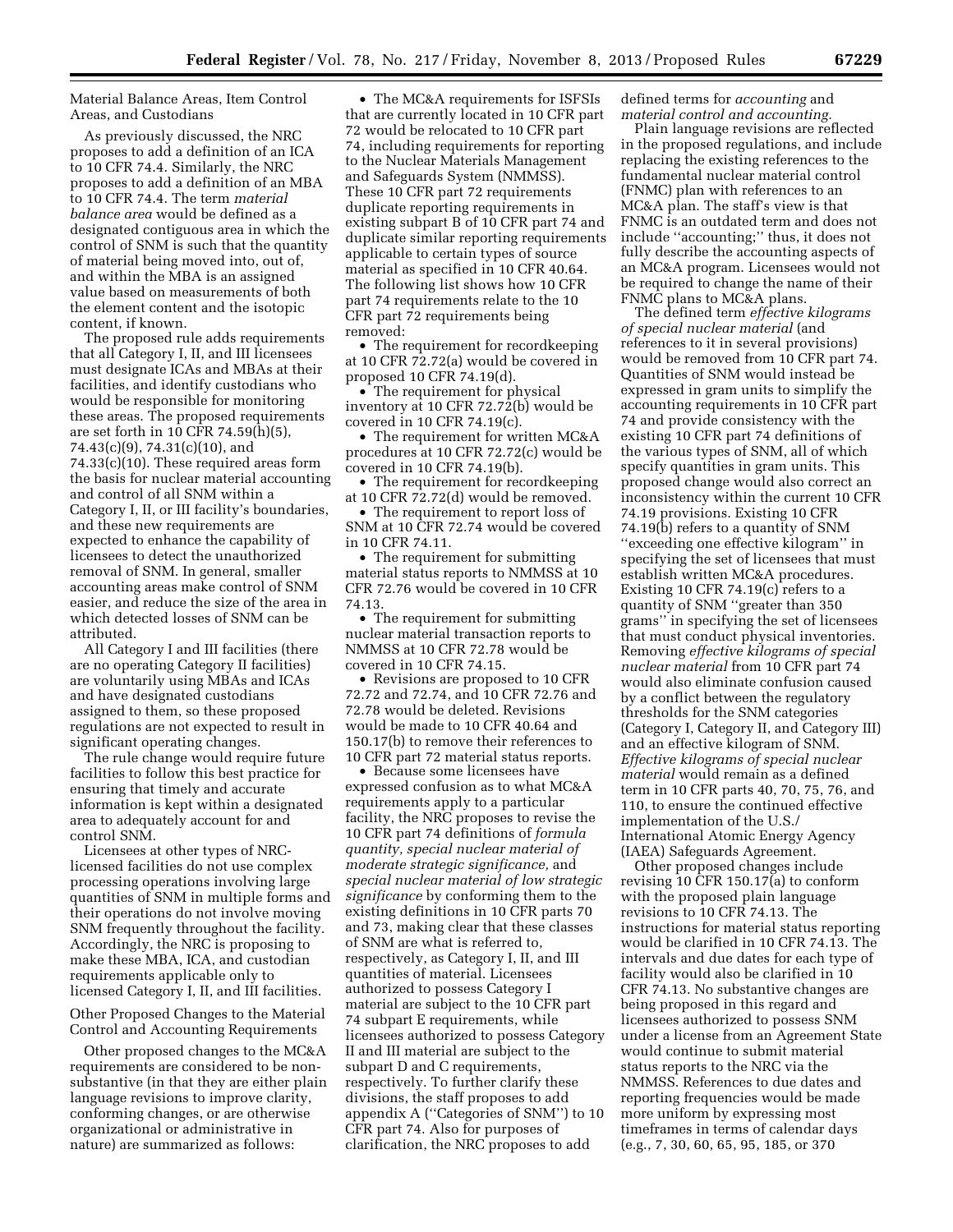calendar days). The interval for the number of months assigned to a licensee's assessment of the MC&A program would be retained (e.g., 12 months, 18 months, or 24 months). The retention period for records would be retained (e.g., 3 years). An appendix A, ''Categories of Special Nuclear Material,'' would be added to 10 CFR part 74. The appendix would be based on existing appendix M to 10 CFR part 110, and would show the SNM quantity limits for Category I, Category II, and Category III facilities. The new appendix would also show the corresponding subpart in 10 CFR part 74 for each category, and the formulae to calculate any combination of SSNM within the quantity limits for a category. A conforming change would be made to replace the reference to 10 CFR 74.51(c) with 10 CFR 74.51(b) because the paragraph designation regarding implementation of an MC&A plan would then be consistent with the other citations listed in 10 CFR  $70.32(c)(1)(i)$ and (iii) that refer to paragraph (b) in 10 CFR 74.31, 74.33, and 74.41.

The SECY–09–0082 (''Update on Reprocessing Regulatory Framework— Summary of Gap Analysis,'' ADAMS Accession No. ML091520280), dated May 28, 2009, included the NRC staff's recommendation that the existing 10 CFR 74.51(a) exemption for an irradiated fuel reprocessing plant be removed as part of this rulemaking. Proposed 10 CFR 74.51(a)(2) reflects the removal of this exemption.

The NRC placed on *[www.regulations.gov](http://www.regulations.gov)* a preliminary version of the proposed rule language to inform stakeholders of the status of the proposed rulemaking and invited stakeholders to provide informal comments by June 30, 2011. Thirteen comment letters were received by this date, and were considered. Public input at this stage helped to develop the proposed rule in its current form.

# **III. Specific Request for Comments on the Proposed New Requirements**

In addition to the general opportunity to submit comments on the proposed rule, the NRC also requests comments on the following questions about the proposed new requirements:

*General Performance Objectives:* 

In 10 CFR 74.3, the NRC proposes GPOs that would apply to all licensees authorized to possess greater than 350 grams of SNM. Are there other GPOs that the NRC should consider adding? Do the proposed GPOs impose unnecessary expenses or burdens on licensees? Should the regulatory threshold for GPOs be higher or lower than 350 grams, and if so, why? If this

threshold amount is lower than 350 grams, the NRC would add a similar set of GPO requirements to 10 CFR part 150 to apply to Agreement State licensees. If that were done, how could the NRC best ensure compliance with the GPOs in Agreement States?

*Item Control System:* 

In 10 CFR 74.19(d), the NRC proposes to make item control requirements applicable to licensed reactors and ISFSIs. Licensees of fuel cycle facilities authorized to possess Category III amounts of SNM are subject to existing item control requirements in subpart C of 10 CFR part 74, and subpart D of 10 CFR part 74 contains item control requirements that would be applicable to any future fuel cycle facility that may be authorized to possess Category II amounts of SNM. Are such requirements necessary at reactor and ISFSI sites? Are there alternatives that should be considered? Should other types of licensees be required to have an item control system? What is the appropriate regulatory threshold for requiring an item control system under 10 CFR part 74? Should there be a threshold for the amount of material that is required to be tracked under an item control system?

*Tamper-Safing:* 

In 10 CFR 74.31(c)(9) and 74.33(c)(9), the NRC proposes a new requirement for tamper-safing containers and vaults. The NRC also proposes clarifying the existing requirements for tamper-safing in 10 CFR 74.43(c)(3) and 74.59(f)(2)(i) to provide a consistent approach for all Category I, II, and III licensees. Should tamper-safing be required for Category III licensees? Are there alternative measures that should be considered?

*Material Balance Areas, Item Control Areas, and Custodians:* 

In 10 CFR 74.31(c)(10), 74.33(c)(10), and 74.43(c)(9), the NRC proposes a new requirement to identify specific MBAs and ICAs, and to designate custodians for these areas. The NRC also proposes that the existing requirement for custodians in 10 CFR 74.59(h)(5) be revised to match the new language to provide a consistent approach for all Category I, II, and III licensees. Should use of MBAs and ICAs be required? Should other facilities be required to have MBAs and ICAs? Are there alternatives that should be considered?

*Alternatives resulting in equivalent outcome and less burden:* 

Throughout this proposed rule, the NRC is proposing measures that would strengthen MC&A requirements at licensee sites. Are there alternative ways to strengthen existing MC&A requirements that would impose less burden on NRC licensees while still

maintaining adequate control and accounting of SNM? What specific alternatives should be considered? For the proposed requirements that go beyond consolidation and clarification, the NRC is seeking input on the need for such requirements in relation to the proportionate levels of risk represented by the processes and material quantities and forms of SNM that are used at different types of licensee facilities.

#### **IV. Discussion**

To further describe this proposed rulemaking the following series of questions and answers is set forth.

# *A. Whom would this action affect?*

Licensees authorized by the NRC to possess SNM in a quantity greater than 350 grams would be affected by the proposed rule. For example, the proposed 10 CFR 74.3 would require a licensee authorized to possess a quantity of SNM greater than 350 grams to implement and maintain a material control and accounting program that enables the licensee to achieve the GPOs provided in the new 10 CFR 74.3.

Agreement State licensees authorized to possess SNM are subject to the 10 CFR 150.17 material status reporting requirements. The proposed changes to these requirements are plain language revisions, and conform with the proposed plain language revisions to the 10 CFR 74.13 material status reporting requirements. These changes do not require any action by the Agreement State licensees.

# *B. Why are the requirements being revised?*

Many of the current MC&A requirements were developed over 20 years ago and need to be updated to include commonly used terms. Item control system requirements would be strengthened by including items that are currently exempted from these requirements. The requirements for general performance objectives to deter, detect, or aid in responding to any loss, theft, diversion or misuse of SNM need to be extended to NRC licensees who are not authorized to possess Category I, II, or III amounts of material, but who are authorized to possess SNM in a quantity greater than 350 grams. The NRC's view is that all MC&A regulations governing SNM held by NRC licensees should be in 10 CFR part 74 in order to provide a focal point and a complete framework/ umbrella for controlling and accounting for all SNM under NRC oversight.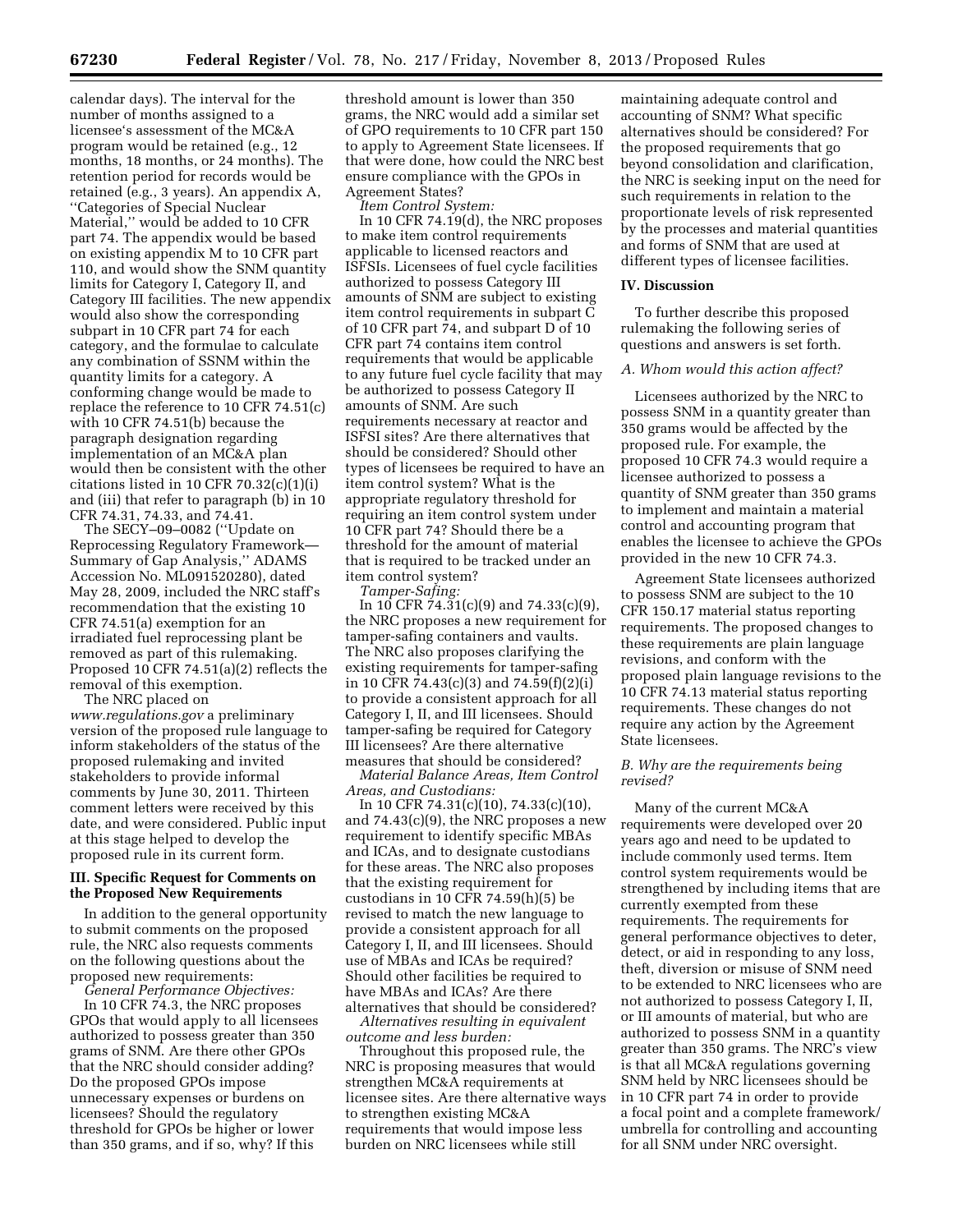# *C. When would these actions become effective?*

The NRC expects that the final rule would be published within 12 months of the publication of the proposed rule for comment. The revisions to the regulations would become effective 90 days after the publication of the final rule. Question R in this section requests comments on the cumulative effects of

this rulemaking and specifically asks whether an effective date of 6 months from the date the final rule is published in the **Federal Register** would provide sufficient time to implement the new proposed requirements.

*D. How does NRC use a graded approach for MC&A?* 

The NRC currently uses a graded, risk-informed approach for MC&A.

Based on the quantity and form of material a licensee possesses, the licensee is subject to specific requirements that increase with the amount of SNM the licensee is authorized to possess. Table 2 shows the requirements that apply to various types of licensed facilities based on their possession limits and how the NRC proposes to strengthen requirements through this rulemaking.

TABLE 2—NRC'S GRADED, RISK-INFORMED APPROACH TO MATERIAL CONTROL AND ACCOUNTING

| Grams of SNM the licensee is authorized to<br>possess                                                                                                                             | Current MC&A requirements in<br>10 CFR Part 74                                                                                                                                                                                                                                                                                                                                                                                                                                                          | Proposed changes to strengthen MC&A<br>requirements in 10 CFR Part 74                                                                                                                                                                                                                                                          |
|-----------------------------------------------------------------------------------------------------------------------------------------------------------------------------------|---------------------------------------------------------------------------------------------------------------------------------------------------------------------------------------------------------------------------------------------------------------------------------------------------------------------------------------------------------------------------------------------------------------------------------------------------------------------------------------------------------|--------------------------------------------------------------------------------------------------------------------------------------------------------------------------------------------------------------------------------------------------------------------------------------------------------------------------------|
| 1 gram or more of SNM (all licensees, including<br>part 70 licensees authorized to possess 350<br>grams or less and licensees authorized by an<br>Agreement State).               | 74.11/150.16 Reporting loss and theft.<br>74.13/150.17<br>Material status reports for<br>NMMSS.<br>74.15/150.16<br>Material transaction reports for<br>NMMSS.<br>Recordkeeping.<br>74.19(a)<br>74.19(d) Retention of records.                                                                                                                                                                                                                                                                           | Existing $74.19(d)$ would be moved to $74.19(e)$<br>to accommodate a new item control re-<br>quirement for reactors and ISFSIs.                                                                                                                                                                                                |
| >350 grams of SNM (part 70 licensees author-<br>ized for industrial, academic, and research<br>types of use.                                                                      | Reporting loss and theft.<br>74.11<br>Material status reports for NMMSS.<br>74.13<br>74.15 Material<br>transaction<br>reports<br>for<br>NMMSS.<br>74.19(a) Recordkeeping.<br>Written procedures.<br>74.19(b)<br>74.19(c)<br>Physical inventory.<br>74.19(d) Retention of records.                                                                                                                                                                                                                       | New GPOs in 74.3.<br>To replace the term "one effective kilogram,"<br>74.19(b) would apply to licensees pos-<br>sessing greater than 350 grams of SNM.<br>Existing 74.19(d) would be moved to 74.19(e)<br>to accommodate a new item control re-<br>quirement for reactors and ISFSIs.                                          |
| Reactors licensed under part 50 or part 52 and<br>ISFSIs licensed under part 72.                                                                                                  | Reporting loss and theft.<br>74.11<br>Material status reports for NMMSS.<br>74.13<br>74.15 Material<br>transaction<br>reports<br>for<br>NMMSS.<br>74.19(a) Recordkeeping.<br>74.19(b) Written procedures.<br>Physical inventory.<br>74.19(c)<br>74.19(d) Retention of records.                                                                                                                                                                                                                          | New GPOs in 74.3.<br>New requirement for item control in 74.19(d).<br>Existing 74.19(d) would be designated as<br>74.19(e).                                                                                                                                                                                                    |
| >350 grams of SNM of low strategic signifi-<br>cance (also known as Category III facilities).<br>Current threshold of one effective kilogram<br>would be replaced with 350 grams. | Reporting loss and theft.<br>74.11<br>Material status reports for NMMSS.<br>74.13<br>74.15 Material<br>transaction<br>reports<br>for<br>NMMSS.<br>74.17 Physical inventory summary report.<br>74.31:<br>(a) GPOs.<br>(b) FNMCP.<br>(c)(1) Management and procedures.<br>(c)(2) Measurement.<br>(c)(3) Measurement control.<br>$(c)(4)$ SEID.<br>(c)(5) Physical inventory.<br>$(c)(6)$ Item control.<br>(c)(7) Shipper-receiver differences.<br>(c)(8) Assessments.<br>(d) Recordkeeping and retention. | $74.31(a)(1)–(3)$ GPOs would be revised and<br>relocated to 74.3.<br>74.31(b) Replace FNMCP with MC&A Plan.<br>Remove two exemptions related to item con-<br>trol in 74.31(c)(6).<br>requirement for tamper-safing<br>New<br>in<br>74.31(c)(9).<br>New requirement for MBAs and ICAs and for<br>custodians in $74.31(c)(10)$ . |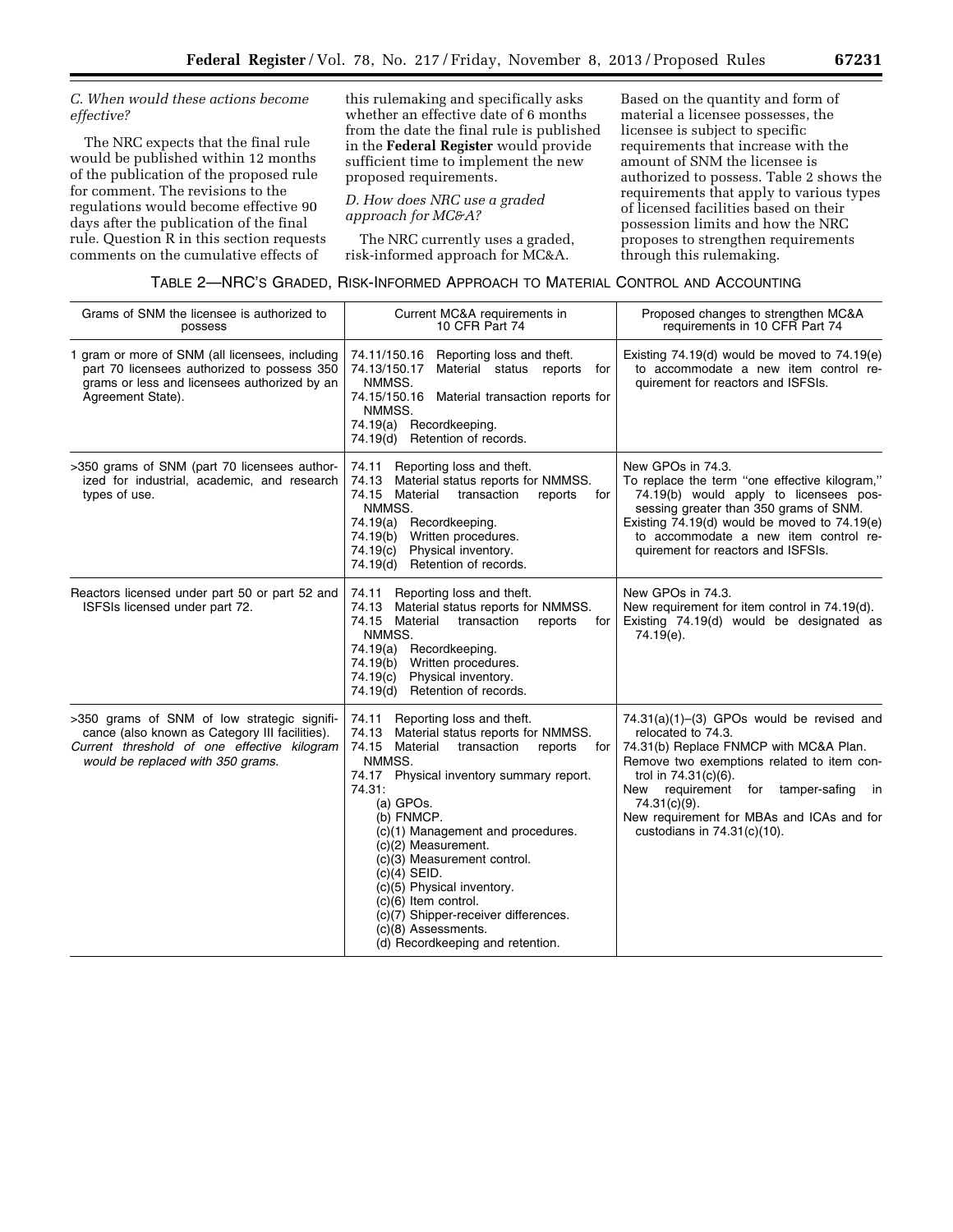#### Grams of SNM the licensee is authorized to possess Current MC&A requirements in 10 CFR Part 74 Proposed changes to strengthen MC&A requirements in 10 CFR Part 74 >350 grams of SNM of low strategic significance for uranium enrichment facilities, (also known as Category III enrichment facilities). *Current threshold of one effective kilogram would be replaced with 350 grams.*  74.11 Reporting loss and theft.<br>74.13 Material status reports for Material status reports for NMMSS. 74.15 Material transaction reports for NMMSS. 74.17 Physical inventory summary report. 74.33: (a) GPOs. (b) FNMCP. (c)(1) Management and procedures. (c)(2) Measurement. (c)(3) Measurement control. (c)(4) Physical inventory. (c)(5) Detection program. (c)(6) Item control. (c)(7) Shipper-receiver differences. (c)(8) Assessments. (d) Recordkeeping and retention. 74.33(a)(1)–(9) GPOs revised and relocated to 74.3, except for five retained in proposed 74.33(a)(1)–(5). 74.33(b) Replace FNMCP with MC&A Plan. Remove two exemptions related to item control in 74.33(c)(6). New requirement for tamper-safing in 74.33(c)(9). New requirement for MBAs and ICAs and custodians in 74.33(c)(10). >1000 grams of SNM of moderate strategic significance (there is currently no operating Category II facility or applicant for such a license). *Current threshold of one effective kilogram would be replaced with 1000 grams.*  74.11 Reporting loss and theft. 74.13 Material status reports for NMMSS. 74.15 Material transaction reports for NMMSS. 74.17 Physical inventory summary report. 74.41: (a) GPOs. (b) FNMCP. (c) Checks and balances. 74.43: (b)(1)–(4) Management and procedures.  $(b)(5)$ – $(6)$  Item control. (b)(7) Shipper-receiver differences. (b)(8) Assessments. (c)(1) Identification of items. (c)(2) Documenting transfers. (c)(3) Tamper-safing. (c)(4) Validity of prior measurements. (c)(5)–(8) Physical inventory. (d) Recordkeeping and retention. 74.45: (b) Measurements. (c) Measurement control. 74.41(a)(1)–(4) GPOs revised and relocated to 74.3. 74.41(b) Replace FNMCP with MC&A Plan. Remove two exemptions related to item control in 74.43(b)(6). Reword the requirement for tamper-safing in 74.43(c)(3). New requirement for MBAs and ICAs and custodians in 74.43(c)(9). >5000 grams of formula quantities of strategic SNM (also known as Category I facilities). *Current threshold of five formula kilograms would be replaced with 5000 grams.*  74.11 Reporting loss and theft.<br>74.13 Material status reports fo Material status reports for NMMSS.<br>Material transaction reports for 74.15 Material transaction reports NMMSS. 74.17 Physical inventory summary report. 74.51: (a) GPOs. (b) Checks and balances. (c) FNMCP. (d) Bimonthly physical inventory. 74.53 Process monitoring.<br>74.55 Item monitoring. Item monitoring. 74.57 Alarm resolution. 74.59: (a) Quality assurance. (b) Management and procedures. (c) Qualification and training. (d) Measurements. (e) Measurement control. (f) Physical inventory. (f)(2)(i) Tamper-safing. (g) Accounting records retention. (h)(1) Shipper-receiver differences. (h)(2) Scrap control. (h)(3) Checks and balances for human error. (h)(4) Assessments. (h)(5) Custodians. 74.51(a)(1)–(5) GPOs revised and relocated to 74.3, except for three retained in proposed 74.33(a)(1)(i)-(iii). Removed the exemption for irradiated fuel reprocessing plants in 74.51(a). Switching 74.51(b) and (c) for consistency with other sections of part 74. New 74.51(b) Replace FNMCP with MC&A Plan. Reword the requirement for tamper-safing in 74.59(f)(2)(i). Revise the requirement for custodians to include new requirement for MBAs and ICAs in 74.59(h)(5).

# TABLE 2—NRC'S GRADED, RISK-INFORMED APPROACH TO MATERIAL CONTROL AND ACCOUNTING—Continued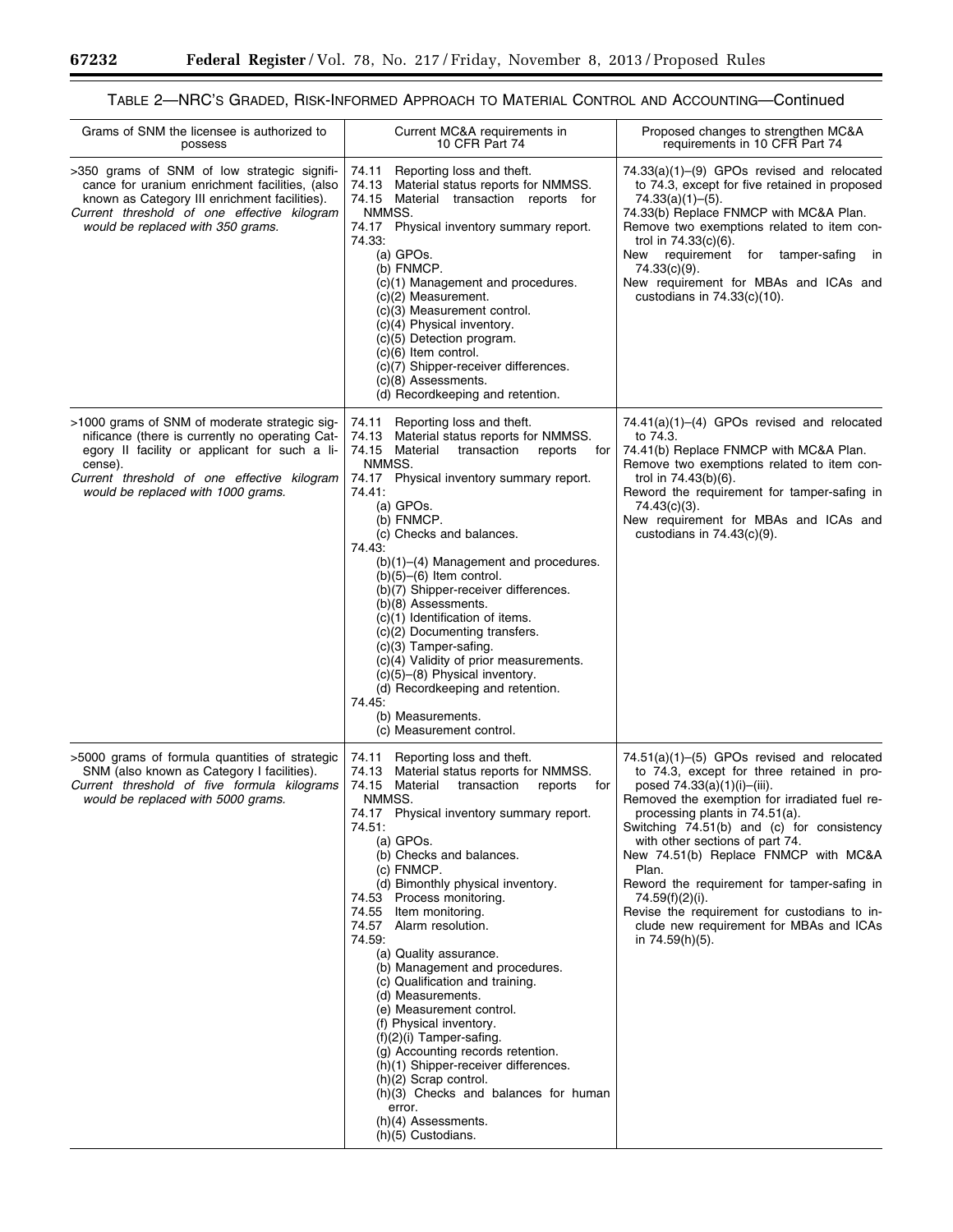# *E. What are the changes to the general performance objectives?*

The existing GPOs in 10 CFR 74.31(a) and 74.33(a) (applicable to licensees of Category III facilities), 74.41(a) (applicable to licensees of Category II facilities), and 74.51(a) (applicable to licensees of Category I facilities) would be revised by consolidating their common provisions into a new 10 CFR 74.3. In addition to being applicable to Category I, II, and III facilities, the 10 CFR 74.3 GPOs would be applicable to reactor licensees and two NRC materials licensees that are authorized to hold more than 350 grams of SNM, but are not Category I, II, or III facilities. The proposed 10 CFR 74.3 GPOs describe activities to deter, detect, or aid in responding to any loss, theft, diversion or misuse of SNM. The existing GPO provisions in 10 CFR 74.31, 74.33, 74.41, and 74.51 would be revised to refer to 10 CFR 74.3, but GPOs that are unique to uranium enrichment facilities and Category I fuel fabrication facilities would be retained in 10 CFR 74.33 and 74.51.

# *F. Are sealed sources included in the general performance objectives for Category II and III facilities?*

Yes. The current exclusion for sealed sources in the 10 CFR 74.31 and 74.41 GPO provisions would be relocated to appendix A (Note 1) to clarify that the sealed sources would not be considered for determining whether a facility is a Category III facility or a Category II facility, respectively. The change would be consistent with the current requirements, which were intended to exclude sealed sources from the material quantity calculations used to determine whether a facility is a Category III facility subject to subpart C requirements, or a Category II facility subject to the subpart D requirements of 10 CFR part 74. However, sealed sources would be within the scope of the proposed 10 CFR 74.3 GPOs. Sealed sources would continue to be subject to a licensee's MC&A program.

# *G. Why would newly defined terms be added to 10 CFR 74.4?*

Certain terms are commonly used by licensees in their internal procedures implementing their MC&A systems, plans and programs, including *accounting, custodian, material control and accounting.* Defining these terms in the NRC's regulations would clarify the requirements and improve understanding of the regulations. Other newly defined terms (*material balance area*  and *item control area*) and their related requirements are deemed necessary to

strengthen the MC&A requirements at facilities holding significant amounts of SNM, thereby making diversion or misuse of SNM at such facilities less likely.

# *H. Why would the term ''effective kilograms of special nuclear material'' be removed from 10 CFR part 74?*

Doing so would allow quantities of SNM specified in 10 CFR part 74 to be expressed in gram units, which would simplify the accounting requirements and provide consistency with the existing definitions of *formula quantity, special nuclear material of low strategic significance,* and *special nuclear material of moderate strategic significance,* which specify quantities in gram units. The reference to one effective kilogram in the 10 CFR 74.19(b) written MC&A procedures provision would be replaced with a reference to a quantity of SNM greater than 350 grams. This 350-gram amount is referenced in existing 10 CFR 74.19(c) regarding the physical inventory provisions stated there. References to one effective kilogram in the GPO provisions of 10 CFR 74.31, 74.33, and 74.41 would be revised to reference gram units of material. The new appendix A would also use gram units. The effective kilogram term would remain in 10 CFR parts 40, 70, 75, 76, and 110, to ensure the continued effective implementation of the U.S./ IAEA Safeguards Agreement.

# *I. Why would appendix A to 10 CFR part 74 be added?*

Appendix A would be added to clarify the definitions and quantities and units of the various categories of SNM. Similar information is provided in existing appendix M to 10 CFR part 110 and would be appended to 10 CFR part 74 as well for the convenience of licensees, the NRC staff, and members of the public. Appendix A would clarify the elements, isotopic composition, and quantities of material that Category I, Category II, and Category III facilities are authorized to possess. Notes would be included to clarify that sealed sources are excluded from the quantity limits that are used to determine the category of a facility. An additional note is included to clarify that spent nuclear fuel is reduced one category level during the period of time that the radiation exposure exceeds 1 Sievert (Sv) per hour (100 rads per hour) at 1 meter, unshielded. Formulae are included to calculate a quantity of material for Category I, Category II, or Category III.

# *J. Why would references to the MC&A ''system'' be changed to the MC&A ''program,'' and why would ''MC&A plan'' replace ''FNMC plan?''*

Portions of existing 10 CFR part 74 that refer to the MC&A ''system'' (e.g., 10 CFR 74.31(c), 74.33(a), and 74.51(a)) would be revised to instead refer to the MC&A ''program.'' The term ''program'' better describes the over-arching, comprehensive set of methods licensees use to control and track SNM, and using ''program'' avoids confusion with the required material measurement systems (e.g., 10 CFR 74.31(c)(2), 74.33(c)(3), and 74.59(d)) that are part of the overall MC&A program. Similarly, existing references to the overall ''system'' capabilities would be changed to ''program'' capabilities. The existing requirements referring to an item control program (e.g., 10 CFR 74.31(c)(6), 74.33(c)(6) and 74.43(b)(5)) would be revised to instead refer to an item control system.

Replacing the existing references to the ''FNMC plan'' with references to an ''MC&A plan'' is necessary in the NRC staff's view because FNMC is an outdated term and does not include accounting. It does not fully describe the accounting aspects of the MC&A program, and is not consistent with the general title of 10 CFR part 74 (''Material Control and Accounting of Special Nuclear Material''). The term MC&A plan is not intended to be an exact name that licensees are required to use and licensees will not be required to change the names of their existing plans.

# *K. What would change in the reporting requirements to NMMSS, including those that ISFSIs are subject to?*

The proposed addition of numbered subsections to 10 CFR 74.13(a) would make these reporting requirements easier to read and understand. The plain language revisions would make no substantive changes to the existing requirements.

The NMMSS reporting requirements for an ISFSI currently in § 72.76 for material status reports and in § 72.78 for nuclear material transaction reports are duplicated in §§ 74.13 and 74.15, respectively. Proposed 10 CFR 74.2 would include existing ISFSIs within the scope of 10 CFR part 74. Accordingly, §§ 72.76 and 72.78 would be removed from 10 CFR part 72. The requirements in § 72.72 for storage of source material (SM) and SNM would be revised to direct a licensee to refer to §§ 40.61 and 40.64 for SM and to subparts A and B in 10 CFR part 74 for SNM.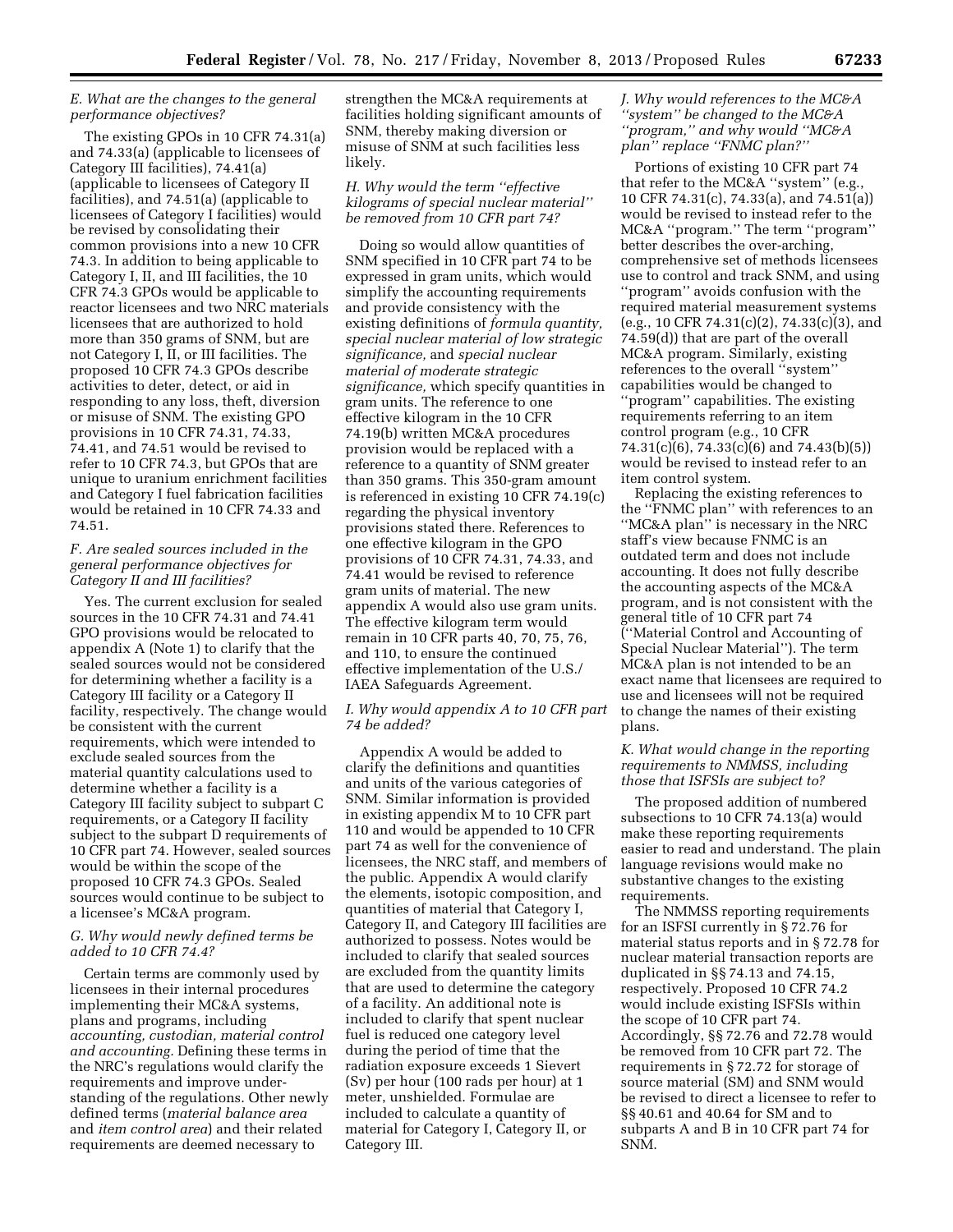# *L. Is a two-person rule included as part of this proposed rule?*

No. Earlier in this rulemaking process, the NRC staff developed proposed provisions that would have required Category I, II, and III licensees to have two qualified and authorized individuals present when—

• Tamper-safing devices are applied to SNM containers,

• physical inventories are performed,

• SNM is transferred, and

• SNM that is not under an active control measure is handled.

The Commission in its May 10, 2013, SRM, disapproved publishing the proposed requirements. The SRM stated that the staff could conduct a backfit analysis on the proposed two-person rule or, to avoid a significant delay in publishing this MC&A rule for comment, remove these provisions and consider a two-person rule in a separate future MC&A rulemaking effort. Interested members of the public will have the opportunity to comment on a two-person rule in any such future rulemaking.

# *M. Why would requirements be added to designate material balance areas, item control areas, and custodians?*

The added MC&A requirements would strengthen and specifically define the terms for MBA, ICA, and custodians. The added requirements would be consistent in requiring licensees under subparts C, D, and E to designate MBAs and ICAs and custodians for these areas. The terms are widely used in the regulated community and 10 CFR part 74 would be clarified by setting forth the specific definition for the terms in 10 CFR 74.4. A licensee would be required to designate MBAs, ICAs, and assign custodial responsibilities for these areas to provide internal controls to deter or detect any diversion or misuse of SNM at the licensee's facility.

# *N. Why would calendar days be inserted into 10 CFR part 74?*

To clarify 10 CFR part 74, references to due dates and reporting frequencies would be made more uniform by expressing most timeframes in calendar days. Using calendar days avoids the existing uncertainty over whether weekends and holidays are counted in determining whether or not a licensee has taken timely action. The proposed clarifications are intended to make 10 CFR part 74 more internally consistent with existing 10 CFR  $74.33(c)(4)$ , which requires that annual static physical inventories be taken ''at least every 370 calendar days.'' Existing 10 CFR part 74 provisions referencing 6-month intervals would be changed to ''185 calendar days.''

*O. Would the implementation guidance documents be updated for the MC&A program?* 

The following guidance documents would be revised and updated in conjunction with the rulemaking effort. In addition, a guidance document for Category II facilities (SNM of Moderate Strategic Significance) would be updated and issued with the following existing guidance documents. All revised NUREG guidance documents will be available for public comment in parallel with the scheduled publication of the proposed rule.

i. NUREG–1280, ''Standard Format and Content Acceptance Criteria for the MC&A Reform Amendment,''

ii. NUREG–1065, ''Acceptable Standard Format and Content for the Fundamental Nuclear Material Control (FNMC) Plan Required for Low-Enriched Uranium Facilities,''

iii. NUREG/CR–5734, ''Recommendations to the NRC on Acceptable Standard Format and Content for the Fundamental Nuclear Material Control (FNMC) Plan Required for Low-Enriched Uranium Enrichment Facilities,''

iv. NUREG/BR–0096, ''Instructions and Guidance for Completing Physical Inventory Summary Report.''

# *P. Would there be changes for item controls or physical inventories?*

Subpart B in 10 CFR part 74 would be revised to include a new requirement in 10 CFR 74.19(d) that licensees of power reactors and ISFSIs must establish, document, implement, and maintain an item control system (as would be defined in 10 CFR 74.4).

Some of the current exemption provisions for item controls would be removed. Specifically, the exemption provisions in 10 CFR 74.31(c)(6), 74.33(c)(6)(ii) and 74.43(b)(6) for items existing 14 days or less in Category III and II facilities would be removed. The 14-day exemption was put in the current regulations at a time when most Category III licensees did not have computer inventory controls and instead relied on manual ledger entries. In other words, the current regulation aligned the risk with what the licensees could do in a production environment.

However, over the last several years, licensees have implemented business systems that track SNM containing items through the use of bar codes and entries to computer systems. This has had the secondary benefit of giving these licensees the ability to track

individual items and total inventory in near real time. Licensees have demonstrated this ability numerous times during inspections by the NRC staff.

Current requirements in 10 CFR part 74 recognize the importance of conducting timely inventories and reporting the results by requiring the reporting of shipments and receipts of a gram or more of material in 10 days (see 10 CFR 74.15) and through the reporting of lost, stolen, or diverted SNM of a gram or more within one hour (10 CFR 74.11). Inspections performed by the NRC have identified cases where there were ''near-misses'' associated with current exemptions. Removal of the exemptions from the item control requirements would align this regulation with other requirements in 10 CFR part 74 to better ensure accurate SNM item bearing inventories. These proposed regulatory changes are not expected to impact licensees significantly since licensees have inhouse systems that track such items in near real time.

Additionally, for Category III facilities, the exemption provisions (in 10 CFR 74.31(c)(6) and 74.33(c)(6)(ii)) for individual items each containing less than 500 grams of uranium-235, up to a total of 50 kilograms of uranium-235, would be removed. For a Category II facility, the exemption (in 10 CFR 74.43(b)(6)) for individual items containing less than 200 grams of plutonium or uranium-233; or 300 grams or more of uranium-235 up to a cumulative total of one formula kilogram of strategic SNM; or 17 kilograms of uranium-235 contained in uranium enriched to 10 percent or more but less than 20 percent in the uranium-235 isotope, would be removed. These exemptions were identified for removal in SECY–08–0059. Item control requirements that exclude kilogram amounts of SNM are not consistent with protection of the common defense and security.

# *Q. Why would an exception be added to 10 CFR 74.15(b)(2)?*

The exception from performing independent tests when receiving unirradiated fuel rods or unirradiated fuel assemblies would be included to clarify the requirement for licensees under 10 CFR part 50 or 52. Similarly the requirement would be clarified for a licensee under 10 CFR part 70 receiving SNM contained in a sealed source that will not be opened. The NRC inspection program has indicated that a licensee will typically verify the contents of such shipments by reviewing the shipping papers and visual inspection of the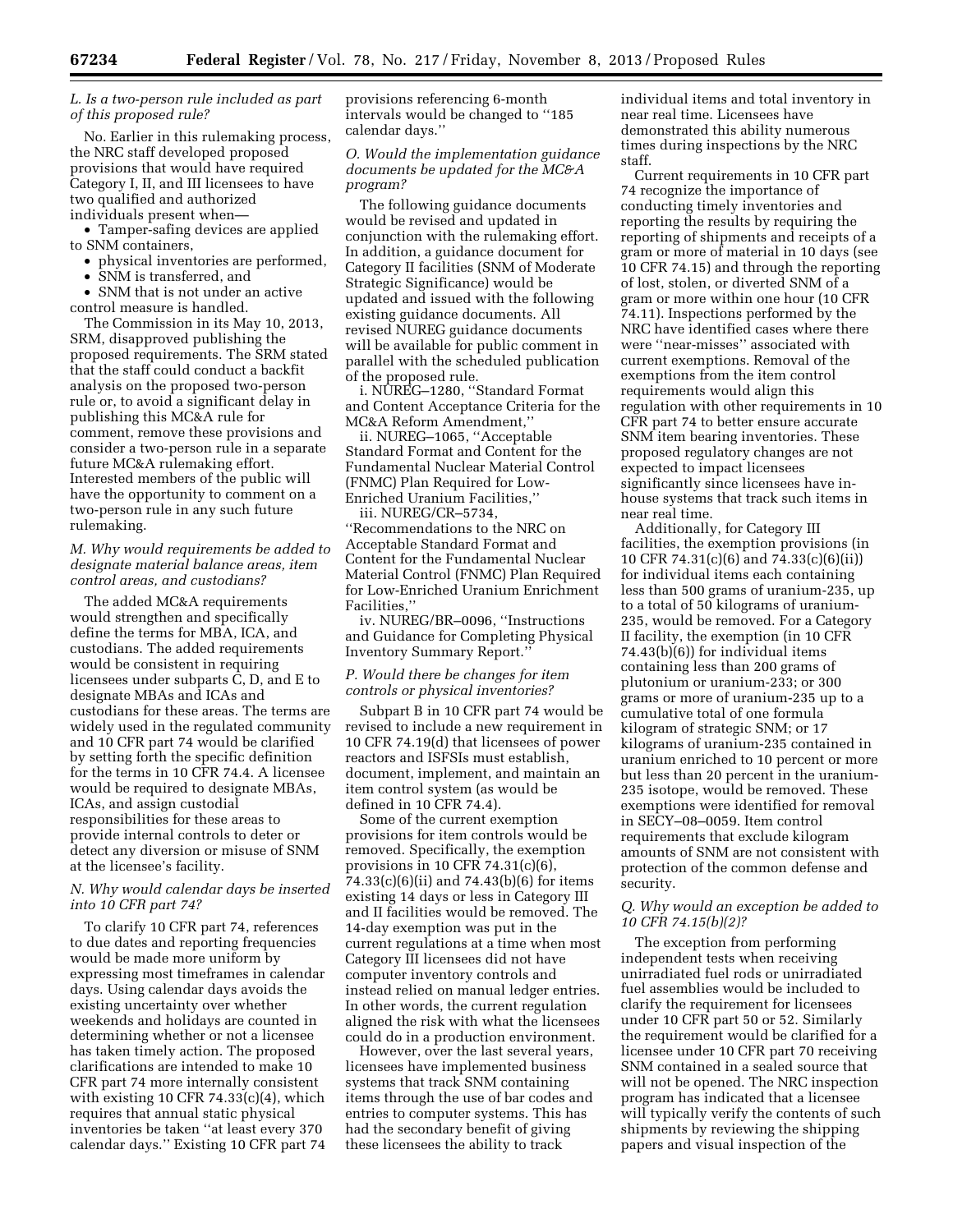material because independent testing (e.g., destructive testing or sampling) is impractical for determining the contents of the shipment being received.

# *R. Are there any cumulative effects of regulation associated with this rule?*

Cumulative effects of regulation (CER) describe the challenges that licensees or other impacted entities (such as State partners) face while implementing new regulatory positions, programs, or requirements (e.g., rules, generic letters, backfits, inspections). The CER are organizational effectiveness challenges that result from a licensee or impacted entity implementing a number of complex regulatory positions, programs or requirements within a limited implementation period and with available resources (which may include limited available expertise to address a specific issue). The CER can potentially distract licensee or entity staff from executing other primary duties that ensure safety or security.

The NRC is specifically requesting comment on the cumulative effects of this rulemaking. In developing comments on CER, consider the following questions:

i. In light of any current or projected CER challenges, would an effective date 6 months from the date the final rule is published in the **Federal Register**  provide sufficient time to implement the new proposed requirements?

ii. If current or projected CER challenges exist, what should be done to address this situation (e.g., if more time is required to implement the new requirements, what period of time would be sufficient)?

iii. Do other regulatory actions (e.g., orders, generic communications, license amendment requests, and inspection findings of a generic nature) influence the implementation of the proposed requirements?

iv. Are there unintended consequences? Does the proposed rule create conditions that would be contrary to the proposed rule's purposes and objectives? If so, what are the unintended consequences and how should they be addressed?

v. Please comment on the NRC's cost and benefit estimates in the regulatory analysis that supports this proposed rule.

# *S. What should I consider as I prepare my comments to the NRC?*

When submitting your comments, remember to:

i. Identify the rulemaking (RIN 3150– AI61; NRC–2009–0096).

ii. Explain why you agree or disagree; suggest alternatives and substitute language.

iii. Describe any assumptions and include technical information or data that you used.

iv. If you estimate potential costs or burdens, explain how you arrived at your estimate in sufficient detail to allow for it to be reproduced.

v. Provide specific examples to illustrate your concerns, and suggest alternatives.

vi. Explain your views as clearly as possible.

vii. Submit your comments by the comment period deadline identified.

viii. The NRC is particularly interested in your comments concerning the issues in Sections Il and III of this document about item controls, designating MBAs, ICAs and custodial responsibilities for these areas. Section VIII, Agreement State Compatibility, of this document contains a request for comment on the compatibility designations for the proposed rule; Section IX, Plain Writing, contains a request for comments on the use of plain language; Section XI, Environmental Assessment and Finding of No Significant Environmental Impact Availability, contains a request for comments on the draft environmental assessment; Section XII, Paperwork Reduction Act Statement, contains a request for comments on the information collection requirements; Section XIII, Regulatory Analysis, contains a request for comments on the draft regulatory analysis; and Section XIV, Regulatory Flexibility Certification, contains a request for comments on the impact of the proposed rule on small businesses.

# **V. Discussion of Proposed Amendments by Section**

*Section 40.64 Reports.*  Paragraphs (b)(1) and (2) would be revised to remove the reference to 10 CFR part 72.

*Section 70.32 Conditions of licenses.*  Paragraphs (c)(1)(i) and (iii) would be revised to replace the reference to § 74.51(c) with § 74.51(b). These sections were revised to provide consistent organization for subparts C, D, and E in 10 CFR part 74 and a conforming change would be completed in 10 CFR 70.32(c)(1)(i) and (iii).

*Section 72.9 Information collection requirements: OMB approval.* 

The NRC proposes to remove §§ 72.76 and 72.78 from the list of approved information collections in § 72.9.

*Section 72.72 Material control and accounting requirements for source material and special nuclear material.* 

The title of the section would be revised from ''Material balance, inventory, and records requirements for stored materials'' to ''Material control and accounting requirements for source material and special nuclear material.'' Paragraph (a) would be revised to only reference requirements for source material, and would reference §§ 40.61 and 40.64 in this regard. The remainder of existing § 72.72 (a), (b), (c), and (d) would be removed because these requirements are duplicated in 10 CFR part 74. As previously discussed, the § 74.2 scoping provisions would be revised to include ISFSIs.

New paragraph (b) would reference MC&A requirements for SNM in 10 CFR part 74.

*Section 72.74 Reports of accidental criticality.* 

The title of this section would be revised from ''Reports of accidental criticality or loss of special nuclear material'' to ''Reports of accidental criticality.'' Paragraph (a) would be revised to remove the requirement that any loss of SNM be reported within 1 hour of discovery. The ISFSIs would be subject to 10 CFR 74.11(a) with regard to any loss of SNM that must be reported within 1 hour of discovery. Section 72.74 would retain its reporting requirement for accidental criticality.

Paragraph (b) would be revised to state that required one-hour notifications be made to the NRC Headquarters Operations Center via any available telephone system. The outdated reference to the Emergency Notification System would be removed.

*Section 72.76 Material status reports.* 

This section would be removed and reserved, and § 72.9 would be changed accordingly.

*Section 72.78 Nuclear material transaction reports.* 

This section would be removed and reserved, and § 72.9 would be changed accordingly.

*Section 74.2 Scope.* 

The last sentence of paragraph (a) would be revised to bring licensees who possess spent nuclear fuel at ISFSIs within the scope of the MC&A reporting and recordkeeping requirements in 10 CFR part 74.

*Section 74.3 General performance objectives.* 

This section would be added to require a licensee authorized by the NRC to possess SNM in a quantity greater than 350 grams to implement and maintain an MC&A program that achieves the general performance objectives listed in paragraphs (a) through (e).

*Section 74.4 Definitions.*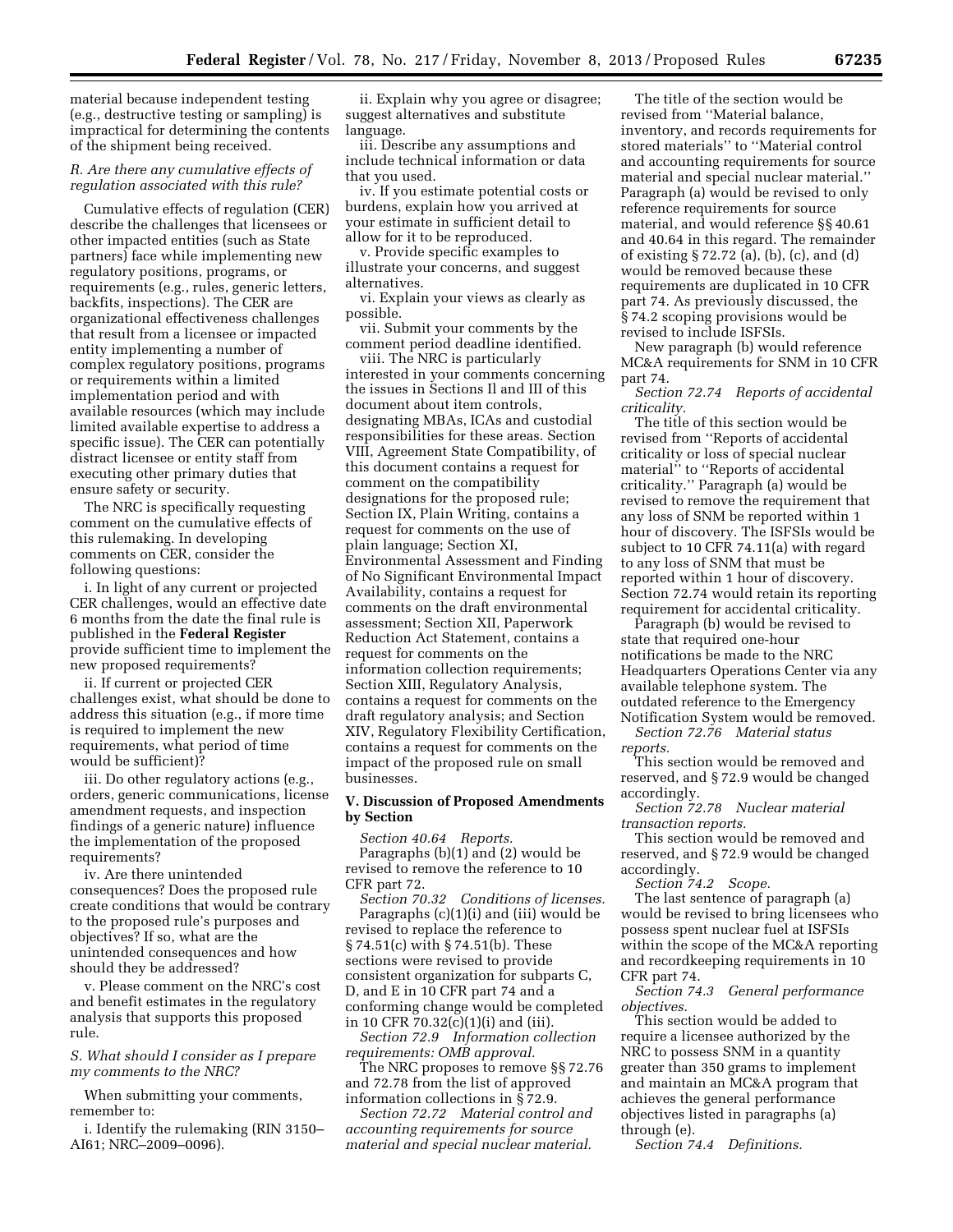This section would be revised to remove the definition, *Effective kilograms of special nuclear material.*  This section would be revised to add, in alphabetical order, definitions for the following terms: *Accounting, Custodian, Item control area, Item control system, Material balance area, and Material control and accounting.* The definitions of the following terms would be revised to conform with the existing definitions of these terms in 10 CFR parts 70 and 73, and to refer to appendix A of this part: *Formula quantity, Special nuclear material of low strategic significance,*  and *Special nuclear material of moderate strategic significance.* 

*Section 74.11 Reports of loss or theft or attempted theft or unauthorized production of special nuclear material.* 

Paragraph (b) would be revised to state that required licensee notifications be made to the NRC Headquarters Operations Center via any available telephone system within 1 hour of the event, and an outdated reference to the Emergency Notification System would be removed.

*Section 74.13 Material status reports.* 

As discussed further in the following paragraph, plain language revisions would be made to paragraph (a) by specifying eight numbered requirements, and new paragraphs (b), (c), and (e) would be added. Existing paragraph (b) would be designated as paragraph (d).

Paragraph (a)(1) through (8) would specify deadlines by which various sets of licensees would be required to submit their material balance reports and physical inventory listing reports.

Paragraph (b) would include the reporting instructions that are in existing § 74.13(a), and would include references to the reporting forms (NUREG/BR–0007 and NMMSS Report D–24, ''Personal Computer Data Input for NRC Licensees'') referenced in existing § 74.13(a).

Paragraph (c) would retain the provision in existing § 74.13(a) that the reports may be submitted at other times for good cause with prior NRC approval.

As indicated previously, paragraph (d) restates the existing § 74.13(b) provision regarding reports required under section 75.35 of this chapter (pertaining to implementation of the U.S./IAEA Safeguards Agreement).

Paragraph (e) would retain the requirement in existing § 74.13(a) regarding the resolution of any discrepancies identified during the report review.

*Section 74.15 Nuclear material transaction reports.* 

Paragraph (b)(2) would be revised by adding an exception that independent testing is not required for receipt of unirradiated fuel rods, unirradiated fuel assemblies, or sealed sources containing SNM that will not be opened.

*Section 74.19 Recordkeeping, procedures, item controls, and physical inventories.* 

This section's title would be revised to reference written MC&A procedures, item controls, and physical inventories.

As previously discussed, paragraph (b) would be revised to replace its reference to a quantity of SNM ''exceeding one effective kilogram'' with ''a quantity greater than 350 grams of contained uranium-235, uranium-233, or plutonium, or any combination thereof.''

Paragraph (d) would be re-designated as paragraph (e) and a new paragraph (d) would be added to require reactor facilities licensed under 10 CFR part 50 or 52 and ISFSIs licensed under 10 CFR part 72 to establish, document, implement, and maintain an item control system. A definition of the term *item control system* would be added to 10 CFR part 74.4.

*Section 74.31 Nuclear material control and accounting for special nuclear material of low strategic significance.* 

The general performance objectives applicable to licensees of Category III fuel fabrication facilities would be set forth in proposed § 74.3 as previously discussed. Revised § 74.31(a)(1) would incorporate the § 74.3 performance objectives by reference, thereby replacing the performance objectives set forth in existing  $\S 74.31(a)(1)–(3)$ . Proposed paragraph (a)(2) would retain elements of the exemption in existing § 74.31(a) applicable to production or utilization facilities, and any licensee operations involving waste disposal. Proposed paragraph (a)(2) would add an exemption for ISFSIs, thereby making it consistent with existing § 74.51(a).

Paragraph (b) would be revised by replacing the reference to ''a fundamental nuclear material control (FNMC) plan'' with a reference to ''a MC&A plan.'' The plan would need to achieve the general performance objectives in § 74.3, and meet the program capability requirements set forth in revised § 74.31(c).

The introductory language of paragraph (c) would be revised to state that the MC&A plan must: Include the capabilities described in paragraphs (c)(1) through (10); and achieve the performance objectives in § 74.3. The title of paragraph (c) would be changed from ''System capabilities'' to ''Program capabilities.'' Grammatical errors in

existing paragraphs (c)(1) through (3) would be corrected. Paragraph (c)(4) would be clarified to state the standard error as the standard error of the inventory difference (SEID). The paragraph (c)(5) physical inventory timing provisions would be clarified by changing ''60 days'' to ''60 calendar days,'' and grammatical errors in the existing text would be corrected. Paragraph (c)(6) would be revised by referencing the item control system defined in § 74.4. The 14-day provision in the first sentence of the existing requirement would be removed. The reference to detecting ''unauthorized removals of substantial quantities of material from items'' in the second sentence would be changed to require detecting the removal of ''any quantity of material.'' In the third sentence, the existing exemption from the detection requirements for ''items individually containing less than 500 grams of uranium-235 up to a total of 50 kilograms of uranium-235'' would be removed. The wording of paragraph (c)(7) would be revised to state as follows: ''Conduct and document shipper-receiver difference comparisons for all SNM receipts on a total shipment basis, and on an individual batch basis when required by 10 CFR part 75 of this chapter, and ensure that any shipperreceiver difference that is statistically significant and exceeds twice the estimated standard deviation of the difference estimator and 500 grams of uranium-235 is investigated and resolved.'' Paragraph (c)(8) would be revised by referencing the MC&A ''program'' rather than the MC&A ''system.'' Paragraphs (c)(9) and (10) would be added to require that the MC&A program include, respectively, tamper-safing procedures and the designation of material balance areas, item control areas, and custodians responsible for these areas.

*Section 74.33 Nuclear material control and accounting for uranium enrichment facilities authorized to produce special nuclear material of low strategic significance.* 

The general performance objectives applicable to Category III uranium enrichment facilities would be set forth in proposed § 74.3 as previously discussed, and revised § 74.33(a) would reflect this. The general performance objectives stated in existing paragraphs (a)(1) through (9) would be replaced by new paragraphs (a)(1) through (4), which would only reference source material. These general performance objectives would parallel those set forth in proposed § 74.3, which would apply only to SNM. New paragraph (a)(5) retains elements of existing paragraph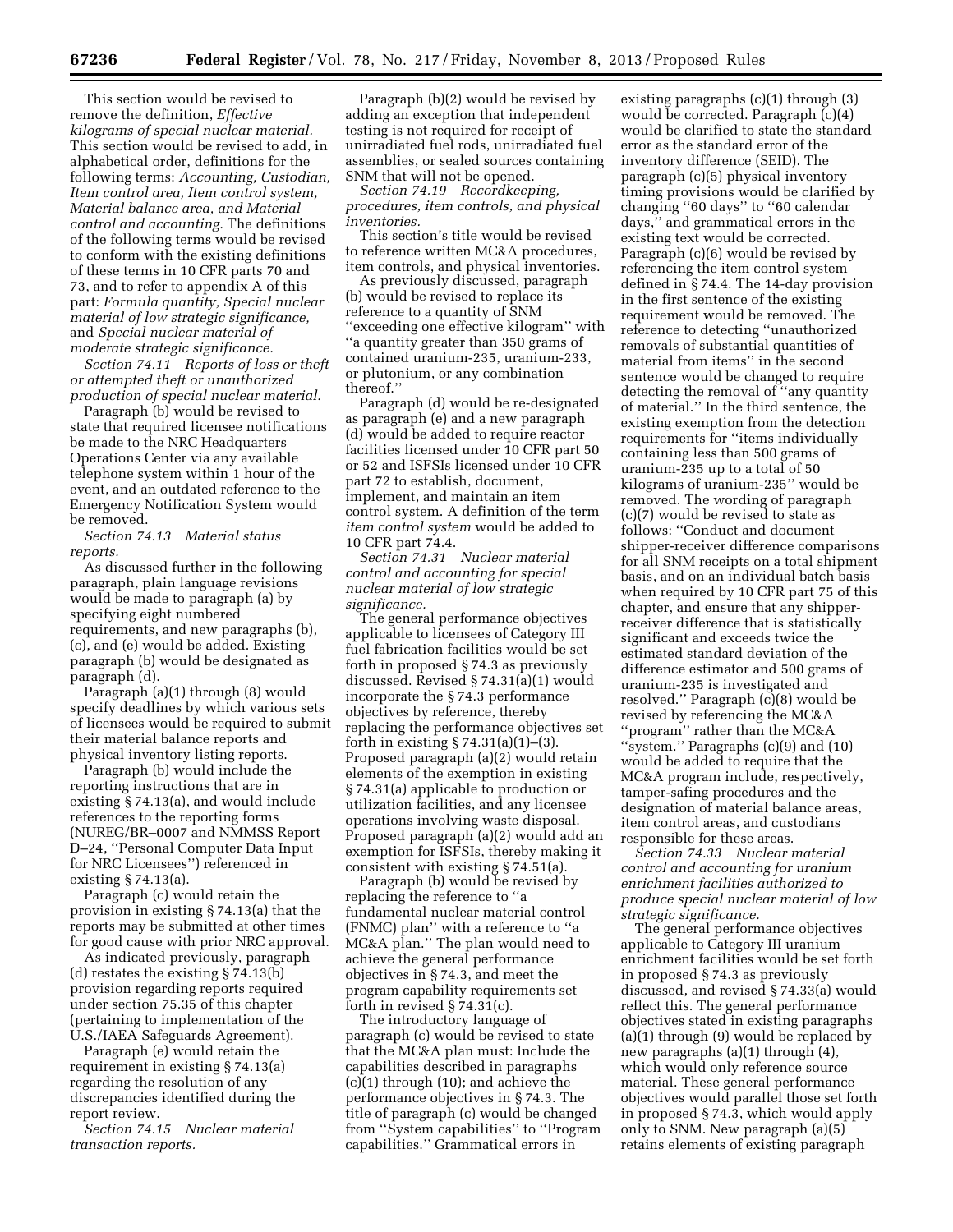(a)(8), and retains the exemption for centrifuge enrichment facilities stated in existing (a)(5).

Paragraph (b) would be revised by replacing the reference to ''a fundamental nuclear material control (FNMC) plan'' with a reference to ''an MC&A plan.'' The plan would need to achieve the general performance objectives in § 74.3, the performance objectives in paragraph (a) as previously discussed, and meet the program capability requirements set forth in revised § 74.33(c).

The introductory language of paragraph (c) would be revised to state that the MC&A plan must: Include the capabilities described in paragraphs (c)(1) through (10); and achieve the performance objectives (as previously referenced). The title of paragraph (c) would be changed from ''System features and capabilities'' to ''Program capabilities.'' Existing paragraphs (c)(1) through (2) would remain unchanged. Paragraph (c)(3)(ii) would be clarified to include the acronym SEID in a parenthetical. Paragraph (c)(4)(i) would be clarified by changing ''65 days'' to ''65 calendar days.'' Paragraph (c)(4)(ii) would be clarified by changing ''60 days'' to ''60 calendar days,'' and a grammatical correction to the existing regulatory text would be made. Paragraph (c)(5) would be revised by adding ''resolving'' at the end of the introductory sentence, to read, ''A detection program, independent of production, that provides high assurance of detecting and resolving.'' Paragraph (c)(6) would be revised by deleting (c)(6)(i) and (ii). Paragraph (c)(6) would instead reference the item control system defined in § 74.4. The requirement to have such an item control system replaces the existing § 74.33(c)(6)(i) requirement. The reference to detecting the ''unauthorized removal of 500 grams or more of uranium-235'' in existing § 74.33(c)(6)(ii) would be changed to require detecting the removal of ''any quantity of uranium-235.'' The existing exemption in  $\S 74.33(c)(6)(ii)$  from the detection requirements for items containing ''less than 500 grams of uranium-235 up to a cumulative total of 50 kilograms of uranium-235,'' and for items that ''exist for less than 14 calendar days,'' would be removed. This exemption would be replaced with a provision exempting items in solution with a concentration of less than 5 grams per liter, and waste items destined for burial or incineration (the proposed wording here tracks the portion of the § 74.31(c)(6) exemption that is being retained). Paragraph (c)(7) would be clarified to state the

requirements to conduct and document shipper-receiver difference comparisons for all SM and SNM receipts on a total shipment basis and on an individual batch basis when required by 10 CFR part 75 of this chapter, and that any shipper-receiver difference that is statistically significant and exceeds twice the estimated standard deviation of the difference and 500 grams of uranium-235 must be investigated and resolved. Paragraph (c)(8) would be revised by referencing the MC&A ''program'' rather than the MC&A ''system.'' Paragraphs (c)(9) and (10) would be added to require that the MC&A program include, respectively, tamper-safing procedures and the designation of MBAs, ICAs, and custodians responsible for these areas.

*Section 74.41 Nuclear material control and accounting for special nuclear material of moderate strategic significance.* 

The general performance objectives applicable to Category II facilities would be set forth in proposed § 74.3 as previously discussed. Revised § 74.41(a)(1) would incorporate the § 74.3 performance objectives by reference, thereby replacing the performance objectives set forth in existing  $\S 74.41(a)(1)$  through (4). Proposed paragraph (a)(2) would retain elements of the exemption in existing § 74.41(a) applicable to production or utilization facilities, licensees using reactor irradiated fuels for research purposes, and any licensee operations involving waste disposal.

Paragraph (b) would be revised by replacing the reference to ''a fundamental nuclear material control (FNMC) plan'' with a reference to ''an MC&A plan.'' The plan would need to achieve the general performance objectives in § 74.3, meet the program capability requirements set forth in § 74.41(c), and the requirements of §§ 74.43 and 74.45 as previously discussed. The title of paragraph (b) would be changed from ''Implementation schedule'' to ''Implementation,'' and the existing paragraphs (b)(1) and (2) would be consolidated into a single paragraph consistent with the format used in existing § 74.31(b).

Paragraph (c) would be revised by changing its title from ''System capabilities'' to ''Program capabilities.'' The reference in existing § 74.41(c) to the ''MC&A system'' would be changed to the ''MC&A plan,'' which must achieve the performance objectives in § 74.3, and include the capabilities described in §§ 74.43 and 74.45. The existing  $\S 74.41(c)(1)$  and (2) checks and balances requirements remain the same.

*Section 74.43 Internal controls, inventory, and records.* 

Paragraph (b)(3) would be revised to replace the title, ''FNMC plan'' with ''MC&A plan.'' Paragraph (b)(5) would be revised by replacing the term ''item control program'' with ''item control system'' as newly defined in § 74.4. The current paragraphs (b)(5)(i) and (b)(5)(ii) would be consolidated into proposed paragraph (b)(5). The current detection requirement in paragraph (5)(ii) would be revised to require the detection of ''unauthorized removals of individual items or any quantity of material (as defined in § 74.4) from items,'' replacing the existing reference to the ''unauthorized removal of 200 grams or more of plutonium or uranium-233 or 300 grams or more of uranium-235, as one or more whole items and/or as SNM removed from containers.'' Paragraph (b)(6) would be revised to replace the exemptions stated in the current requirement. Only ''items in solution with a concentration of less than 5 grams of U–235 per liter, and items of waste destined for burial or incineration'' would be exempt from the detection requirements described previously. The reference to ''shipperreceiver comparisons'' in existing paragraph (b)(7) would be clarified to state ''shipper-receiver difference comparisons.''

Paragraph (c)(3) would be clarified by removing the phrases, ''if tamper-safe seals are to be used for assuring the validity of prior measurements,'' and ''showing the date and time of seal application.'' These changes are proposed so that the tamper-safing requirements in subparts C, D, and E of 10 CFR part 74 will be worded in a consistent manner. Paragraph (c)(9) would be added to provide requirements that the MC&A plan capabilities must include the designation of MBAs, ICAs, and assigning custodial responsibilities for these areas.

Paragraph (d)(5) would be revised to refer to the performance objectives of proposed §§ 74.3 and 74.41(a)(1), as its current reference to  $\S 74.41(a)(1)$ through (4) would no longer be accurate if the proposed changes to § 74.41(a) are made.

*Section 74.45 Measurements and measurement control.* 

Paragraph (c)(4) would be clarified by spelling out the acronym SEID as the ''standard error of the inventory difference.''

*Section 74.51 Nuclear material control and accounting for strategic special nuclear material.* 

The general performance objectives applicable to Category I facilities would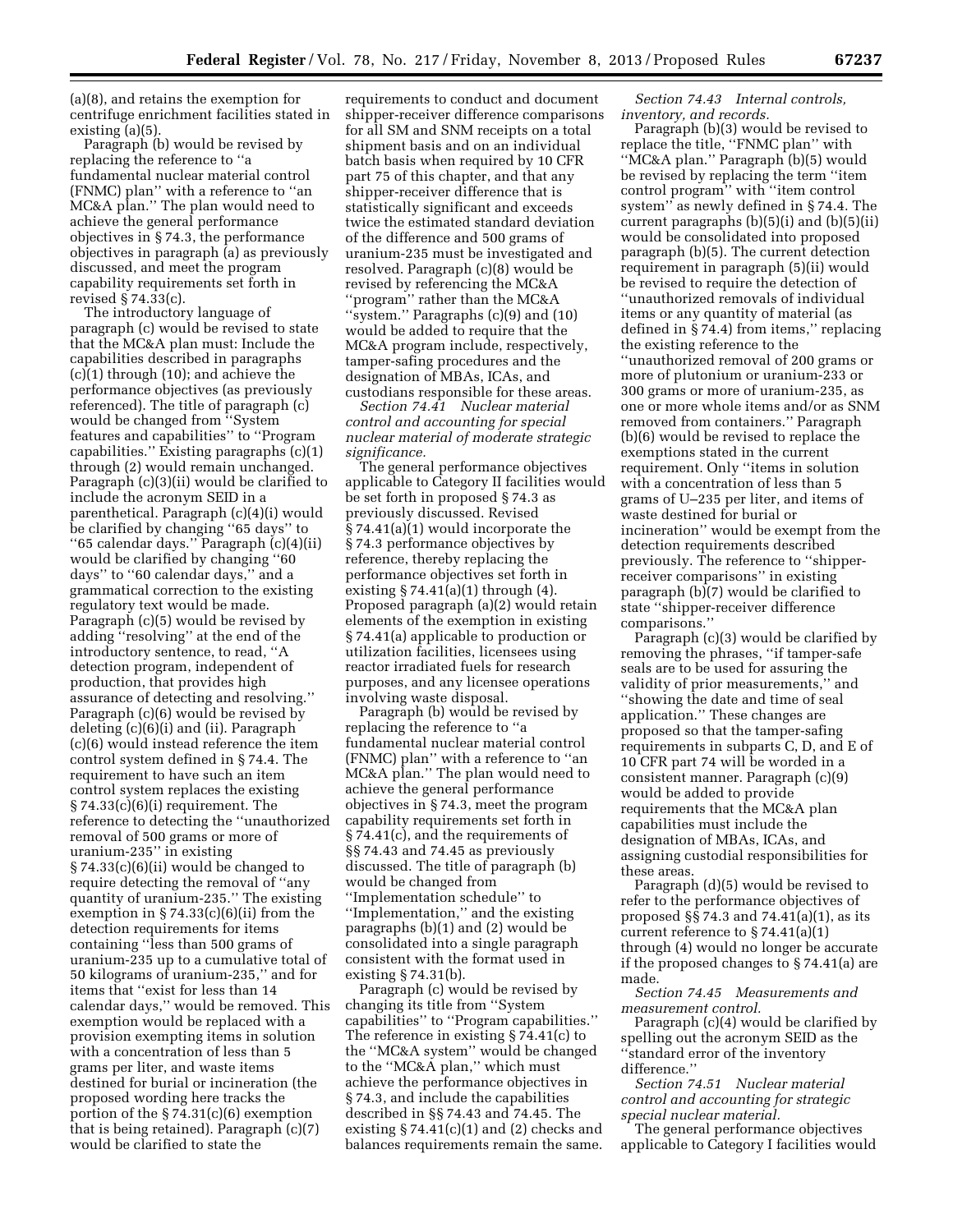be set forth, in part, in proposed § 74.3 as previously discussed. Revised § 74.51(a)(1) would incorporate the § 74.3 performance objectives by reference. Additionally, proposed § 74.51(a)(1)(i) through (iii) would set forth the performance objectives stated in existing § 74.51(a)(2) through (4).

Proposed paragraph (a)(2) would retain the exemptions in existing § 74.51(a) applicable to production or utilization facilities, ISFSIs, and any licensee operations involving waste disposal, but would remove the exemption for an irradiated fuel reprocessing plant. The removal of this exemption is in accordance with the NRC staff's recommendation in its regulatory framework gap analysis for irradiated fuel reprocessing documented in SECY–09–0082. The licensee of any future irradiated fuel reprocessing facility would likely be authorized to possess quantities of strategic SNM that need to be subject to the highest level of MC&A safeguards and security requirements, to ensure that this material would be adequately protected.

To make the organization of requirements for Category I and Category III fuel fabrication facilities more consistent, changes in existing 10 CFR 74.51(b) and (c) are proposed, which would align the format with that used in existing 10 CFR 74.31(b) and (c). Thus, 10 CFR 74.51(b) would be retitled, ''Implementation,'' and would contain elements of existing 10 CFR 74.51(c). Proposed 10 CFR 74.51(b) would refer to an ''MC&A plan'' rather than a ''FNMC plan,'' for the reasons previously discussed. The MC&A plan would need to achieve the general performance objectives in §§ 74.3 and 74.51(a), and meet the requirements of §§ 74.53, 74.55, 74.57, and 74.59.

Proposed 10 CFR 74.51(c) would be retitled, ''Program capabilities,'' and would contain elements of existing § 74.51(b). In addition to the MC&A plan requirements discussed in revised 10 CFR 74.51(b), 10 CFR 74.51(c) would require that the plan incorporate checks and balances that are sufficient to detect falsification of data and reports that could conceal diversion of SNM or strategic SNM (SSNM). A plain language change to simplify paragraph (c)(1) would revise ''An individual'' to ''A single individual.'' A plain language change to simplify paragraph (c)(2) would revise ''Collusion between an individual with MC&A responsibilities and another individual who has responsibility or control within both the physical protection and the MC&A

systems'' to ''Collusion between two individuals, one or both of whom have authorized access to SNM or SSNM.''

*Section 74.51(d) would be revised to replace ''FNMC'' plan with ''MC&A'' plan. Additionally, the times to perform physical inventories would be expressed in terms of calendar days.* 

*Section 74.53 Process monitoring.*  Paragraph (a)(3) would be clarified to replace ''a consecutive three-month period'' with ''a period of 95 calendar days.''

Paragraph (a)(4) would be clarified to replace ''any seven-consecutive-day period'' with ''a period of 7 calendar days.''

Paragraph (c)(1) would be clarified to replace ''monthly'' with ''at intervals not to exceed 30 calendar days.''

*Section 74.57 Alarm resolution.* 

Paragraph (c) would be revised to replace ''fundamental nuclear material control plan'' with ''MC&A plan.''

*Section 74.59 Quality assurance and accounting requirements.* 

In paragraph (e)(7), the requirement to correct SSNM measurement differences ''accumulated over a six-month period'' would be clarified to instead reference ''a period not to exceed 185 calendar days.''

In paragraph (f)(1), the requirement to perform a physical inventory ''every six calendar months'' would be clarified to instead reference ''every 185 calendar days,'' and ''45 days'' would be clarified to specify ''45 calendar days.'' The paragraph (f)(2)(i) tamper-safing provision would be revised by adding at its end the phrase ''and that include control of access to, and distribution of, unused seals and records,'' in order to make this provision consistent across subparts C, D, and E of 10 CFR part 74.

With respect to required internal controls regarding how frequently scrap material must be measured, paragraph (h)(2)(ii) would be clarified by replacing "six months" with "185 calendar days." Paragraph (h)(5) would be revised by adding at its beginning a requirement to designate MBAs and ICAs, in order to make this provision consistent across subparts C, D, and E of 10 CFR part 74.

*Appendix A to 10 CFR Part 74— Categories of Special Nuclear Material.* 

Appendix A would be added to provide a table stating the elements, isotopic composition, and quantities of material that Category I, Category II, and Category III facilities are authorized to possess. Notes are included to state that sealed sources are excluded from the quantity limits in the table and that spent nuclear fuel is reduced one

category level during the period of time that the radiation exposure exceeds 1 Sv per hour (100 rads per hour) at 1 meter, unshielded. Formulae are included to calculate a quantity of SSNM for Category I, Category II, or Category III.

*Section 150.17 Submission to Commission of nuclear material status reports.* 

The requirements in paragraph (a) would be clarified by arranging the requirements into numbered subsections (a)(1), (2), (3), and (4). The revised introductory paragraph would clarify the requirement to submit both a Material Balance Report and a Physical Inventory Listing Report to the NMMSS in accordance with the instructions in paragraph (a)(1). The reports would be due between January 1 and March 31 of each year.

Paragraph (a)(1) would include the reporting instructions that are in the current requirements in paragraph (a) and would state that individual reports must be prepared for each Reporting Identification Symbol account using the information in NUREG/BR–0007 and NMMSS Report D–24, ''Personal Computer Data Input for NRC Licensees.'' Paragraph (a)(2) would include the provision that is currently in paragraph (a) stating that the NRC may permit reports to be submitted at other times for good cause. Paragraph (a)(3) would include the statement in existing paragraph (b) regarding the submittal of reports under 10 CFR 75.35 (pertaining to implementation of the U.S./IAEA Safeguards Agreement). Paragraph (a)(4) would include the requirement that is currently in paragraph (a) that a licensee must resolve any discrepancies identified during the report review and reconciliation process within 30 calendar days of being notified of a discrepancy identified by the NRC.

Paragraph (b)(1) would be revised to remove the reference to 10 CFR part 72, and paragraph (b)(2) would also be revised to remove the reference to 10 CFR part 72.

# **VI. Availability of Documents**

The following table indicates the proposed rule and some related background documents that are available to the public and how they may be obtained. See the information contained in the Accessing Information and Submitting Comments section of **SUPPLEMENTARY INFORMATION** on the physical locations and Web sites where the documents may be accessed.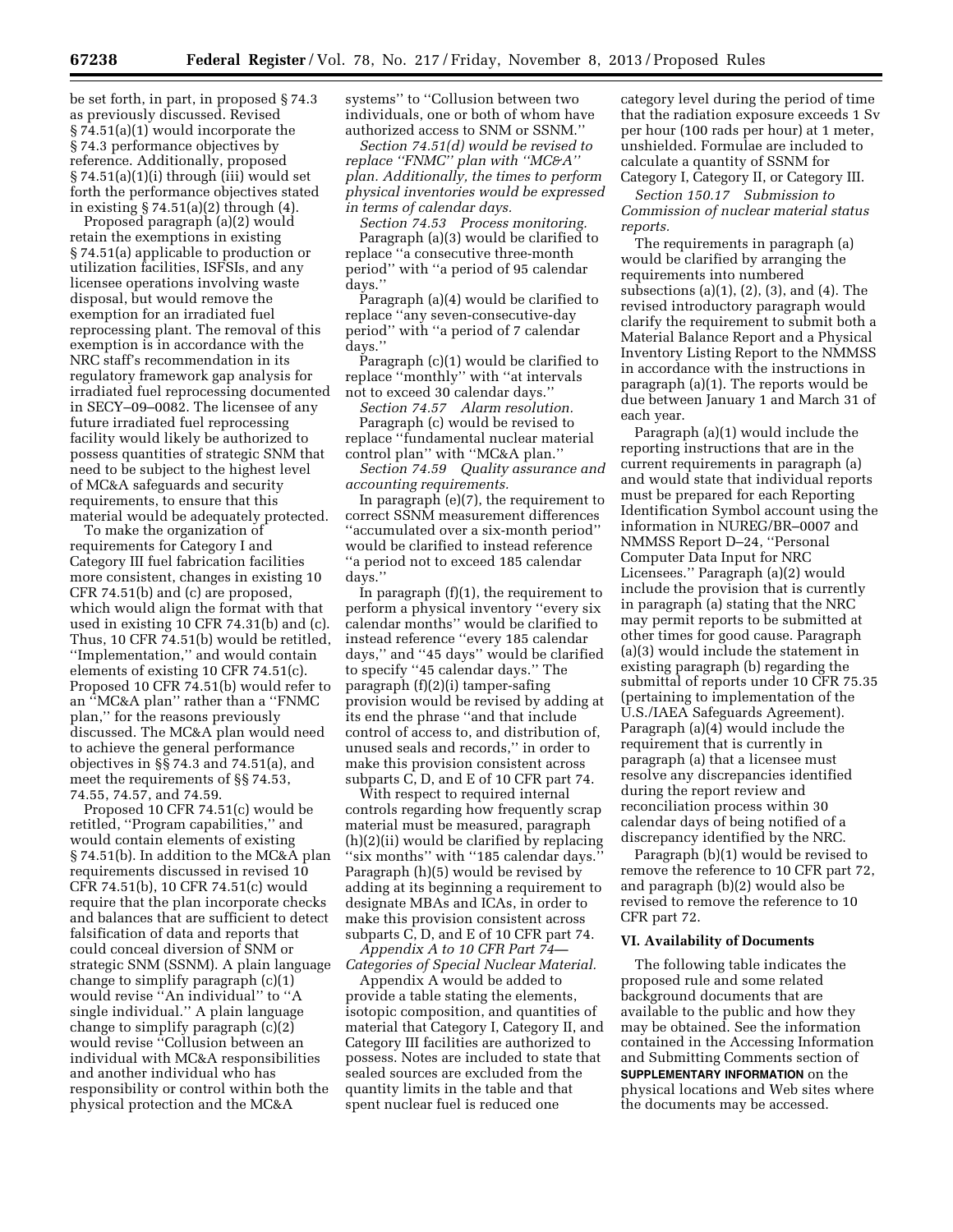| Document                                                                                                                                                                                                 | <b>PDR</b> | Web | <b>NRC Library</b><br>(ADAMS) |
|----------------------------------------------------------------------------------------------------------------------------------------------------------------------------------------------------------|------------|-----|-------------------------------|
| "Draft Environmental Assessment and Finding of No Significant Impact for the Proposed Rule Amending 10<br>CFR Parts 40, 70, 72, 74, and 150; Amendments to Material Control and Accounting Regulations". | х          | х   | ML13228A222                   |
| "Draft Regulatory Analysis for Proposed Rule: Amendments to Material Control and Accounting Regulations<br>$(10$ CFR part $74$ <sup>".</sup>                                                             |            | x   | ML13228A223                   |
| SECY-08-0059, "Rulemaking Plan: Party 74—Material Control and Accounting of Special Nuclear Material"                                                                                                    | х          |     | ML080580307                   |
|                                                                                                                                                                                                          | x          |     | ML090360473                   |
| SECY-09-0082, "Update on Reprocessing Regulatory Framework-Summary of Gap Analysis"                                                                                                                      | x          | x   | ML091520280                   |

#### **VII. Criminal Penalties**

For the purpose of Section 223 of the Atomic Energy Act of 1954, as amended (AEA), the Commission is proposing to amend 10 CFR parts 40, 70, 72, 74, and 150 under one or more of Sections 161b, 161i, or 161o of the AEA. Willful violations of the rule would be subject to criminal enforcement.

### **VIII. Agreement State Compatibility**

Under the ''Policy Statement on Adequacy and Compatibility of Agreement States Programs,'' approved by the Commission on June 20, 1997, and published in the **Federal Register**  (62 FR 46517; September 3, 1997), the regulations affected by this rulemaking are classified as compatibility Category ''NRC.'' The NRC program elements in this category are those that relate directly to areas of regulation reserved to the NRC by the AEA, or the provisions of 10 CFR, and cannot be relinquished to the Agreement States. Thus, States should not adopt these program elements.

# **IX. Plain Writing**

The Plain Writing Act of 2010 (Pub. L. 111–274) requires Federal agencies to write documents in a clear, concise, and well-organized manner. The NRC has written this document to be consistent with the Plain Writing Act as well as the Presidential Memorandum, ''Plain Language in Government Writing,'' published June 10, 1998 (63 FR 31883). The NRC requests comment on the proposed rule with respect to the clarity and effectiveness of the language used.

### **X. Voluntary Consensus Standards**

The National Technology Transfer and Advancement Act of 1995 (Pub. L. 104–113) requires that Federal agencies use technical standards that are developed or adopted by voluntary consensus standards bodies unless the use of such a standard is inconsistent with applicable law or otherwise impractical. In this proposed rule, the NRC would revise and consolidate requirements for MC&A in 10 CFR part 74. The NRC is not aware of any comprehensive voluntary consensus standards that address the proposed

subject matter of this proposed rule. The NRC will consider using a voluntary consensus standard if an appropriate standard is identified. If a voluntary consensus standard is identified for consideration, the submittal should explain why the standard should be used.

# **XI. Environmental Assessment and Finding of No Significant Environmental Impact: Availability**

The Commission has determined under the National Environmental Policy Act of 1969, as amended, and the Commission's regulations in subpart A of 10 CFR part 51, that this rule, if adopted, would not have any significant environmental impacts, and therefore this rulemaking does not warrant the preparation of an environmental impact statement. The proposed rule pertains to MC&A program requirements, which consist of administrative procedures and operations to track and control SNM and related information, in order to deter and detect any loss, theft, diversion, or unauthorized production of nuclear material. As the proposed amendments pertain to information collection and reporting requirements, adopting them would have no significant impact on the quality of the human environment. The draft environmental assessment, entitled ''Draft Environmental Assessment and Finding of No Significant Impact for the Proposed Rule Amending 10 CFR Parts 40, 70, 72, 74, And 150; Amendments to Material Control and Accounting Regulations,'' can be found at ADAMS Accession No. ML12291A792.

# **XII. Paperwork Reduction Act Statement**

This proposed rule amends information collection requirements contained in 10 CFR parts 72 and 74 that are subject to the Paperwork Reduction Act of 1995 (44 U.S.C. 3501 et seq). These information collection requirements have been submitted to the Office of Management and Budget (OMB) for review and approval. The proposed changes to 10 CFR parts 40, 70, and 150 do not contain new or amended information collection

requirements. Existing requirements were approved by the OMB, approval numbers 3150–0132 and 3150–0123.

*Type of submission, new or revision:*  Revision.

*The title of the information collection:*  10 CFR part 72, ''Licensing Requirements for the Independent Storage of Spent Nuclear Fuel, High-Level Radioactive Waste, and Reactor-Related Greater than Class C Waste'' and 10 CFR part 74, ''Material Control and Accounting of Special Nuclear Material.''

*The form number if applicable:* U.S. Department of Energy (DOE)/NRC Form 741, ''Nuclear Material Transaction Report,'' DOE/NRC Form 742, ''Material Balance Report,'' and DOE/NRC Form 742C, ''Physical Inventory Listing.''

*How often the collection is required:*  Licensee timeframes for reporting to the NRC have not changed for NRC Forms 741, 742, and 742C. Licensees under subparts B and C of 10 CFR part 74 would submit reports within 60 calendar days after the start of the physical inventory covered by the reports, at intervals not to exceed 370 calendar days or 12 months. Licensees under subpart D of 10 CFR part 74 would submit reports within 60 calendar days after the start of the physical inventory covered by the reports, at intervals not to exceed 9 months. Licensees under subpart E of 10 CFR part 74 would be required to submit reports within 30 calendar days after the start of the physical inventory covered by the reports, at intervals not to exceed 65 calendar days until performance acceptable to the NRC has been demonstrated and the Commission has issued formal approval to perform physical inventories at intervals not to exceed 185 calendar days. Forms are also submitted when a nuclear material transaction is made.

*Who will be required or asked to report:* Persons licensed under 10 CFR parts 50, 52, 70, 72, and 76 who possess and use certain forms and quantities of SNM.

*An estimate of the number of annual responses:* 68 responses (0 reporting responses + 68 record keepers).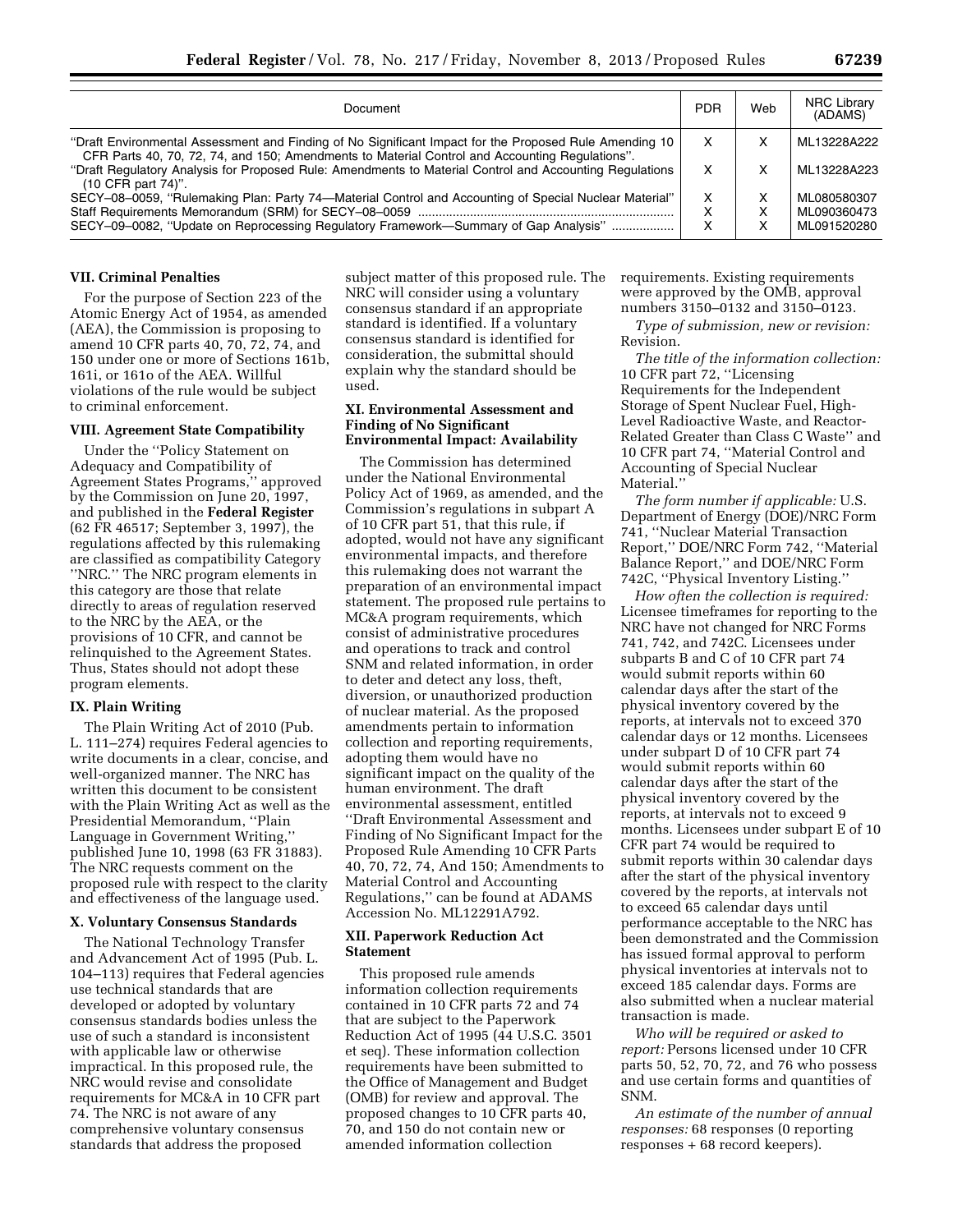*The estimated number of annual respondents: 68*.

*An estimate of the total number of hours needed annually to complete the requirement or request:* 1,213 hours (0 hours reporting plus 1,213 hours recordkeeping).

*Abstract:* The NRC is proposing to amend its regulations to revise and consolidate the requirements for MC&A of SNM in 10 CFR part 74. The proposed amendments relocate the NMMSS-related reporting requirements for a licensee operating an ISFSI from 10 CFR part 72 to 10 CFR part 74; however, no changes have been made to the reporting requirements for NRC Forms 741, 742, or 742C. The proposed rule would change recordkeeping requirements in subparts B, C, and D. The reactor licensees have already implemented item control systems to document, control, and account for discrete items and thus would not be impacted by the proposed requirement. The ISFSI licensees would be impacted by the proposed item control requirement. Licensees under subpart C would include currently exempted items in their item controls. Currently there is no licensee operating a facility under subpart D.

The NRC is seeking public comment on the potential impact of the information collections contained in this proposed rule and on the following issues:

1. Is the proposed information collection necessary for the proper performance of the functions of the NRC, including whether the information will have practical utility?

2. Is the estimate of burden accurate?

3. Is there a way to enhance the quality, utility, and clarity of the information to be collected?

4. How can the burden of the information collection be minimized, including the use of automated collection techniques?

The public may examine and have copied, for a fee, publicly available documents, including the OMB supporting statement, at the NRC's PDR, One White Flint North, 11555 Rockville Pike, Room O–1 F21, Rockville, MD 20852. The OMB clearance package and rule are available on the NRC's Web site, *[http://www.nrc.gov/public-involve/doc](http://www.nrc.gov/public-involve/doc-comment/omb/index.html)[comment/omb/index.html,](http://www.nrc.gov/public-involve/doc-comment/omb/index.html)* for 60 days after the signature date of this document.

Send comments on any aspect of these proposed regulations related to information collections, including suggestions for reducing the burden and on the previously stated issues, by December 9, 2013 to the Information Services Branch (T–5 F53), U.S. Nuclear

Regulatory Commission, Washington, DC 20555–0001, or by Internet electronic mail to *[Infocollects.Resource@NRC.gov](mailto:Infocollects.Resource@NRC.gov)* and to the Desk Officer, Chad Whiteman, Office of Information and Regulatory Affairs, NEOB–10202 (3150–0132 and 3150–0123), Office of Management and Budget, Washington, DC 20503. Comments can also be emailed to *Chad*\_*S*\_*[Whiteman@omb.eop.gov](mailto:Chad_S_Whiteman@omb.eop.gov)* or submitted by telephone to (202) 395– 4718. Comments on the proposed information collections may also be submitted via the Federal rulemaking Web site *[http://www.regulations.gov,](http://www.regulations.gov)* Docket ID NRC–2009–0096. Comments received after this date will be considered if it is practical to do so, but assurance of consideration cannot be given to comments received after this date.

### *Public Protection Notification*

The NRC may not conduct or sponsor, and a person is not required to respond to, a request for information or an information collection requirement unless the requesting document displays a currently valid OMB control number.

#### **XIII. Regulatory Analysis**

The Commission has prepared a draft regulatory analysis on this proposed regulation. The analysis examines the costs and benefits of the alternatives considered by the Commission. The Commission requests public comment on the draft regulatory analysis (RA), which can be found at ADAMS Accession No. ML13228A223.

### **XIV. Regulatory Flexibility Certification**

In accordance with the Regulatory Flexibility Act of 1980 (5 U.S.C. 605(b)), the Commission certifies that this rule would not, if promulgated, have a significant economic impact on a substantial number of small entities. The majority of companies that own these plants do not fall within the scope of the definition of ''small entities'' set forth in the Regulatory Flexibility Act or the size standards established by the NRC (10 CFR 2.810).

The NRC is seeking public comment on the potential impact of the proposed rule on small entities. The NRC particularly desires comment from licensees who qualify as small businesses, specifically as to how the proposed regulation will affect them and how the regulation may be tiered or otherwise modified to impose less stringent requirements on small entities while still adequately protecting the public health and safety and common defense and security. Comments on how the regulation could be modified to take into account the differing needs of small entities should specifically discuss:

(a) The size of the business and how the proposed regulation would result in a significant economic burden upon it as compared to a larger organization in the same business community;

(b) How the proposed regulation could be further modified to take into account the business' differing needs or capabilities;

(c) The benefits that would accrue, or the detriments that would be avoided, if the proposed regulation was modified as suggested by the commenter;

(d) How the proposed regulation, as modified, would more closely equalize the impact of the NRC's regulations as opposed to providing special advantages to any individuals or groups; and

(e) How the proposed regulation, as modified, would still adequately protect the public health and safety and common defense and security.

#### **XV. Backfitting and Issue Finality**

The NRC has determined that the NRC's backfitting and issue finality regulations in 10 CFR 50.109, 70.76, 72.62, 76.76, and in 10 CFR part 52, do not apply to this proposed rule because this amendment would not involve any provisions that are subject to these backfitting and issue finality provisions. The proposed rule addresses MC&A programs, which consist of administrative procedures and operations to track and control SNM and related information to deter and detect any loss, theft, diversion, or unauthorized production of nuclear material. The NRC regards MC&A requirements as constituting information collection and reporting requirements. The NRC has long taken the position that information collection and reporting requirements are not subject to the NRC's backfitting and issue finality regulations, as reflected in past MC&A rulemakings published in the **Federal Register** (*e.g.,* 56 FR 55991; October 31, 1991, 67 FR 78130; December 23, 2002, and 73 FR 32453; June 9, 2008). The remainder of this section discusses the NRC's bases for determining that MC&A activities are information collection and reporting requirements.

There are several bases for the NRC's determination that MC&A activities required by 10 CFR part 74 are information collection and reporting requirements. First, several of the existing general provisions in 10 CFR part 74, subpart A, indicate that 10 CFR part 74 includes information collection and reporting requirements. For example, 10 CFR 74.1, *Purpose,* states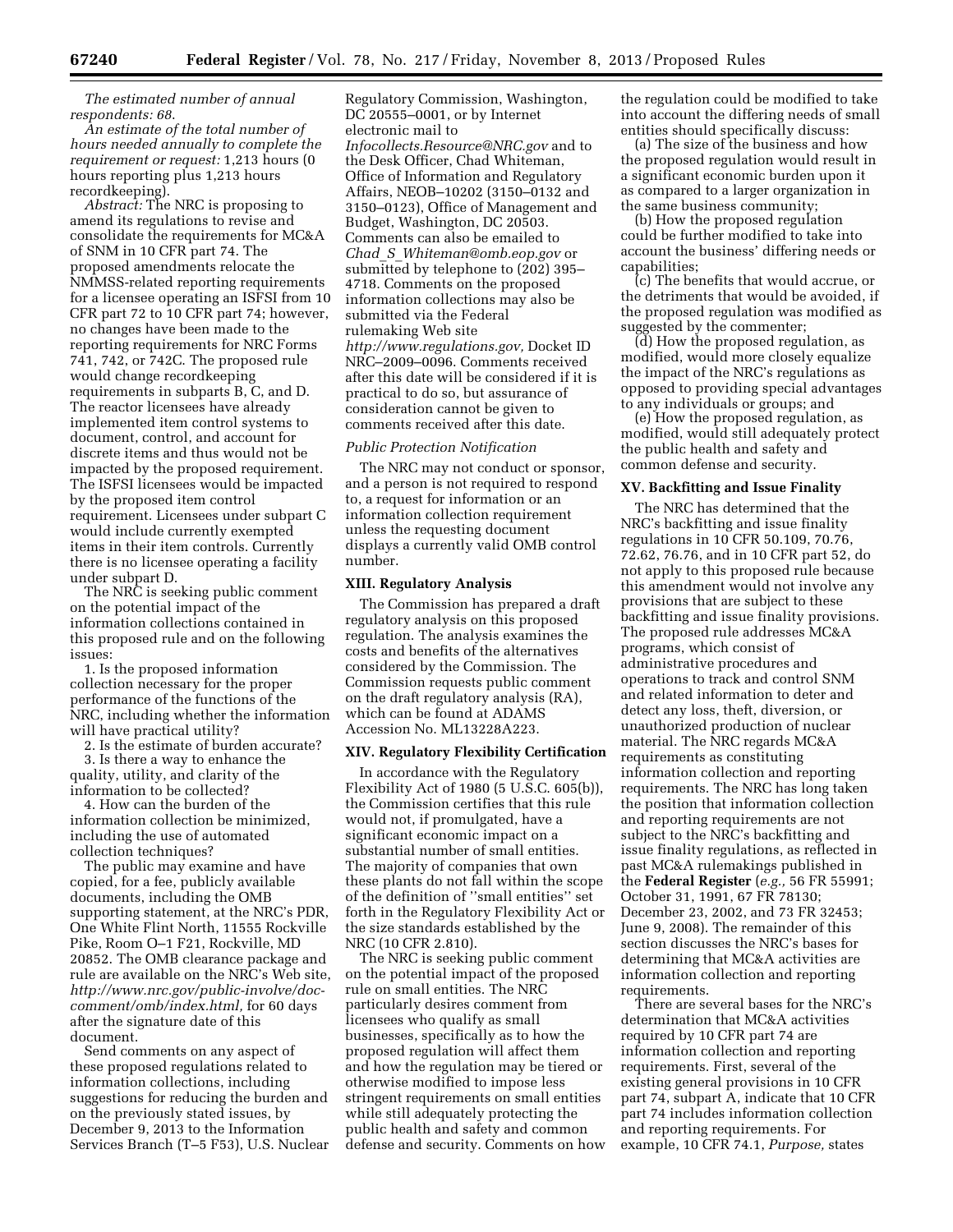that the requirements in 10 CFR part 74 address ''the *control and accounting* of special nuclear material at fixed sites and for *documenting* the transfer of special nuclear material,'' and include general ''*reporting requirements''*  (*emphases added*). This focus on information collection and reporting requirements is further emphasized by the current language of paragraph (a) of 10 CFR 74.2, *Scope,* which states, ''The general *reporting and recordkeeping requirements of subpart B* . . . apply to each person licensed under this chapter . . . (*emphasis added*).'' Similarly, § 74.2(c) states that the regulations in 10 CFR part 74 ''establish procedures and criteria for *material control and accounting* for the issuance of a certificate of compliance or the approval of a compliance plan'' (*emphasis added*).

The proposed revisions to 10 CFR part 74 subpart A do not change the purpose and scope of 10 CFR part 74. The proposed addition to 10 CFR 74.2(a) states that the general *reporting and recordkeeping requirements of subpart B* of this part also apply to licensees who possess spent nuclear fuel at independent spent fuel storage installations [*emphasis added].*  Paragraph (b) of proposed § 74.3 states, ''In addition, specific *control and accounting* requirements are included in subparts C, D and E for certain licensees. . .'' (*emphasis added*).

Given the language in the preceding paragraphs referencing the existing and proposed provisions of 10 CFR part 74, the NRC believes that the primary issue—from the standpoint of backfitting and issue finality—is whether MC&A requirements may reasonably be deemed ''information collection and reporting'' requirements. In the NRC's view, the answer is in the affirmative. Required MC&A actions represent a systematic approach for ensuring that information about SNM at a facility is accurate, which in turn, helps achieve the objective of ensuring that items containing SNM are not lost, stolen, diverted, or misused through human error, or because of deliberate acts of malfeasance. *Item* is a defined term in 10 CFR part 74, and means ''any discrete quantity or container of SNM or source material, not undergoing processing, having an unique identity and also having an assigned element and isotope quantity.'' The systematic approach for managing items under 10 CFR part 74 has two aspects: *accounting*  for items of material; and maintaining *control* over such items.

The concept of material *accounting* is reflected in the proposed definition of *accounting* that would be added to 10

CFR 74.4 to read as follows: *Accounting*  means a system that documents the quantities of SNM held on current inventory by the licensee, and includes tracking of receipts, shipments, and measured discards, and transfers of SNM. Material accounting constitutes the principles, processes and procedures for collecting and maintaining accurate information and records on the nature and quantities of SNM within the licensee's control. By *accurate* information and records, the NRC means that the information has been collected and maintained in a manner that minimizes the possibility of human error or deliberate acts of malfeasance affecting the accuracy and quality of the information.

The concept of material *control* is reflected in the proposed definitions that would be added to 10 CFR 74.4 and that read as follows. *Item control area*  means a designated administrative area within the controlled access area, in which SNM is maintained in such a way that, at any time, a count of the items and the related material quantities can be obtained using the accounting system. Control of items moving into, out of, and within an ICA is by the identity of an item and its assigned material quantity. *Item control system*  means a system tracking the creation, identity, element and isotopic content, location, and disposition of all items, which enables the licensee to maintain current knowledge of each item.

Material control constitutes the administrative processes and procedures that a holder of SNM employs to control the location and accounting of items containing SNM, by applying appropriate material accounting principles, processes and procedures. These processes and procedures for controlling the quantities, location, storage, transportation and use of items containing SNM support the accuracy of the material accounting information each time it is collected, and ensure that the information remains accurate throughout the period of time that the items are in the possession of the licensee. This concept of control is reflected in the proposed definition that would be added to 10 CFR 74.4: *Material control and accounting* means a program to control and account for certain types of nuclear material used at a licensed facility, including SNM and source material, and which controls and accounts for unauthorized use of equipment capable of producing enriched uranium. The purpose of an MC&A program is to deter and detect any loss, theft, diversion, misuse, or

unauthorized production of nuclear material.

Material accounting and material control, properly integrated, ensure that accurate information (*i.e.,* information that is not inaccurate due to human error or deliberate acts of malfeasance) is developed and maintained on items of SNM in the licensee's possession. By doing so, the NRC's regulatory objective (of ensuring that SNM is not lost, stolen, diverted, or misused through human error or because of deliberate acts of malfeasance) is achieved.

The performance requirements for the MC&A program, set forth in proposed 10 CFR 74.3, *General Performance Requirements,* demonstrate that such a program represents a system of information collection and reporting requirements directed at achieving the NRC's regulatory objective of ensuring that SNM is not lost, stolen, diverted, or misused. Proposed 10 CFR 74.3 would require licensees to implement an MC&A program to achieve five general performance objectives. The nature of the five objectives (shown in Table 3) includes maintaining accurate, current, and reliable information to confirm quantities and locations of SNM. The information would enable a licensee to detect, respond and resolve any anomaly concerning SNM being held by the licensee and would enable the licensee to make a rapid determination of the actual situation. A licensee would be able to provide reliable information to aid in the investigation and recovery of SNM. A licensee would be expected to control access to MC&A information and prevent unauthorized use of the information by adversaries.

The NRC notes that nothing in the current provisions of part 74, or in the proposed amendments to part 74, precludes affected licensees from possessing or using SNM. Such substantive health and safety or common defense and security requirements are set forth in other parts of 10 CFR parts 20, 70, 71, 72, 73, 75, 76, 95, and 110. A review of the substantive provisions of the proposed rule (*i.e.,* those proposed changes to the regulations *other than* conforming changes, plain language revisions, and other changes of an administrative or organizational nature) confirms that the overall character of the rulemaking is one of information collection and reporting.

Table 3 summarizes the key substantive provisions of the proposed rule, together with a short explanation why the provision includes an information collection and reporting requirement.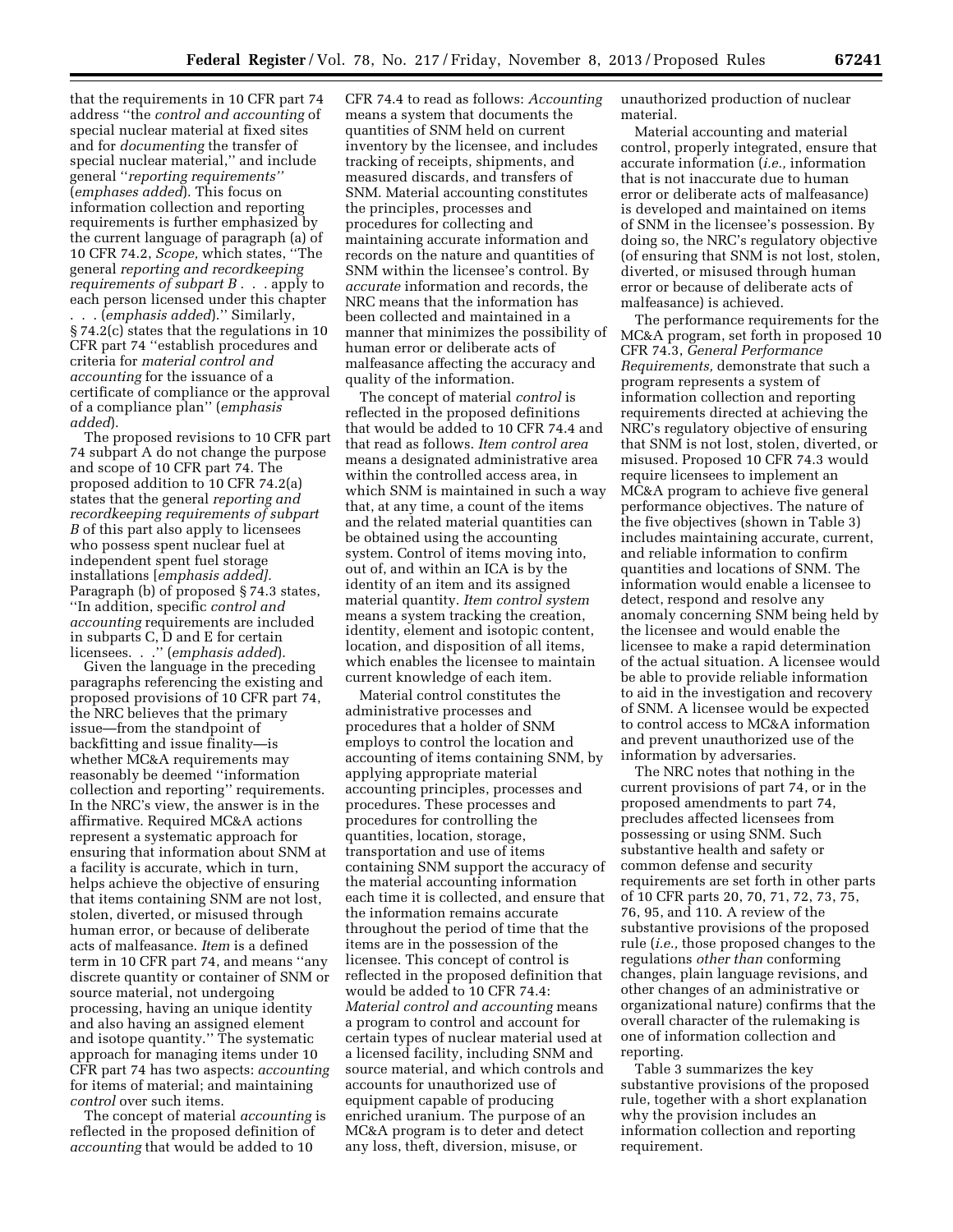۳

▀

# TABLE 3—CHARACTERIZATION OF PROPOSED SUBSTANTIVE AMENDMENTS TO 10 CFR PART 74 AS INFORMATION COLLECTION AND REPORTING REQUIREMENTS

| Proposed rule citation                                                                                            | Description of proposed requirement                                                                                                                                                                                                                                                                                                                                                                                                                                                                                                                                                                                                                                                                                                                                                                                                                                                                                                                                        | Explanation of why the proposed requirement<br>would be information collection and reporting                                                                                                                                                                                                                                                                                                                                                                                                                                                                                                                                                                                                                                                   |
|-------------------------------------------------------------------------------------------------------------------|----------------------------------------------------------------------------------------------------------------------------------------------------------------------------------------------------------------------------------------------------------------------------------------------------------------------------------------------------------------------------------------------------------------------------------------------------------------------------------------------------------------------------------------------------------------------------------------------------------------------------------------------------------------------------------------------------------------------------------------------------------------------------------------------------------------------------------------------------------------------------------------------------------------------------------------------------------------------------|------------------------------------------------------------------------------------------------------------------------------------------------------------------------------------------------------------------------------------------------------------------------------------------------------------------------------------------------------------------------------------------------------------------------------------------------------------------------------------------------------------------------------------------------------------------------------------------------------------------------------------------------------------------------------------------------------------------------------------------------|
| 74.3 General performance objec-<br>tives.                                                                         | This section would require a licensee authorized by<br>the NRC to possess SNM in a quantity greater<br>than 350 grams to implement and maintain an<br>MC&A program that achieves the five general<br>performance objectives, as follows:<br>(a) Maintain accurate, current, and reliable informa-<br>tion on, and confirm the quantities and locations<br>of SNM in its possession;<br>(b) Detect, respond to, and resolve any anomaly in-<br>dicating a possible loss, theft, diversion, or mis-<br>use of SNM;<br>(c) Permit rapid determination of whether an actual<br>loss, theft, diversion, or misuse of SNM has oc-<br>curred:<br>(d) Provide information to aid in the investigation<br>and recovery of missing SNM in the event of an<br>actual loss, theft, diversion, or misuse; and<br>(e) Control access to MC&A information that might<br>assist adversaries to carry out acts of theft, diver-<br>sion, misuse, or radiological sabotage involving<br>SNM. | The proposed general performance objectives in<br>§74.3 are directed at maintaining knowledge of<br>SNM which is done through collection and re-<br>cording of information. Loss of material is de-<br>tected through activities such as physical inven-<br>tory that provide information to verify the accu-<br>racy of the MC&A records at a site. MC&A infor-<br>mation is essential to detecting and resolving any<br>actual or potential loss, theft, diversion, or mis-<br>use. Finally, restricting access to MC&A records<br>reduces the likelihood that these records could<br>be tampered with in a manner that would invali-<br>date the information they contain <i>(i.e.,</i> concealing<br>the loss, theft or diversion of SNM). |
| 74.19 Recordkeeping, procedures,<br>item controls, and physical inven-<br>tories.                                 | Paragraph (d) would require production or utiliza-<br>tion facilities licensed under 10 CFR part 50 or<br>52 of this chapter and independent spent fuel<br>storage installations licensed under 10 CFR part<br>72 of this chapter to establish, document, imple-<br>ment, and maintain an item control system as de-<br>fined in $§$ 74.4.                                                                                                                                                                                                                                                                                                                                                                                                                                                                                                                                                                                                                                 | The reactor and ISFSI licensees would be required<br>to periodically collect and verify the MC&A infor-<br>mation recorded on site.                                                                                                                                                                                                                                                                                                                                                                                                                                                                                                                                                                                                            |
| 74.31 Nuclear material control and<br>accounting for special nuclear ma-<br>terial of low strategic significance. | To achieve the general performance objectives, a<br>licensee's MC&A plan would include the capabili-<br>ties described in paragraph (c).<br>In paragraph (c)(6) a licensee would be required to<br>establish, document, implement, and maintain an<br>item control system as defined in §74.4 to en-<br>sure that items are stored and handled or subse-<br>quently measured in a manner such that unau-<br>thorized removals of individual items or any<br>quantity of SNM from items would be detected.<br>Items in solution with a concentration of less than<br>5 grams of uranium-235 per liter and items of<br>waste destined for burial or incineration would<br>continue to be exempted from the item control.                                                                                                                                                                                                                                                     | Removing some of the currently allowed exemp-<br>tions for item control for Category III licensees<br>would require these licensees to collect and<br>maintain additional MC&A information on these<br>types of items and verify the information periodi-<br>cally.                                                                                                                                                                                                                                                                                                                                                                                                                                                                            |
|                                                                                                                   | In paragraph $(c)(9)$ a licensee would be required to<br>maintain and follow procedures for tamper-safing<br>(as defined in $\S 74.4$ ) of containers or vaults (as<br>defined in $\S$ 74.4) containing SNM, which include<br>control of access to, and distribution of, unused<br>seals and records.<br>In paragraph (c)(10) a licensee would be required                                                                                                                                                                                                                                                                                                                                                                                                                                                                                                                                                                                                                 | Tamper-safing as defined in $\S$ 74.4, increases the<br>integrity of MC&A information collected and main-<br>tained by the licensee. This reduces the likeli-<br>hood that these records could be tampered with<br>in a manner that would invalidate the information<br>they contain ( <i>i.e.</i> , concealing the loss, theft or di-<br>version of SNM).<br>The use of MBAs, ICAs, and designated custodians                                                                                                                                                                                                                                                                                                                                 |
|                                                                                                                   | to designate material balance areas and item<br>control areas and assign custodial responsibility<br>for each of these areas in a manner that ensures<br>that such responsibility can be effectively exe-<br>cuted for all SNM possessed under the license.                                                                                                                                                                                                                                                                                                                                                                                                                                                                                                                                                                                                                                                                                                                | provides a means of tracking SNM at a more lo-<br>calized level than the entire site. These areas<br>and their custodians help to collect MC&A infor-<br>mation on the movement of SNM through the fa-<br>cility.                                                                                                                                                                                                                                                                                                                                                                                                                                                                                                                              |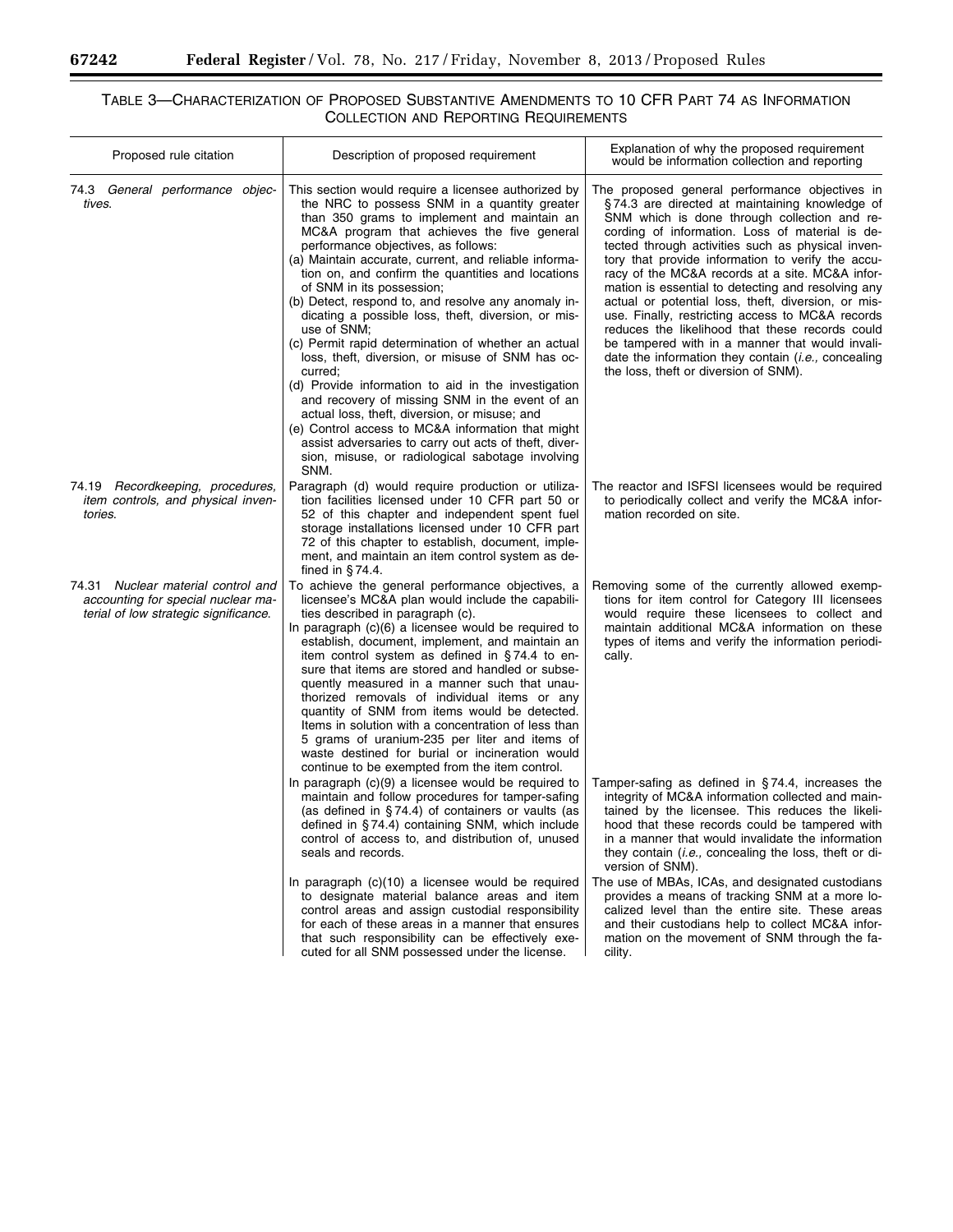$\equiv$ 

# TABLE 3—CHARACTERIZATION OF PROPOSED SUBSTANTIVE AMENDMENTS TO 10 CFR PART 74 AS INFORMATION COLLECTION AND REPORTING REQUIREMENTS—Continued

| Proposed rule citation                                                                                                                                                            | Description of proposed requirement                                                                                                                                                                                                                                                                                                                                                                                                                                                                                                                                                                                                                                                                                                         | Explanation of why the proposed requirement<br>would be information collection and reporting                                                                                                                                                                                                                                                                                                                                                                                                                                                                                                                                                                                     |
|-----------------------------------------------------------------------------------------------------------------------------------------------------------------------------------|---------------------------------------------------------------------------------------------------------------------------------------------------------------------------------------------------------------------------------------------------------------------------------------------------------------------------------------------------------------------------------------------------------------------------------------------------------------------------------------------------------------------------------------------------------------------------------------------------------------------------------------------------------------------------------------------------------------------------------------------|----------------------------------------------------------------------------------------------------------------------------------------------------------------------------------------------------------------------------------------------------------------------------------------------------------------------------------------------------------------------------------------------------------------------------------------------------------------------------------------------------------------------------------------------------------------------------------------------------------------------------------------------------------------------------------|
| 74.33 Nuclear material control and<br>accounting for uranium enrich-<br>ment facilities<br>authorized<br>to<br>produce special nuclear material<br>of low strategic significance. | To achieve the general performance objectives, a<br>licensee's MC&A plan would include the capabili-<br>ties described in paragraph (c).<br>In paragraph $(c)(6)$ a licensee would be required to<br>establish, document, implement, and maintain an<br>item control system as defined in §74.4 to en-<br>sure that items are stored and handled or subse-<br>quently measured in a manner such that unau-<br>thorized removal of any quantity of U-235, as in-<br>dividual items or as uranium contained in items,<br>will be detected. Items in solution with a con-<br>centration of less than 5 grams of uranium-235<br>per liter and items of waste destined for burial or<br>incineration would be exempted from the item<br>control. | Removing some of the currently allowed exemp-<br>tions for item control for Category III licensees<br>would require these licensees to maintain addi-<br>tional MC&A information on these types of items<br>and verify the information periodically.                                                                                                                                                                                                                                                                                                                                                                                                                             |
|                                                                                                                                                                                   | In paragraph $(c)(9)$ a licensee would be required to<br>maintain and follow procedures for tamper-safing<br>(as defined in §74.4) of containers or vaults (as<br>defined in §74.4) containing SNM, which include<br>control of access to, and distribution of, unused<br>seals and records.                                                                                                                                                                                                                                                                                                                                                                                                                                                | Tamper-safing, as defined in $\S$ 74.4, increases the<br>integrity of MC& A information collected and<br>maintained by the licensee. This reduces the like-<br>lihood that these records could be tampered with<br>in a manner that would invalidate the information<br>they contain ( <i>i.e.</i> , concealing the loss, theft or di-<br>version of SNM).                                                                                                                                                                                                                                                                                                                       |
|                                                                                                                                                                                   | In paragraph (c)(10) a licensee would be required<br>to designate material balance areas and item<br>control areas and assign custodial responsibility<br>for each of these areas in a manner that ensures<br>that such responsibility can be effectively exe-<br>cuted for all SNM possessed under the license.                                                                                                                                                                                                                                                                                                                                                                                                                            | The use of MBAs, ICAs, and designated custodians<br>provides a means of tracking SNM at a more lo-<br>calized level than the entire site. Collecting infor-<br>mation on SNM movements within specific areas<br>of the plant provides increased knowledge of the<br>quantities and movement of SNM through the fa-<br>cility. By increasing the number of data collection<br>areas, and the need to reconcile inventory state-<br>ments for different areas, this reduces the likeli-<br>hood that these records could be tampered with<br>in a manner that would invalidate the information<br>they contain <i>(i.e.,</i> concealing the loss, theft or di-<br>version of SNM). |
| 74.43 Internal controls, inventory,<br>and records.                                                                                                                               | Paragraph (b)(5) would require a licensee to estab-<br>lish, document, implement, and maintain an item<br>control system as defined in $\S$ 74.4 to ensure that<br>items are stored and handled or subsequently<br>measured in a manner such that unauthorized re-<br>movals of individual items or any quantity of ma-<br>terial (as defined in §74.4) from items will be de-<br>tected.<br>Paragraph (b)(6) would exempt from the require-                                                                                                                                                                                                                                                                                                | Removing some of the currently allowed exemp-<br>tions for item control for Category II licensees<br>would require these licensees to maintain addi-<br>tional MC&A information on these types of items<br>and verify the information periodically.                                                                                                                                                                                                                                                                                                                                                                                                                              |
|                                                                                                                                                                                   | ments of paragraph (b)(5) an item in solution with<br>a concentration of less than 5 grams of U-235<br>per liter, and items of waste destined for burial or<br>incineration.                                                                                                                                                                                                                                                                                                                                                                                                                                                                                                                                                                |                                                                                                                                                                                                                                                                                                                                                                                                                                                                                                                                                                                                                                                                                  |
|                                                                                                                                                                                   | In paragraph (c)(3) a licensee would be required to<br>maintain and follow procedures for tamper-safing<br>(as defined in $\S$ 74.4) of containers or vaults (as<br>defined in §74.4) containing SNM, which include<br>control of access to, and distribution of, unused<br>seals and records.<br>In paragraph $(c)(9)$ a licensee would be required to                                                                                                                                                                                                                                                                                                                                                                                     | Tamper-safing, as defined in $\S$ 74.4, increases the<br>integrity of MC& A information collected and<br>maintained by the licensee. This reduces the like-<br>lihood that these records could be tampered with<br>in a manner that would invalidate the information<br>they contain ( <i>i.e.</i> , concealing the loss, theft or di-<br>version of SNM).<br>The use of MBAs, ICAs, and designated custodians                                                                                                                                                                                                                                                                   |
|                                                                                                                                                                                   | designate material balance areas and item con-<br>trol areas and assign custodial responsibility for<br>each of these areas in a manner that ensures<br>that such responsibility can be effectively exe-<br>cuted for all SNM possessed under the license.                                                                                                                                                                                                                                                                                                                                                                                                                                                                                  | provides a means of tracking SNM at a more lo-<br>calized level than the entire site. Collecting infor-<br>mation on SNM movements within specific areas<br>of the plant provides increased knowledge of the<br>quantities and movement of SNM through the fa-<br>cility. By increasing the number of data collection<br>areas, and the need to reconcile inventory state-<br>ments for different areas, this reduces the likeli-<br>hood that these records could be tampered with<br>in a manner that would invalidate the information<br>they contain <i>(i.e.,</i> concealing the loss, theft or di-<br>version of SNM).                                                     |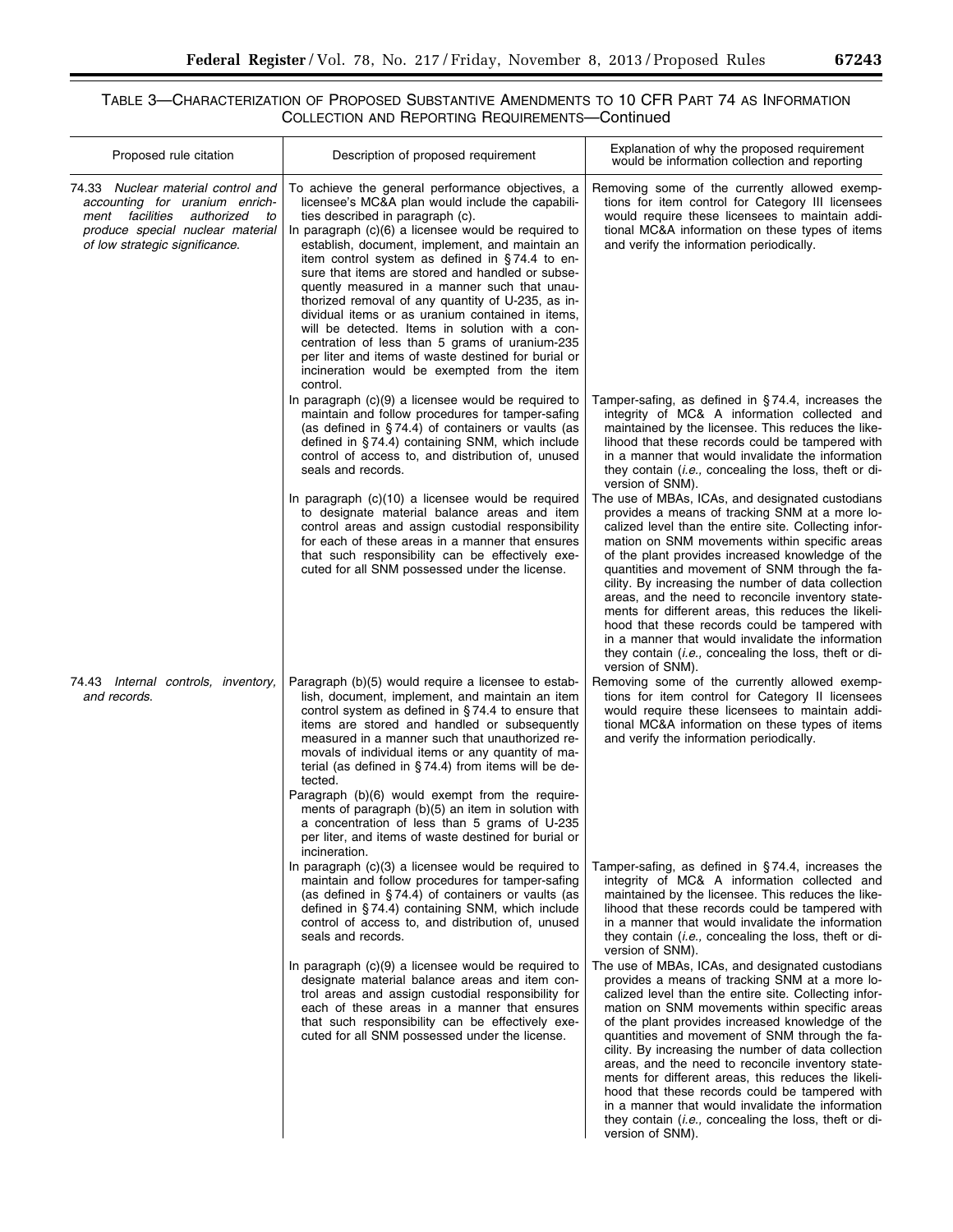# TABLE 3—CHARACTERIZATION OF PROPOSED SUBSTANTIVE AMENDMENTS TO 10 CFR PART 74 AS INFORMATION COLLECTION AND REPORTING REQUIREMENTS—Continued

| Proposed rule citation                                    | Description of proposed requirement                                                                                                                                                                                                                                                                                                                                                                                                                                                                                                                                                                                                                   | Explanation of why the proposed requirement<br>would be information collection and reporting                                                                                                                                                                                                                                                                                                                                                                                                                                                                                                                                                                                                                                                                                                                                                                                                                                                                                                                                             |
|-----------------------------------------------------------|-------------------------------------------------------------------------------------------------------------------------------------------------------------------------------------------------------------------------------------------------------------------------------------------------------------------------------------------------------------------------------------------------------------------------------------------------------------------------------------------------------------------------------------------------------------------------------------------------------------------------------------------------------|------------------------------------------------------------------------------------------------------------------------------------------------------------------------------------------------------------------------------------------------------------------------------------------------------------------------------------------------------------------------------------------------------------------------------------------------------------------------------------------------------------------------------------------------------------------------------------------------------------------------------------------------------------------------------------------------------------------------------------------------------------------------------------------------------------------------------------------------------------------------------------------------------------------------------------------------------------------------------------------------------------------------------------------|
| 74.59 Quality assurance and ac-<br>counting requirements. | Paragraph $(f)(2)(i)$ would require a licensee to de-<br>velop procedures for tamper-safing of containers<br>or vaults containing SSNM not in process that in-<br>clude adequate controls to assure the validity of<br>assigned SSNM values and which include control<br>of access to, and distribution of, unused seals<br>and records.<br>Paragraph (h)(5) would require a licensee to des-<br>ignate material balance areas and item control<br>areas and assign custodial responsibility for each<br>of these areas in a manner that ensures that<br>such responsibility can be effectively executed for<br>all SSNM possessed under the license. | Famper-safing, as defined in §74.4, increases the<br>integrity of MC& A information collected and<br>maintained by the licensee. This reduces the like-<br>lihood that these records could be tampered with<br>in a manner that would invalidate the information<br>they contain <i>(i.e.,</i> concealing the loss, theft or di-<br>version of SNM).<br>The use of MBAs, ICAs, and designated custodians<br>provides a means of tracking SNM at a more lo-<br>calized level than the entire site. Collecting infor-<br>mation on SNM movements within specific areas<br>of the plant provides increased knowledge of the<br>quantities and movement of SNM through the fa-<br>cility. By increasing the number of data collection<br>areas, and the need to reconcile inventory state-<br>ments for different areas, this reduces the likeli-<br>hood that these records could be tampered with<br>in a manner that would invalidate the information<br>they contain <i>(i.e.,</i> concealing the loss, theft or di-<br>version of SNM). |

In as much as the MC&A provisions constitute requirements to collect and report information, they are not subject to backfitting and issue finality requirements. Accordingly, the NRC did not prepare a backfit analysis for the proposed rulemaking. This conclusion is consistent with the NRC's position on the applicability of backfitting to past MC&A rulemakings published in the **Federal Register** (*e.g.,* 56 FR 55991; October 31, 1991, 67 FR 78130; December 23, 2002, and 73 FR 32453; June 9, 2008).

# **List of Subjects**

# *10 CFR Part 40*

Criminal penalties, Government contracts, Hazardous materials transportation, Nuclear materials, Reporting and recordkeeping requirements, Source material, Uranium.

# *10 CFR Part 70*

Criminal penalties, Hazardous materials transportation, Material control and accounting, Nuclear materials, Packaging and containers, Radiation protection, Reporting and recordkeeping requirements, Scientific equipment, Security measures, Special nuclear material.

### *10 CFR Part 72*

Administrative practice and procedure, Criminal penalties, Manpower training programs, Nuclear materials, Occupational safety and health, Penalties, Radiation protection, Reporting and recordkeeping

requirements, Security measures, Spent fuel, Whistleblowing.

#### *10 CFR Part 74*

Accounting, Criminal penalties, Hazardous materials transportation, Material control and accounting, Nuclear materials, Packaging and containers, Radiation protection, Reporting and recordkeeping requirements, Scientific equipment, Special nuclear material.

#### *10 CFR Part 150*

Criminal penalties, Hazardous materials transportation, Intergovernmental relations, Nuclear materials, Reporting and recordkeeping requirements, Security measures, Source material, SNM.

For the reasons set out in the preamble and under the authority of the Atomic Energy Act of 1954, as amended; the Energy Reorganization Act of 1974, as amended; and 5 U.S.C. 553; the NRC is proposing to adopt the following amendments to 10 CFR parts 40, 70, 72, 74, and 150.

■ 1. The authority citation for part 40 continues to read as follows:

# **PART 40—DOMESTIC LICENSING OF SOURCE MATERIAL**

**Authority:** Atomic Energy Act secs. 11(e)(2), 62, 63, 64, 65, 81, 161, 181, 182, 183, 186, 193, 223, 234, 274, 275 (42 U.S.C. 2014(e)(2), 2092, 2093, 2094, 2095, 2111, 2113, 2114, 2201, 2231, 2232, 2233, 2236, 2243, 2273, 2282, 2021, 2022); Energy Reorganization Act secs. 201, 202, 206 (42 U.S.C. 5841, 5842, 5846); Government Paperwork Elimination Act sec. 1704 (44

U.S.C. 3504 note); Energy Policy Act of 2005, Pub. L. No. 109–59, 119 Stat. 594 (2005). Section 40.7 also issued under Energy Reorganization Act sec. 211, Pub. L. 95–601, sec. 10, as amended by Pub. L. 102-486, sec. 2902 (42 U.S.C. 5851). Section 40.31(g) also issued under Atomic Energy Act sec. 122 (42 U.S.C. 2152). Section 40.46 also issued under Atomic Energy Act sec. 184 (42 U.S.C. 2234). Section 40.71 also issued under Atomic Energy Act sec. 187 (42 U.S.C. 2237).

■ 2. In § 40.64, revise paragraphs  $(b)(1)$ and (2) to read as follows:

#### **§ 40.64 Reports.**

- \* \* \* \* \*
- (b) \* \* \*

(1) Possesses, or had possessed in the previous reporting period, at any one time and location, one kilogram or more of uranium or thorium source material with foreign obligations as defined in this part, shall document holdings as of September 30 of each year and submit to the Commission within 30 days, a statement of its source material inventory with foreign obligations as defined in this part. Alternatively, this information may be submitted with the licensee's material status reports on SNM filed under part 74 of this chapter, as a statement of its source material inventory with foreign obligations as defined in this part. This statement must be submitted to the address specified in the reporting instructions in NUREG/BR–0007, and include the Reporting Identification Symbol (RIS) assigned by the Commission to the licensee.

(2) Possesses, or had possessed in the previous reporting period, one kilogram or more of uranium or thorium source material pursuant to the operation of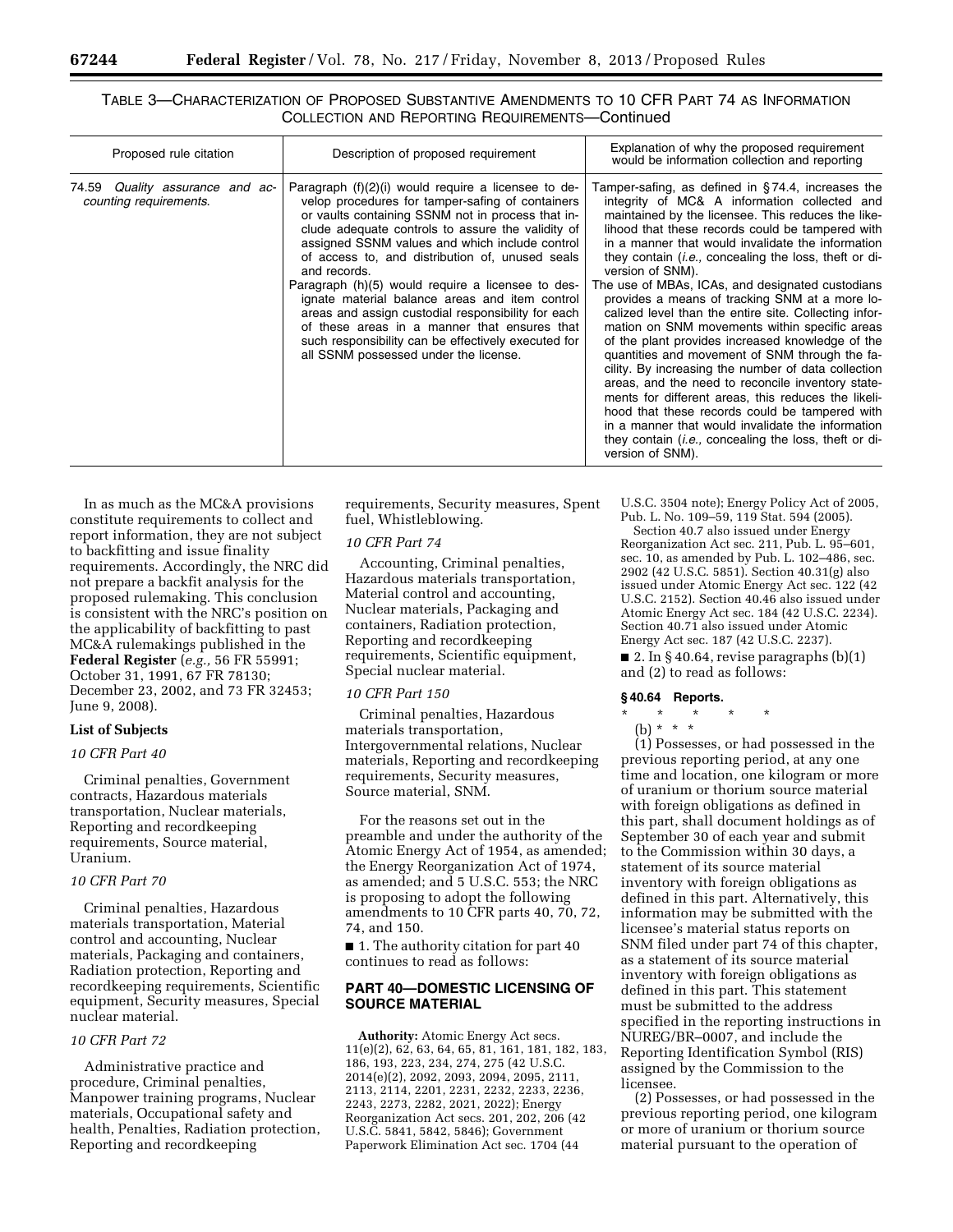enrichment services, downblending uranium that has an initial enrichment of the U–235 isotope of 10 percent or more, or in the fabrication of mixedoxide fuels shall complete and submit, in computer-readable format, Material Balance and Physical Inventory Listing Reports concerning all source material that the licensee has received, produced, possessed, transferred, consumed, disposed of, or lost. Reports must be submitted for each RIS account including all holding accounts. Each licensee shall prepare and submit these reports as specified in the instructions in NUREG/BR–0007 and NMMSS Report D–24, ''Personal Computer Data Input for NRC Licensees.'' These reports must document holdings as of September 30 of each year and must be submitted to the Commission within 30 days. Alternatively, these reports may be submitted with the licensee's material status reports on special nuclear material filed under part 74 of this chapter. Copies of the reporting instructions may be obtained either by writing to the U.S. Nuclear Regulatory Commission, Division of Fuel Cycle Safety and Safeguards, Washington, DC 20555–0001, or by email to *[RidsNmssFcss.Resource@nrc.gov.](mailto:RidsNmssFcss.Resource@nrc.gov)* Each licensee required to report material balance, inventory, and/or foreign obligation information, as detailed in this part, shall resolve any discrepancies identified during the report review and reconciliation process within 30 calendar days of notification of a discrepancy identified by the NRC.

\* \* \* \* \*

■ 3. The authority citation for part 70 continues to read as follows:

#### **PART 70—DOMESTIC LICENSING OF SPECIAL NUCLEAR MATERIAL**

**Authority:** Atomic Energy Act secs. 51, 53, 161, 182, 183, 193, 223, 234 (42 U.S.C. 2071, 2073, 2201, 2232, 2233, 2243, 2273, 2282, 2297f); secs. 201, 202, 204, 206, 211 (42 U.S.C. 5841, 5842, 5845, 5846, 5851); Government Paperwork Elimination Act sec. 1704 (44 U.S.C. 3504 note); Energy Policy Act of 2005, Pub. L. No. 109–58, 119 Stat. 194 (2005).

Sections 70.1(c) and 70.20a(b) also issued under secs. 135, 141, Pub. L. 97–425, 96 Stat. 2232, 2241 (42 U.S.C. 10155, 10161).

Section 70.21(g) also issued under Atomic Energy Act sec. 122 (42 U.S.C. 2152). Section 70.31 also issued under Atomic Energy Act sec. 57(d) (42 U.S.C. 2077(d)). Sections 70.36 and 70.44 also issued under Atomic Energy Act sec. 184 (42 U.S.C. 2234). Section 70.81 also issued under Atomic Energy Act secs. 186, 187 (42 U.S.C. 2236, 2237). Section 70.82 also issued under Atomic Energy Act sec. 108 (42 U.S.C. 2138).

■ 4. In § 70.32, revise paragraphs  $(c)(1)(i)$ ,  $(ii)$ , and  $(iii)$  to read as follows:

#### **§ 70.32 Conditions of licenses.**

\* \* \* \* \*

 $(c)(1) * * * *$ 

(i) The program for control and accounting of uranium source material at a uranium enrichment facility and SNM at all applicable facilities as implemented pursuant to § 70.22(b), or §§ 74.31(b), 74.33(b), 74.41(b), or 74.51(b) of this chapter, as appropriate;

(ii) The measurement control program for uranium source material at a uranium enrichment facility and for SNM at all applicable facilities as implemented pursuant to §§ 74.31(b), 74.33(b), 74.45(c), or 74.59(e) of this chapter, as appropriate; and

(iii) Other material control procedures as the Commission determines to be essential for the safeguarding of uranium source material at a uranium enrichment facility or of SNM and providing that the licensee shall make no change that would decrease the effectiveness of the material control and accounting program implemented pursuant to § 70.22(b), or §§ 74.31(b), 74.33(b), 74.41(b), or 74.51(b) of this chapter, and the measurement control program implemented pursuant to §§ 74.31(b), 74.33(b), 74.41(b), or 74.59(e) of this chapter without the prior approval of the Commission. A licensee desiring to make changes that would decrease the effectiveness of its material control and accounting program or its measurement control program shall submit an application for amendment to its license pursuant to § 70.34.

\* \* \* \* \*

■ 5. The authority citation for part 72 continues to read as follows:

# **PART 72—LICENSING REQUIREMENTS FOR THE INDEPENDENT STORAGE OF SPENT NUCLEAR FUEL, HIGH-LEVEL RADIOACTIVE WASTE, AND REACTOR-RELATED GREATER THAN CLASS C WASTE**

**Authority:** Atomic Energy Act secs. 51, 53, 57, 62, 63, 65, 69, 81, 161, 182, 183, 184, 186, 187, 189, 223, 234, 274 (42 U.S.C. 2071, 2073, 2077, 2092, 2093, 2095, 2099, 2111, 2201, 2232, 2233, 2234, 2236, 2237, 2238, 2273, 2282, 2021); Energy Reorganization Act sec. 201, 202, 206, 211 (42 U.S.C. 5841, 5842, 5846, 5851); National Environmental Policy Act sec. 102 (42 U.S.C. 4332); Nuclear Waste Policy Act secs. 131, 132, 133, 135, 137, 141 148 (42 U.S.C. 10151, 10152, 10153, 10155, 10157, 10161, 10168); sec. 1704, 112 Stat. 2750 (44 U.S.C. 3504 note); Energy Policy Act of 2005, Pub. L. No. 109–58, 119 Stat. 549 (2005).

Section 72.44(g) also issued under secs. Nuclear Waste Policy Act 142(b) and 148(c), (d) (42 U.S.C. 10162(b), 10168(c), (d)). Section 72.46 also issued under Atomic Energy Act sec. 189 (42 U.S.C. 2239); Nuclear Waste Policy Act sec. 134 (42 U.S.C. 10154). Section 72.96(d) also issued under Nuclear Waste Policy Act sec. 145(g) (42 U.S.C. 10165(g)). Subpart J also issued under Nuclear Waste Policy Act secs. 117(a), 141(h) (42 U.S.C. 10137(a), 10161(h)). Subpart K is also issued under sec. 218(a) (42 U.S.C. 10198).

■ 6. In § 72.9, revise paragraph (b) to read as follows:

# **§ 72.9 Information collection requirements: OMB approval.**

\* \* \* \* \*

(b) The approved information collection requirements contained in this part appear in §§ 72.7, 72.11, 72.16, 72.22 through 72.34, 72.42, 72.44, 72.48 through 72.56, 72.62, 72.70 through 72.75, 72.77, 72.79, 72.80, 72.90, 72.92, 72.94, 72.98, 72.100, 72.102, 72.103, 72.104, 72.108, 72.120, 72.126, 72.140 through 72.176, 72.180 through 72.186, 72.192, 72.206, 72.212, 72.218, 72.230,72.232, 72.234, 72.236, 72.240, 72.242, 72.244, 72.248.

\* \* \* \* \*

■ 7. Revise § 72.72 to read as follows:

#### **§ 72.72 Material control and accounting requirements for source material and special nuclear material.**

(a) Each licensee shall follow the requirements of § 40.61 and § 40.64 of this chapter for source material.

(b) Each licensee shall follow the requirements of 10 CFR part 74, subparts A and B, for special nuclear material.

■ 8. Revise § 72.74 to read as follows:

#### **§ 72.74 Reports of accidental criticality.**

(a) Each licensee shall notify the NRC Headquarters Operations Center within one hour of discovery of accidental criticality.

(b) Each licensee shall make the notifications required by paragraph (a) of this section to the NRC Headquarters Operations Center via any available telephone system to ensure that a report is received within one hour.

(c) Reports required under § 73.71 of this chapter need not be duplicated under the requirements of this section.

■ 9. Remove and reserve §§ 72.76 and 72.78.

#### **§ 72.76 [Removed and Reserved]**

#### **§ 72.78 [Removed and Reserved]**

■ 10. The authority citation for part 74 continues to read as follows: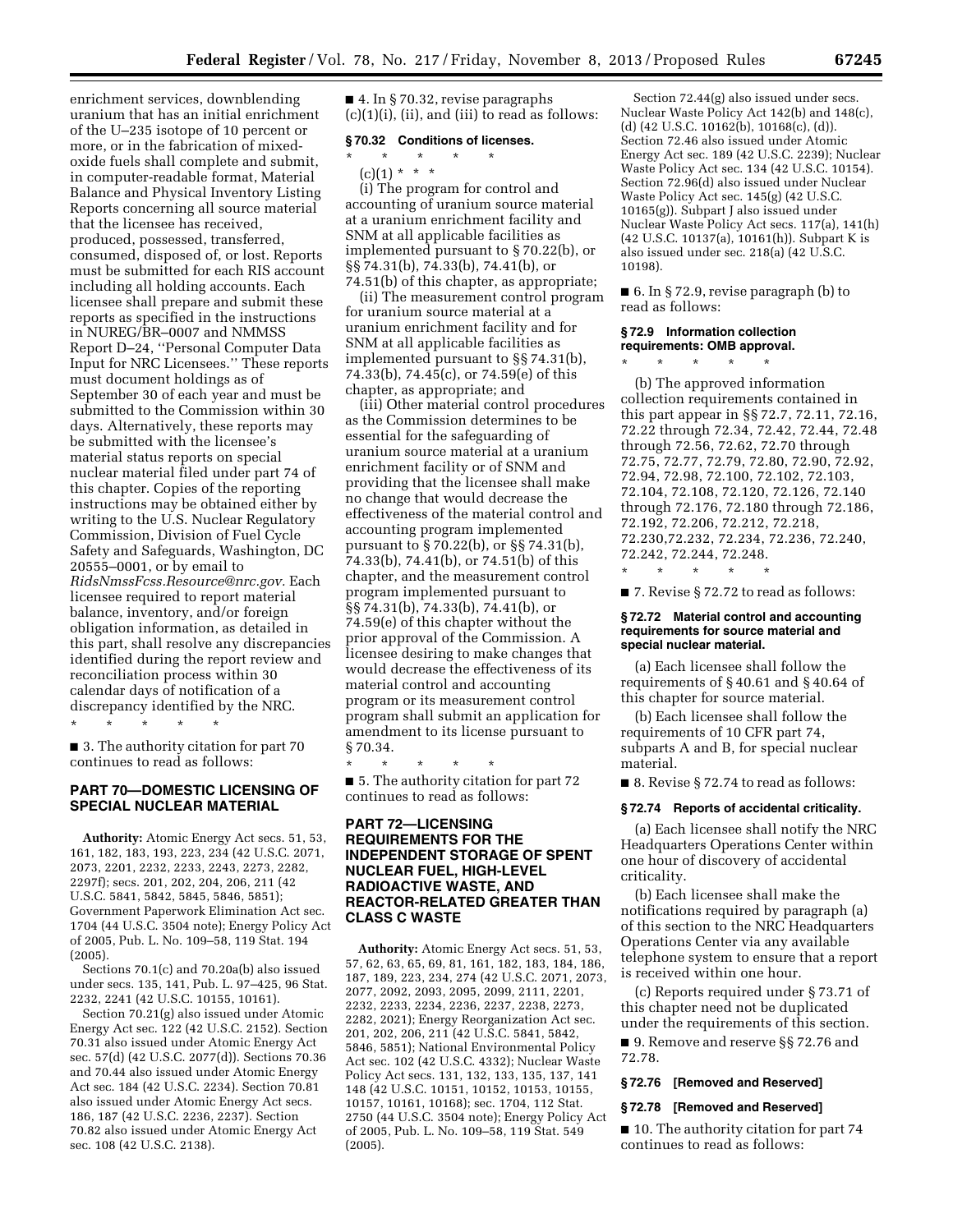# **PART 74—MATERIAL CONTROL AND ACCOUNTING OF SPECIAL NUCLEAR MATERIAL**

**Authority:** Atomic Energy Act secs. 53, 57, 161, 182, 183, 223, 234, 1701 (42 U.S.C. 2073, 2077, 2201, 2232, 2233, 2273, 2282, 2297f); Energy Reorganization Act secs. 201, 202, 206 (42 U.S.C. 5841, 5842, 5846); Government Paperwork Elimination Act sec. 1704 (44 U.S.C. 3504 note).

■ 11. In § 74.2, revise the last sentence in paragraph (a) to read as follows:

#### **§ 74.2 Scope.**

(a) \* \* \* The general reporting and recordkeeping requirements of subpart B of this part also apply to licensees who possess spent nuclear fuel at independent spent fuel storage installations.

\* \* \* \* \*

 $\blacksquare$  12. Add § 74.3 to read as follows:

# **§ 74.3 General performance objectives.**

In addition to any other requirements in this part, each licensee who is authorized to possess or use SNM in a quantity greater than 350 grams of contained uranium-235, uranium-233, or plutonium, or any combination thereof, at a fixed site, shall implement and maintain a material control and accounting program that enables the licensee to achieve the following general performance objectives in a timely manner:

(a) Maintain accurate, current, and reliable information on, and confirm the quantities and locations of SNM in its possession;

(b) Detect, respond to, and resolve any anomaly indicating a possible loss, theft, diversion, or misuse of SNM;

(c) Permit rapid determination of whether an actual loss, theft, diversion, or misuse of SNM has occurred;

(d) Provide information to aid in the investigation and recovery of missing SNM in the event of an actual loss, theft, diversion, or misuse; and

(e) Control access to MC&A information that might assist adversaries to carry out acts of theft, diversion, misuse, or radiological sabotage involving SNM.

■ 13. In § 74.4:

■ a. Remove the definition for *Effective kilograms of special nuclear material;*  ■ b. Add the definitions for *Accounting, Custodian, Item control system, Item control area, Material balance area,* and *Material control and accounting* in alphabetical order; and

■ c. Revise the definitions for *Formula quantity, Special nuclear material of low strategic significance,* and *Special nuclear material of moderate strategic significance.* 

The additions and revisions read as follows:

# **§ 74.4 Definitions.**

\* \* \* \* \*

*Accounting* means a system that documents the quantities of special nuclear material (SNM) held on current inventory by the licensee, and includes tracking of receipts, shipments, and measured discards, and transfers of SNM.

\* \* \* \* \*

\* \* \* \* \*

*Custodian* means an individual authorized and qualified by the licensee who is responsible for controlling the movement of all SNM into, out of, and within a material balance area.

*Formula quantity* means strategic special nuclear material (SSNM) in any combination in a quantity of 5,000 grams or more computed by the  $formula, grams = (grams contained U-$ 235) + 2.5 (grams U-233 + grams plutonium). This class of material is also referred to as a Category I quantity of material as shown in appendix A to this part.

\* \* \* \* \*

*Item control area* (ICA) means a designated administrative area within the controlled access area, in which SNM is maintained in such a way that, at any time, a count of the items and the related material quantities can be obtained using the accounting system. Control of items moving into, out of, and within an ICA is by the identity of an item and its assigned material quantity.

*Item control system* means a system tracking the creation, identity, element and isotopic content, location, and disposition of all items, which enables the licensee to maintain current knowledge of each item.

\* \* \* \* \*

*Material balance area* (MBA) means a designated contiguous area in which the control of SNM is such that the quantity of material being moved into, out of, and within the MBA is an assigned value based on measurements of both the element content and the isotopic content.

*Material control and accounting*  (MC&A) means a program to control and account for certain types of nuclear material used at a licensed facility, including SNM and source material, and which controls and accounts for unauthorized use of equipment capable of producing enriched uranium. The purpose of an MC&A program is to deter and detect any loss, theft, diversion,

misuse, or unauthorized production of nuclear material.

\* \* \* \* \* Special nuclear material of low strategic significance means:

(1)(i) Less than an amount of SNM of moderate strategic significance, but more than 15 grams of uranium-235 (contained in uranium enriched to 20 percent or more in the U-235 isotope) or 15 grams of uranium-233 or 15 grams of plutonium or the combination of 15 grams when computed by the equation, grams = grams contained U-235 + grams plutonium + grams U-233; or

(ii) Less than 10,000 grams but more than 1,000 grams of uranium-235 (contained in uranium enriched to 10 percent or more, but less than 20 percent in the U-235 isotope); or

(iii) 10,000 grams or more of uranium-235 contained in uranium enriched above natural, but less than 10 percent in the U-235 isotope.

(2) This class of material is also referred to as a Category III quantity of material as shown in appendix A to this part.

Special nuclear material of moderate strategic significance means:

 $(1)(i)$  Less than a formula quantity of SSNM but more than 1,000 grams of uranium-235 (contained in uranium enriched to 20 percent or more in the U-235 isotope) or more than 500 grams of uranium-233 or plutonium or in a combined quantity of more than 1,000 grams when computed by the equation,  $grams = (grams contained U-235) + 2$ (grams U-233 + grams plutonium); or

(ii) 10,000 grams or more of uranium-235 (contained in uranium enriched to 10 percent or more but less than 20 percent in the U-235 isotope).

(2) This class of material is also referred to as a Category II quantity of material as shown in appendix A to this part.

\* \* \* \* \* ■ 14. In § 74.11, revise paragraph (b) to read as follows:

#### **§ 74.11 Reports of loss or theft or attempted theft or unauthorized production of special nuclear material.**

\* \* \* \* \* (b) Each licensee shall make the notifications required by paragraph (a) of this section to the NRC Headquarters Operations Center via any available telephone system to ensure that a report is received within 1 hour. \* \* \* \* \*

■ 15. Revise § 74.13 to read as follows:

### **§ 74.13 Material status reports.**

(a) All licensees who possess or who had possessed in the previous reporting period one gram or more of irradiated or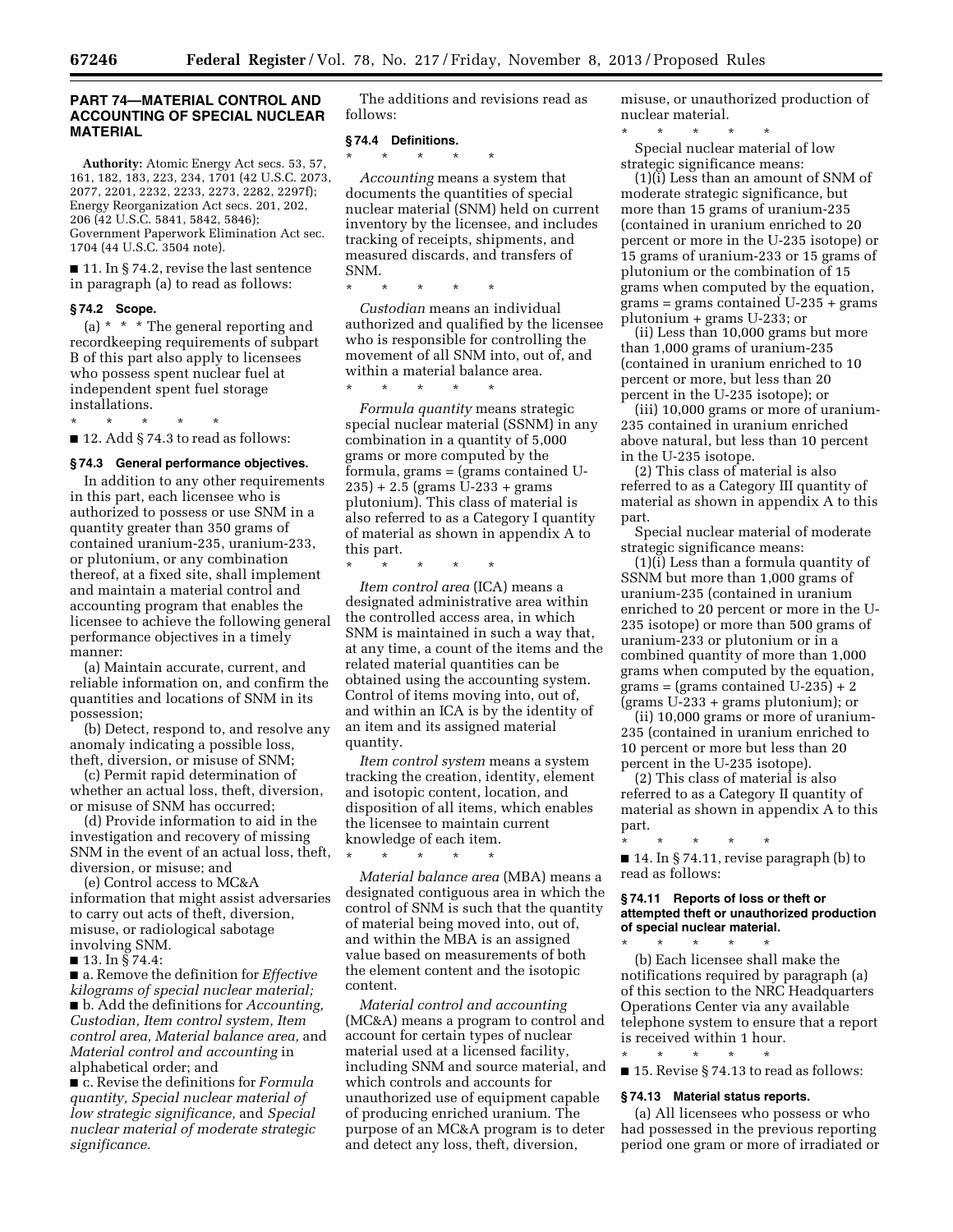non-irradiated SNM are required to submit both a Material Balance Report and a Physical Inventory Listing Report of these materials to the NMMSS in accordance with the instructions in paragraph (b) of this section and according to the following schedule:

(1) Commercial power reactor licensees, authorized under part 50 or part 52 of this chapter shall submit both reports within 60 calendar days of the beginning of the physical inventory covered by the reports;

(2) Research and test reactors, authorized under part 50 of this chapter shall submit both reports within 60 calendar days of the beginning of the physical inventory covered by the reports;

(3) Independent spent fuel storage licensees, authorized under part 72 of this chapter shall submit both reports within 60 calendar days of the beginning of the physical inventory covered by the reports.

(4) Licensees subject to § 74.31 shall submit both reports within 60 calendar days of the beginning of the physical inventory covered by the reports;

(5) Licensees operating uranium enrichment facilities shall submit both reports within 60 calendar days of the beginning of the physical inventory providing a total plant material balance as described in  $\S 74.33(c)(4)(i);$ 

(6) Licensees subject to subpart D of this part shall submit both reports within 60 calendar days of the beginning of the physical inventory covered by the reports;

(7) Licensees subject to subpart E of this part shall submit both reports within 30 calendar days of the beginning of the physical inventory covered by the reports; and

(8) All other licensees who possess, or had possessed in the previous reporting period, one gram or more of irradiated or non-irradiated SNM shall submit both reports between January 1 and March 31 of each year.

(b) Each licensee shall prepare and submit the reports described in paragraph (a) of this section as follows:

(1) Reports must be submitted for each Reporting Identification Symbol (RIS) account, including all holding accounts, concerning SNM that the licensee has received, produced, possessed, transferred, consumed, disposed, or lost.

(2) Each licensee shall prepare and submit the reports described in this section as specified in the instructions in both NUREG/BR–0007 and NMMSS Report D–24 ''Personal Computer Data Input for NRC Licensees.''

(i) This prescribed computer-readable report replaces the DOE/NRC Form 742, Material Balance Report, and DOE/NRC Form 742C, Physical Inventory Listing Report, which have been previously submitted in paper form.

(ii) Copies of these instructions may be obtained from the U.S. Nuclear Regulatory Commission, Division of Fuel Cycle Safety and Safeguards, Washington, DC 20555–0001 or by email to *[RidsNmssFcss.Resource@](mailto:RidsNmssFcss.Resource@nrc.gov) [nrc.gov.](mailto:RidsNmssFcss.Resource@nrc.gov)* 

(c) The Commission may permit a licensee to submit the reports at other times for good cause. Such requests must be submitted in writing to Chief, Material Control and Accounting Branch, Division of Fuel Cycle Safety and Safeguards, Office of Nuclear Material Safety and Safeguards, U.S. Nuclear Regulatory Commission, Washington, DC 20555. The licensee must continue to report as required until such request is granted.

(d) Any licensee who is required to submit routine Material Status Reports under § 75.35 of this chapter (pertaining to implementation of the U.S./IAEA Safeguards Agreement) shall prepare and submit these reports only as provided in that section (instead of as provided in paragraphs (a) through (b) of this section).

(e) Each licensee subject to the requirements of this section shall resolve any discrepancies identified during the report review and reconciliation process within 30 calendar days of notification of a discrepancy identified by the NRC.  $\blacksquare$  16. In § 74.15, revise paragraph (b)(2) to read as follows:

# **§ 74.15 Nuclear material transaction reports.**

\* \* \* \* \*

(b) \* \* \* (2) Perform independent tests to assure the accurate identification and measurement of the material received, including its weight and enrichment; except that a licensee authorized under parts 50 or 52 of this chapter receiving unirradiated fuel rods or unirradiated fuel assemblies or a licensee authorized under part 70 of this chapter receiving SNM contained in a sealed source that will not be opened need not perform such tests; and

\* \* \* \* \*  $\blacksquare$  17. In § 74.19, revise the section heading, paragraph (b), redesignate paragraph (d) as paragraph (e), and add a new paragraph (d) to read as follows:

# **§ 74.19 Recordkeeping, procedures, item controls, and physical inventories.**

\* \* \* \* \* (b) Each licensee authorized to possess special nuclear material, at any one time and site location, in a quantity greater than 350 grams of contained uranium-235, uranium-233, or plutonium, or any combination thereof, shall establish, maintain, and follow written material control and accounting procedures that are sufficient to enable the licensee to account for the SNM in its possession under the license. The licensee shall retain these procedures until the Commission terminates the license that authorizes possession of the special nuclear material and retain any superseded portion of the procedures for 3 years after the portion is superseded.

\* \* \* \* \*

(d) Production or utilization facilities licensed under part 50 or 52 of this chapter and independent spent fuel storage installations licensed under part 72 of this chapter shall establish, document, implement, and maintain an item control system as defined in § 74.4. \* \* \* \* \*

 $\blacksquare$  18. In § 74.31, revise paragraphs (a), (b), and (c) to read as follows:

## **§ 74.31 Nuclear material control and accounting for special nuclear material of low strategic significance.**

(a) *General performance objectives.*  (1) Each licensee who is authorized to possess and use a quantity greater than 350 grams of contained uranium-235 or SNM of low strategic significance (as defined in § 74.4 and shown in appendix A to this part) at any site or contiguous sites subject to control by the licensee is subject to the performance objective requirements stated in § 74.3.

(2) Production or utilization facilities licensed under part 50 or 52 of this chapter, independent spent fuel storage installations licensed under part 72 of this chapter, and operations involving waste disposal are not subject to the requirements of subpart C of this part.

(b) *Implementation.* Each applicant for a license, and each licensee that, upon application for modification of its license, would become newly subject to paragraph (a) of this section shall submit for approval an MC&A plan describing how the performance objectives of § 74.3 and the requirements of paragraph (c) of this section will be met. The MC&A plan shall be implemented when a license is issued or modified to authorize the activities being addressed in paragraph (a) of this section, or by the date specified in a license condition.

(c) *Program capabilities.* To achieve the § 74.3 performance objectives, the MC&A plan must include the capabilities described in paragraphs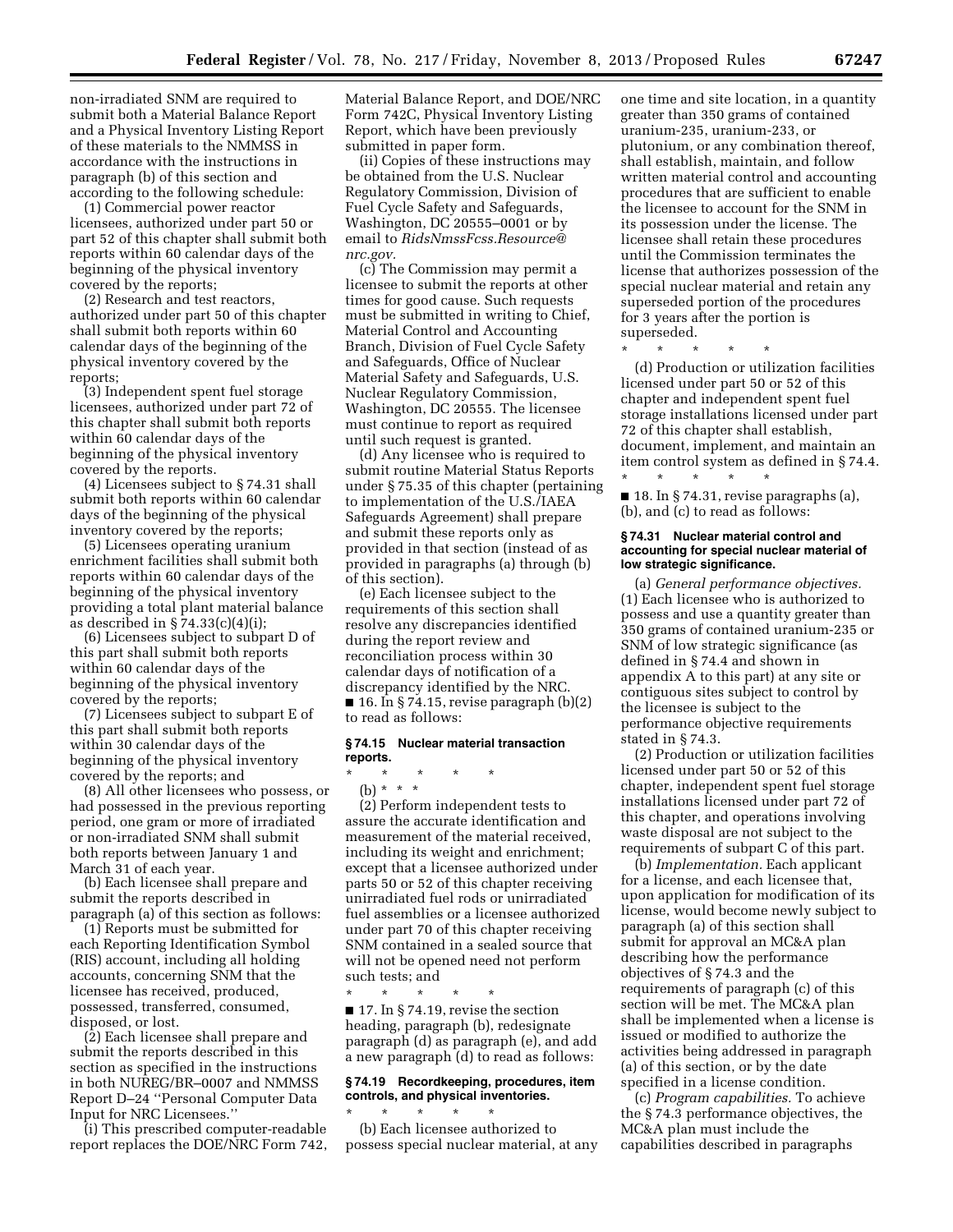(c)(1) through (10) of this section, and require the licensee to:

(1) Establish, document, and maintain a management structure that assures clear overall responsibility for material control and accounting functions, independence from production responsibilities, separation of key responsibilities, and adequate review and use of critical material control and accounting procedures;

(2) Establish and maintain a measurement system, which assures that all quantities in the material accounting records are based on measured values;

(3) Follow a measurement control program, which assures that measurement bias is estimated and significant biases are eliminated from inventory difference values of record;

(4) In each inventory period, control total material control and accounting measurement uncertainty so that twice its standard error of the inventory difference (SEID) is less than the greater of 9,000 grams of U-235 or 0.25 percent of the active inventory, and assure that any measurement performed under contract is controlled so that the licensee can satisfy this requirement;

(5) Unless otherwise required to satisfy part 75 of this chapter, perform a physical inventory at least every 12 months and, within 60 calendar days after the start of the inventory, reconcile and adjust the book inventory to the results of the physical inventory, and resolve, or report an inability to resolve, any inventory difference that is rejected by a statistical test that has a 90-percent power of detecting a discrepancy of a quantity of uranium-235 established by the NRC on a site-specific basis;

(6) Establish, document, implement, and maintain an item control system as defined in § 74.4. Store and handle or subsequently measure items in a manner such that unauthorized removals of individual items or any quantity of SNM from items will be detected. Exempted from this requirement are items in solution with a concentration of less than 5 grams of uranium-235 per liter and items of waste destined for burial or incineration;

(7) Conduct and document shipperreceiver difference comparisons for all SNM receipts on a total shipment basis, and on an individual batch basis when required by part 75 of this chapter, and ensure that any shipper-receiver difference that is statistically significant and exceeds twice the estimated standard deviation of the difference estimator and 500 grams of uranium-235 is investigated and resolved;

(8) Independently assess the effectiveness of the MC&A program at least every 24 months, and document management's action on prior assessment recommendations.

(9) Maintain and follow procedures for tamper-safing (as defined in § 74.4) of containers or vaults (as defined in § 74.4) containing SNM, which include control of access to, and distribution of, unused seals and records;

(10) Designate material balance areas and item control areas and assign custodial responsibility for each of these areas in a manner that ensures that such responsibility can be effectively executed for all SNM possessed under license.

\* \* \* \* \*

■ 19. Revise § 74.33 to read as follows:

#### **§ 74.33 Nuclear material control and accounting for uranium enrichment facilities authorized to produce special nuclear material of low strategic significance.**

(a) *General performance objectives.*  Each licensee who is authorized to possess equipment capable of enriching uranium or operate an enrichment facility, and produce, possess, or use a quantity greater than 350 grams of contained uranium-235 or SNM of low strategic significance (as defined in § 74.4 and shown in appendix A to this part) at any site or contiguous sites, subject to control by the licensee, is subject to the performance objective requirements stated in § 74.3 and to the following performance objectives:

(1) Maintain accurate, current, and reliable information on, and confirm the quantities and locations of source material (SM) in its possession;

(2) Detect, respond to, and resolve any anomaly indicating a possible loss, theft, diversion, or misuse of SM;

(3) Permit rapid determination of whether an actual loss, theft, diversion, or misuse of SM has occurred;

(4) Provide information to aid in the investigation and recovery of missing SM in the event of an actual loss, theft, diversion, or misuse; and

(5) Provide information to aid in the investigation of any unauthorized production of uranium, including unauthorized production of uranium enriched to 10 percent or more in the isotope U-235. (For centrifuge enrichment facilities this requirement does not apply to each cascade during its start-up process, not to exceed the first 24 hours.)

(b) *Implementation.* Each applicant for a license who would, upon issuance of a license under any part of this chapter, be subject to the requirements of paragraph (a) of this section shall:

(1) Submit for approval an MC&A plan describing how the performance objectives of §§ 74.3 and 74.33(a), the program capabilities of § 74.33(c), and the recordkeeping requirements of § 74.33(d) will be met; and

(2) Implement the NRC-approved MC&A plan submitted under paragraph (b)(1) of this section prior to:

(i) The cumulative receipt of 5,000 grams of U-235 contained in any combination of natural, depleted, or enriched uranium; or

(ii) The NRC's issuance of a license to test or operate the enrichment facility, whichever occurs first.

(c) *Program capabilities.* To achieve the general performance objectives stated and referenced in paragraph (a) of this section, the MC&A plan must include the capabilities described in paragraphs (c)(1) through (10) of this section. The licensee shall establish, document, implement and maintain:

(1) A management structure that ensures:

(i) Clear overall responsibility for MC&A functions;

(ii) Independence of MC&A management from production responsibilities;

(iii) Separation of key MC&A responsibilities from each other; and

(iv) Use of approved written MC&A procedures and periodic review of those procedures;

(2) A measurement program that ensures that all quantities of SM and SNM in the accounting records are based on measured values;

(3) A measurement control program that ensures that:

(i) Measurement bias is estimated and minimized through the measurement control program, and any significant biases are eliminated from inventory difference values of record;

(ii) All MC&A measurement systems are controlled so that twice the standard error of the inventory difference (SEID), based on all measurement error contributions, is less than the greater of 5,000 grams of U-235 or 0.25 percent of the U-235 of the active inventory for each total plant material balance; and

(iii) Any measurements performed under contract are controlled so that the licensee can satisfy the requirements of paragraphs (c)(3)(i) and (ii) of this section;

(4) A physical inventory program that provides for:

(i) Performing, unless otherwise required to satisfy part 75 of this chapter, a dynamic (nonshutdown) physical inventory of in-process (e.g., in the enrichment equipment) uranium and U-235 at least every 65 calendar days, and performing a static physical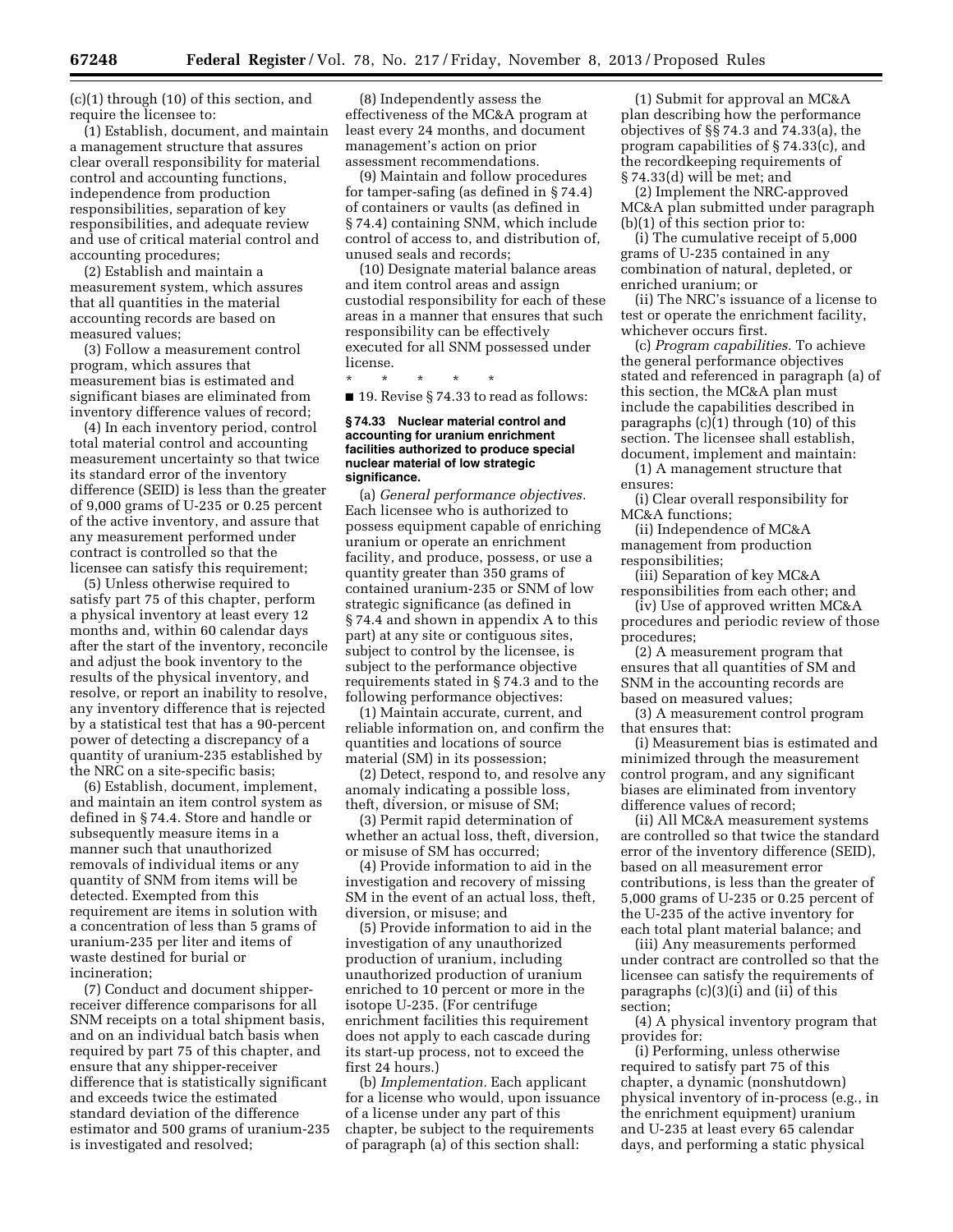inventory of all other uranium and total U-235 contained in natural, depleted, and enriched uranium located outside of the enrichment processing equipment at least every 370 calendar days, with static physical inventories being conducted in conjunction with a dynamic physical inventory of inprocess uranium and U-235 so as to provide a total plant material balance at least every 370 calendar days; and

(ii) Reconciling and adjusting the book inventory to the results of the static physical inventory and resolving, or reporting an inability to resolve, any inventory difference that is rejected by a statistical test that has a 90-percent power of detecting a discrepancy of a quantity of U-235, established by the NRC on a site-specific basis, within 60 calendar days after the start of each static physical inventory;

(5) A detection program, independent of production, which provides high assurance of detecting and resolving:

(i) Production of uranium enriched to 10 percent or more in the U-235 isotope, to the extent that SNM of moderate strategic significance (as defined in § 74.4) could be produced within any 370 calendar day period;

(ii) Production of uranium enriched to 20 percent or more in the U-235 isotope; and

(iii) Unauthorized production of uranium of low strategic significance (as defined in § 74.4);

(6) An item control system (as defined in § 74.4). The system must ensure that items are stored and handled or subsequently measured in a manner such that unauthorized removal of any quantity of U-235, as individual items or as uranium contained in items, will be detected. Exempted from this requirement are items in solution with a concentration of less than 5 grams of uranium-235 per liter and items of waste destined for burial or incineration;

(7) A system for conducting and documenting shipper-receiver difference comparisons for all source material and SNM receipts on a total shipment basis, and on an individual batch basis when required by part 75 of this chapter, to ensure that any shipperreceiver difference that is statistically significant and exceeds twice the estimated standard deviation of the difference estimator and 500 grams of uranium-235 is investigated and resolved;

(8) An assessment program that:

(i) Independently assesses the effectiveness of the MC&A program at least every 24 months;

(ii) Documents the results of the above assessment;

(iii) Documents management's findings on whether the MC&A program is currently effective; and

(iv) Documents any actions taken on recommendations from prior assessments;

(9) Procedures for tamper-safing (as defined in § 74.4) of containers or vaults (as defined in § 74.4) containing SNM, which include control of access to, and distribution of, unused seals and records;

(10) Material balance areas and item control areas, and shall assign custodial responsibility for each of these areas in a manner that ensures that such responsibility can be effectively executed for all SM and SNM possessed under license.

(d) Recordkeeping.

(1) Each licensee shall establish records that will demonstrate that the performance objectives stated and referenced in paragraph (a) of this section and the program capabilities of paragraph (c) of this section have been met and maintain these records in an auditable form, available for inspection, for at least 3 years, unless a longer retention time is required by part 75 of this chapter.

(2) Records that must be maintained pursuant to this part may be the original or a reproduced copy or a microform if such reproduced copy or microform is duly authenticated by authorized personnel and the microform is capable of producing a clear and legible copy after storage for the period specified by Commission regulations. The record may also be stored in electronic media with the capability for producing, on demand, legible, accurate, and complete records during the required retention period. Records such as letters, drawings, and specifications must include all pertinent information such as stamps, initials, and signatures.

(3) The licensee shall maintain adequate safeguards against tampering with and loss of records.

 $\blacksquare$  20. In § 74.41, revise paragraphs (a), (b), and (c) to read as follows:

#### **§ 74.41 Nuclear material control and accounting for special nuclear material of moderate strategic significance.**

(a) *General performance objectives.*  (1) Each licensee who is authorized to possess and use SNM of moderate strategic significance (as defined in § 74.4 and shown in appendix A of this part) or 1 kilogram or more but less than 5 kilograms of SSNM (as defined in § 74.4 and shown in appendix A to this part) in irradiated fuel reprocessing operations at any site or contiguous sites subject to control by the licensee, is

subject to the performance objective requirements stated in § 74.3.

(2) Production or utilization facilities licensed under part 50 or 52 of this chapter; licensees using reactor irradiated fuels involved in research, development, and evaluation programs in facilities other than irradiated fuel reprocessing plants; and operations involving waste disposal, are not subject to the requirements of subpart D of this part.

(b) *Implementation.* Each applicant for a license, and each licensee that, upon application for modification of its license, would become newly subject to paragraph (a) of this section shall submit for approval an MC&A plan describing how the performance objectives of § 74.3 and the requirements of paragraph (c) of this section will be met. The MC&A plan shall be implemented when a license is issued or modified to authorize the activities being addressed in paragraph (a) of this section, or by the date specified in a license condition.

(c) *Program capabilities.* To achieve the § 74.3 performance objectives, the MC&A plan must include the capabilities described in §§ 74.43 and 74.45, and must incorporate checks and balances that are sufficient to detect falsification of data and reports that could conceal diversion of SNM by:

(1) A single individual, including an employee in any position; or

(2) Collusion between two individuals, one or both of whom have authorized access to SNM.

 $\blacksquare$  21. In § 74.43, revise paragraphs (b)(3), (b)(5), (b)(6), (b)(7), and (c)(3); add new paragraph (c)(9); and revise paragraph (d)(5) to read as follows:

# **§ 74.43 Internal controls, inventory, and records.**

\* \* \* \* \*

(b) \* \* \* (3) The licensee shall provide for the adequate review, approval, and use of written MC&A procedures that are identified in the approved MC&A plan as being critical to the effectiveness of the described system.

\* \* \* \* \* (5) The licensee shall establish, document, implement, and maintain an item control system as defined in § 74.4. The system must ensure that items are stored and handled or subsequently measured in a manner such that unauthorized removals of individual items or any quantity of material (as defined in § 74.4) from items will be detected.

(6) Exempted from the requirements of paragraph (b)(5) of this section are items in solution with a concentration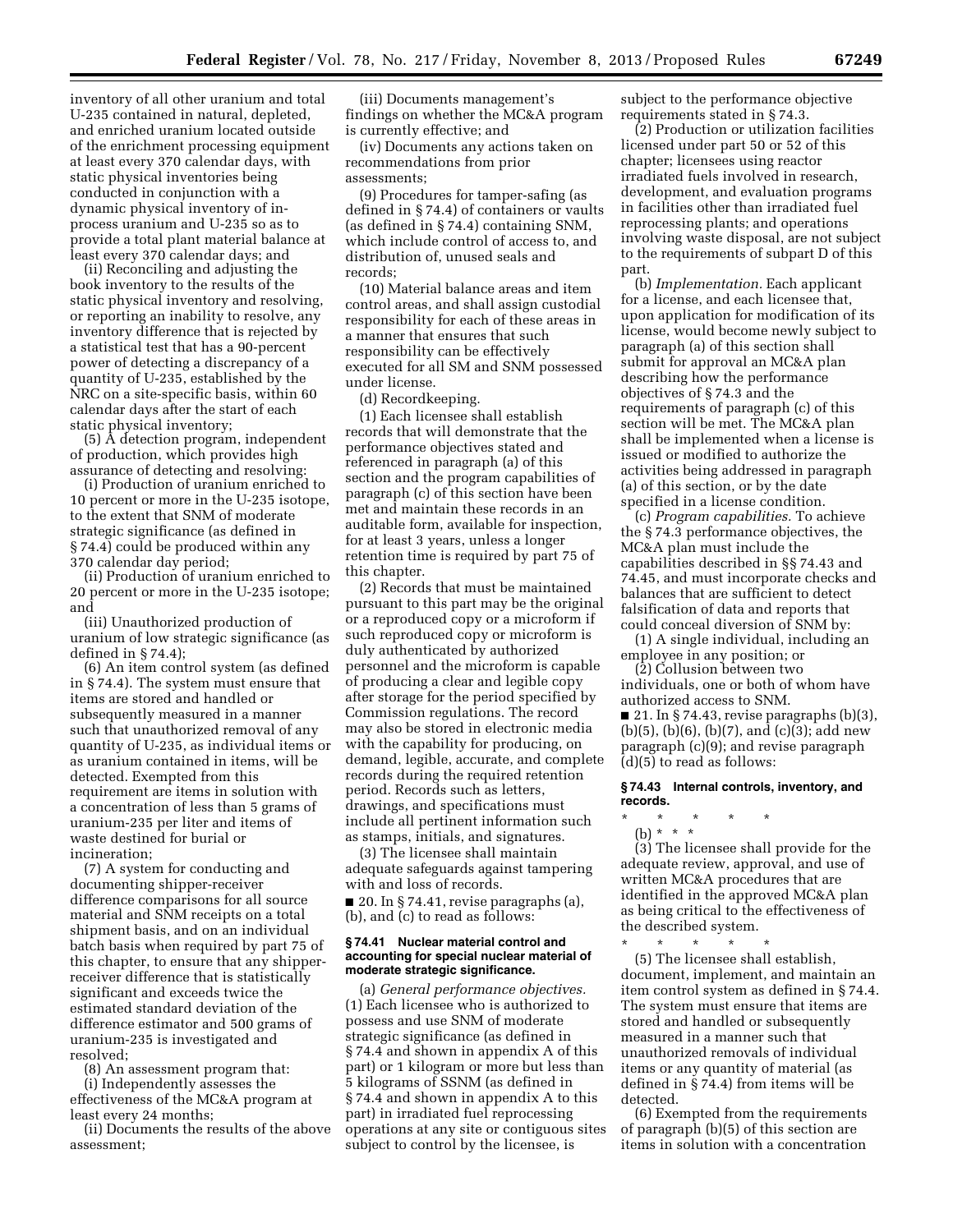of less than 5 grams of U-235 per liter, and items of waste destined for burial or incineration.

(7) Conduct and document shipperreceiver difference comparisons for all SNM receipts,

- \* \* \* \* \*
	- (c) \* \* \*

(3) Maintain and follow procedures for tamper-safing (as defined in § 74.4) of containers or vaults (as defined in § 74.4) containing SNM which include control of access to, and distribution of, unused seals and records;<br> $\begin{array}{ccc} \star \end{array}$   $\begin{array}{ccc} \star \end{array}$   $\begin{array}{ccc} \star \end{array}$ 

\* \* \* \* \*

(9) Designate material balance areas and item control areas, and assign custodial responsibility for each of these areas in a manner that ensures that such responsibility can be effectively executed for all SNM possessed under license.

\* \* \* \* \* (d) \* \* \*

(5) Establish records that will demonstrate that the performance objectives of  $\S 74.3$  and  $\S 74.41(a)(1)$ , the system capabilities of paragraphs (b) and (c) of this section, and § 74.45(b) and (c) have been met, and maintain these records in an auditable form, available for inspection, for at least 3 years, unless a longer retention time is specified by § 74.19(b), part 75 of this chapter, or by a specific license condition.

 $\blacksquare$  22. In § 74.45, revise paragraph  $(c)(4)$ to read as follows:

# **§ 74.45 Measurements and measurement control.**

- \* \* \* \* \*
	- (c) \* \* \*

(4) Establish and maintain a measurement control system so that for each inventory period the standard error of the inventory difference (SEID) is less than 0.125 percent of the active inventory, and assure that any MC&A measurements performed under contract are controlled so that the licensee can satisfy this requirement.

\* \* \* \* \* ■ 23. Revise § 74.51 to read as follows:

#### **§ 74.51 Nuclear material control and accounting for strategic special nuclear material.**

(a) *General performance objectives.*  (1) Each licensee who is authorized to possess and use five or more formula kilograms of strategic special nuclear material (SSNM), as defined in § 74.4 and shown in appendix A to this part, at any site or contiguous sites subject to control by the licensee is subject to the performance objective requirements stated in § 74.3, and to the following performance objectives:

(i) Ongoing confirmation of the presence of SSNM in assigned locations;

(ii) Timely detection of the possible abrupt loss of five or more formula kilograms of SSNM from an individual unit process; and

(iii) Rapid determination of whether an actual loss of five or more formula kilograms of SSNM occurred.

(2) Production or utilization facilities licensed under part 50 or 52 of this chapter, independent spent fuel storage installations licensed under part 72 of this chapter; and any licensee operations involving waste disposal, are not subject to the requirements of subpart E of this part.

(b) *Implementation.* Each applicant for a license, and each licensee that, upon application for modification of its license, would become newly subject to paragraph (a) of this section shall submit for approval an MC&A plan describing how the performance objectives of § 74.3 and paragraph (a) of this section will be achieved, and how the requirements of paragraph (c) of this section will be met. The MC&A plan shall be implemented when a license is issued or modified to authorize the activities being addressed in paragraph (a) of this section, or by the date specified in a license condition.

(c) *Program capabilities.* To achieve the general performance objectives specified in § 74.3 and paragraph (a) of this section, the MC&A plan must provide the capabilities described in §§ 74.53, 74.55, 74.57 and 74.59 and must incorporate checks and balances that are sufficient to detect falsification of data and reports that could conceal diversion of SNM or SSNM by:

(1) A single individual, including an employee in any position; or

(2) Collusion between two individuals, one or both of whom have authorized access to SNM or SSNM.

(d) *Inventories.* Notwithstanding § 74.59(f)(1), licensees shall perform at least 3 physical inventories at intervals not to exceed 65 calendar days after implementation of the NRC-approved MC&A plan and shall continue to perform such inventories at intervals not to exceed 65 calendar days until performance acceptable to the NRC has been demonstrated and the Commission has issued formal approval to perform physical inventories at intervals not to exceed 185 calendar days. Licensees who have prior experience with process monitoring and/or can demonstrate acceptable performance against all MC&A plan commitments may request authorization to perform inventories at intervals not to exceed 185 calendar days at an earlier date.

■ 24. In § 74.53, revise the introductory text of paragraph (a), and paragraphs  $(a)(3)$ ,  $(a)(4)$ , and  $(c)(1)$  to read as follows:

#### **§ 74.53 Process monitoring.**

(a) Licensees subject to § 74.51 shall monitor internal transfers, storage, and processing of SSNM. The process monitoring must achieve the detection capabilities described in paragraph (b) of this section for all SSNM except:

\* \* \* \* \* (3) SSNM with an estimated measurement standard deviation greater than 5 percent that is either input or output material associated with a unit that processes less than five formula kilograms over a period of 95 calendar days; and

(4) SSNM involved in research and development operations that process less than five formula kilograms during a period of seven calendar days.

\* \* \* \* \* (c) \* \* \*

(1) Perform material balance tests on a lot or a batch basis, as appropriate, or at intervals not to exceed 30 calendar days, whichever is sooner, and investigate any difference greater than 200 grams of plutonium or U-233 or 300 grams of U-235 that exceeds three times the estimated standard error of the inventory difference;

\* \* \* \* \*

■ 25. In § 74.57, revise the introductory text of paragraph (c) to read as follows:

#### **§ 74.57 Alarm resolution.**

\* \* \* \* \* (c) Each licensee shall notify the NRC Headquarters Operations Center by telephone of any MC&A alarm that remains unresolved beyond the time period specified for its resolution in the licensee's MC&A plan. Notification must occur within 24 hours except when a holiday or weekend intervenes in which case the notification must occur on the next scheduled workday. The licensee may consider an alarm to be resolved if:

\* \* \* \* \* ■ 26. In § 74.59, revise paragraph (e)(7), the introductory text of paragraph (f)(1), and paragraphs (f)(2)(i), (h)(2)(ii), and (h)(5) to read as follows:

# **§ 74.59 Quality assurance and accounting requirements.**

- \* \* \* \* \*
- (e) \* \* \*

(7) Investigate and take corrective action, as appropriate, to identify and reduce associated measurement biases when, for like material types (i.e., measured by the same measurement system), the net cumulative shipper/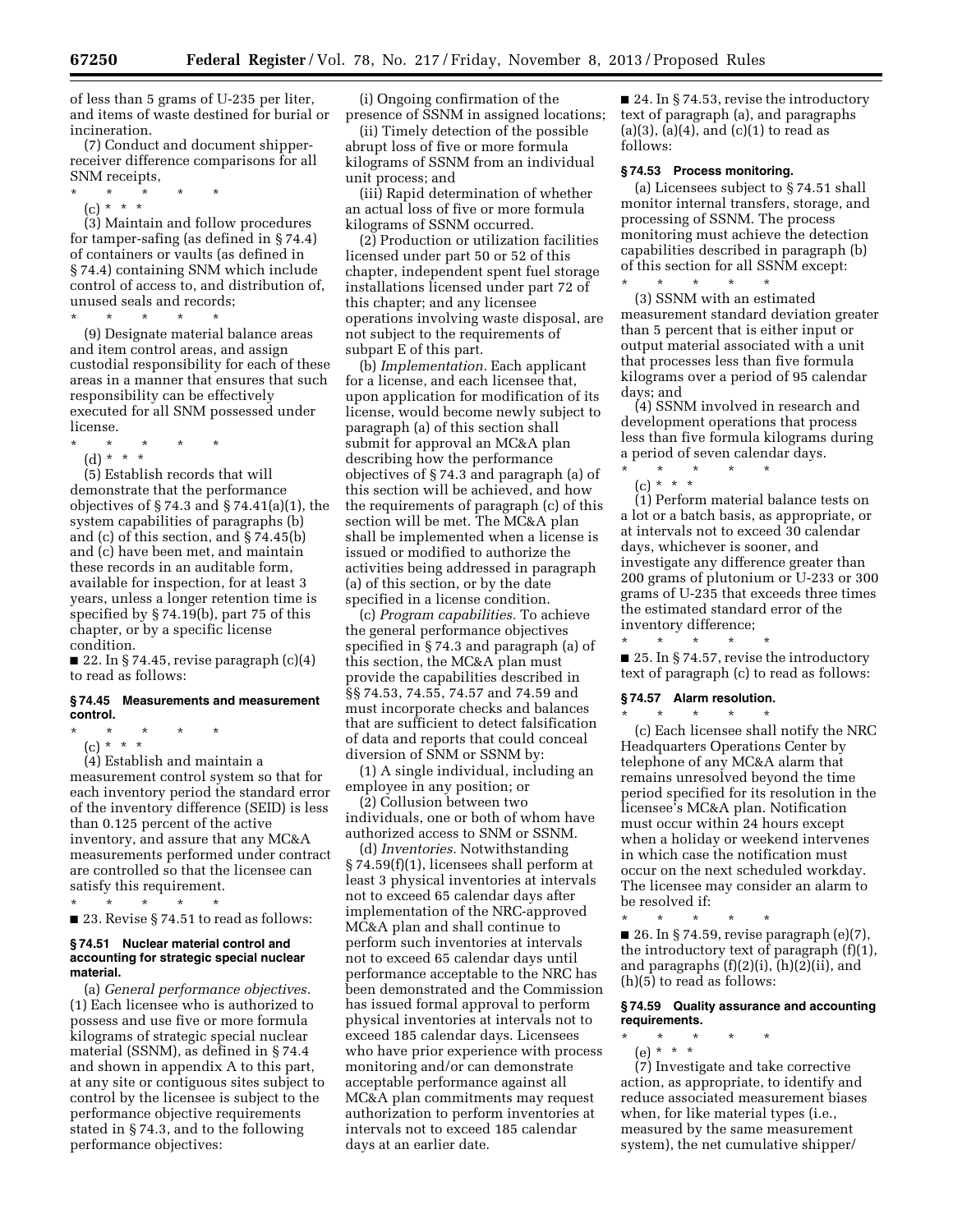receiver differences accumulated over a period not to exceed 185 calendar days results in a value greater than one formula kilogram or 0.1 percent of the total amount received.

- \* \* \* \* \*
- $(f) * * * *$

(1) Except as required by part 75 of this chapter, perform a physical inventory at least every 185 calendar days and within 45 calendar days after the start of the ending inventory:

\* \* \* \* \*

(2) \* \* \* (i) Development of procedures for tamper-safing of containers or vaults containing SSNM not in process that include adequate controls to assure the validity of assigned SSNM values and that include control of access to, and

distribution of, unused seals and records;

- \* \* \* \* \*
	- (h) \* \* \*  $(2)^{*}$  \* \*

(ii) Any scrap measured with a standard deviation greater than 5 percent of the measured amount is recovered so that the results are segregated by inventory period and recovered within 185 calendar days of the end of the inventory period in which the scrap was generated except where it can be demonstrated that the scrap measurement uncertainty will not cause noncompliance with § 74.59(e)(5). \* \* \* \* \*

(5) Designate material balance areas and item control areas and assign custodial responsibility for each of these areas in a manner that ensures that such responsibility can be effectively executed for all SSNM possessed under license.

■ 27. Add appendix A to part 74 to read as follows:

# **Appendix A to Part 74—Categories of Special Nuclear Material**

#### **Notes:**

1. Sealed sources as defined in § 74.4 are excluded from the quantities in the table.

2. Irradiated fuel, which by virtue of its original fissile material content is included as Category I or II before irradiation, is reduced one category level, during the period of time that the radiation level from the fuel exceeds 1 Sv per hour (100 rads per hour) at 1 meter, unshielded.

| Material    | Isotopic<br>composition                                                   | Category I<br>(Subpart E) | Category II<br>(Subpart D)                           | Category III<br>(Subpart C)                           |
|-------------|---------------------------------------------------------------------------|---------------------------|------------------------------------------------------|-------------------------------------------------------|
| Plutonium   | All plutonium (element)                                                   | 2,000 grams or more       | Less than 2,000 grams, but<br>more than 500 grams.   | 500 grams or less, but more<br>than 15 grams.         |
| Uranium-233 | All U-233 enrichments                                                     | 2,000 grams or more       | Less than 2,000 grams, but<br>more than 500 grams.   | 500 grams or less, but more<br>than 15 grams.         |
| Uranium-235 | Uranium enriched to 20% or<br>more in isotope U-235.                      | 5,000 grams or more       | Less than 5,000 grams, but<br>more than 1,000 grams. | 1,000 grams or less, but<br>more than 15 grams.       |
|             | Uranium enriched to 10%.<br>but less than 20%, in iso-<br>tope U-235.     |                           | 10,000 grams or more                                 | Less than 10,000 grams, but<br>more than 1,000 grams. |
|             | Uranium enriched above<br>0.711%, but less than<br>10%, in isotope U-235. |                           |                                                      | 10,000 grams or more.                                 |

The formulae to calculate a quantity of SSNM as defined in § 74.4 are as follows:

- Category I, 5000 grams or more of SSNM<br>  $\circ$  grams = grams contained U-235 + 2.5 grams = grams contained  $U-235 + 2.5$ (grams U-233 + grams Pu)
- Category II, less than 5000 grams but more than 1000 grams of SSNM
	- $\circ$  grams = grams contained U-235 + 2 (grams U-233 + grams Pu)
- Category III, 1000 grams or less but more than 15 grams of SSNM
	- $\circ$  grams = grams contained U-235 + grams U-233 + grams Pu.

■ 28. The authority citation for part 150 continues to read as follows:

# **PART 150—EXEMPTIONS AND CONTINUED REGULATORY AUTHORITY IN AGREEMENT STATES AND IN OFFSHORE WATERS UNDER SECTION 274**

**Authority:** Atomic Energy Act secs. 161, 181, 223, 234 (42 U.S.C. 2201, 2021, 2231, 2273, 2282); Energy Reorganization Act sec. 201 (42 U.S.C. 5841); Government Paperwork Elimination Act sec. 1704 (44 U.S.C. 3504 note); Energy Policy Act of 2005, Public Law 109–58, 119 Stat. 594 (2005).

Sections 150.3, 150.15, 150.15a, 150.31, 150.32 also issued under Atomic Energy Act secs. 11e(2), 81, 83, 84 (42 U.S.C. 2014e(2), 2111, 2113, 2114). Section 150.14 also issued

under Atomic Energy Act sec. 53 (42 U.S.C. 2073).

Section 150.15 also issued under Nuclear Waste Policy Act secs. 135 (42 U.S.C. 10155, 10161). Section 150.17a also issued under Atomic Energy Act sec. 122 (42 U.S.C. 2152). Section 150.30 also issued under Atomic Energy Act sec. 234 (42 U.S.C. 2282).

■ 29. In § 150.17 revise paragraphs (a) and (b) to read as follows:

### **§ 150.17 Submission to commission of nuclear material status reports.**

(a) Except as specified in paragraph (d) of this section and § 150.17a, all licensees who possess or who had possessed in the previous reporting period, under an Agreement State license, one gram or more of irradiated or non-irradiated special nuclear material are required to submit both a Material Balance Report and a Physical Inventory Listing Report of these materials to the NMMSS in accordance with the instructions in paragraph (a)(1) of this section. Both reports shall be submitted between January 1 and March 31 of each year.

(1) Each licensee shall prepare and submit the reports described in this section as follows:

(i) Reports must be submitted for each Reporting Identification Symbol (RIS) account, including all special nuclear material that the licensee has received, produced, possessed, transferred, consumed, disposed, or lost.

(ii) Each licensee shall prepare and submit the reports described in this section as specified in the instructions in both NUREG/BR–0007 and NMMSS Report D–24, ''Personal Computer Data Input for NRC Licensees.''

(iii) This prescribed computerreadable report replaces the DOE/NRC Form 742, Material Balance Report, and DOE/NRC Form 742C, Physical Inventory Listing Report, which have been previously submitted in paper form.

(iv) Copies of these instructions may be obtained from the U.S. Nuclear Regulatory Commission, Division of Fuel Cycle Safety and Safeguards, Washington, DC 20555–0001 or by email to *[RidsNmssFcss.Resource@](mailto:RidsNmssFcss.Resource@nrc.gov) [nrc.gov.](mailto:RidsNmssFcss.Resource@nrc.gov)* 

(2) The Commission may permit a licensee to submit the reports at other times for good cause. Such requests must be submitted in writing to Chief, Material Control and Accounting Branch, Division of Fuel Cycle Safety